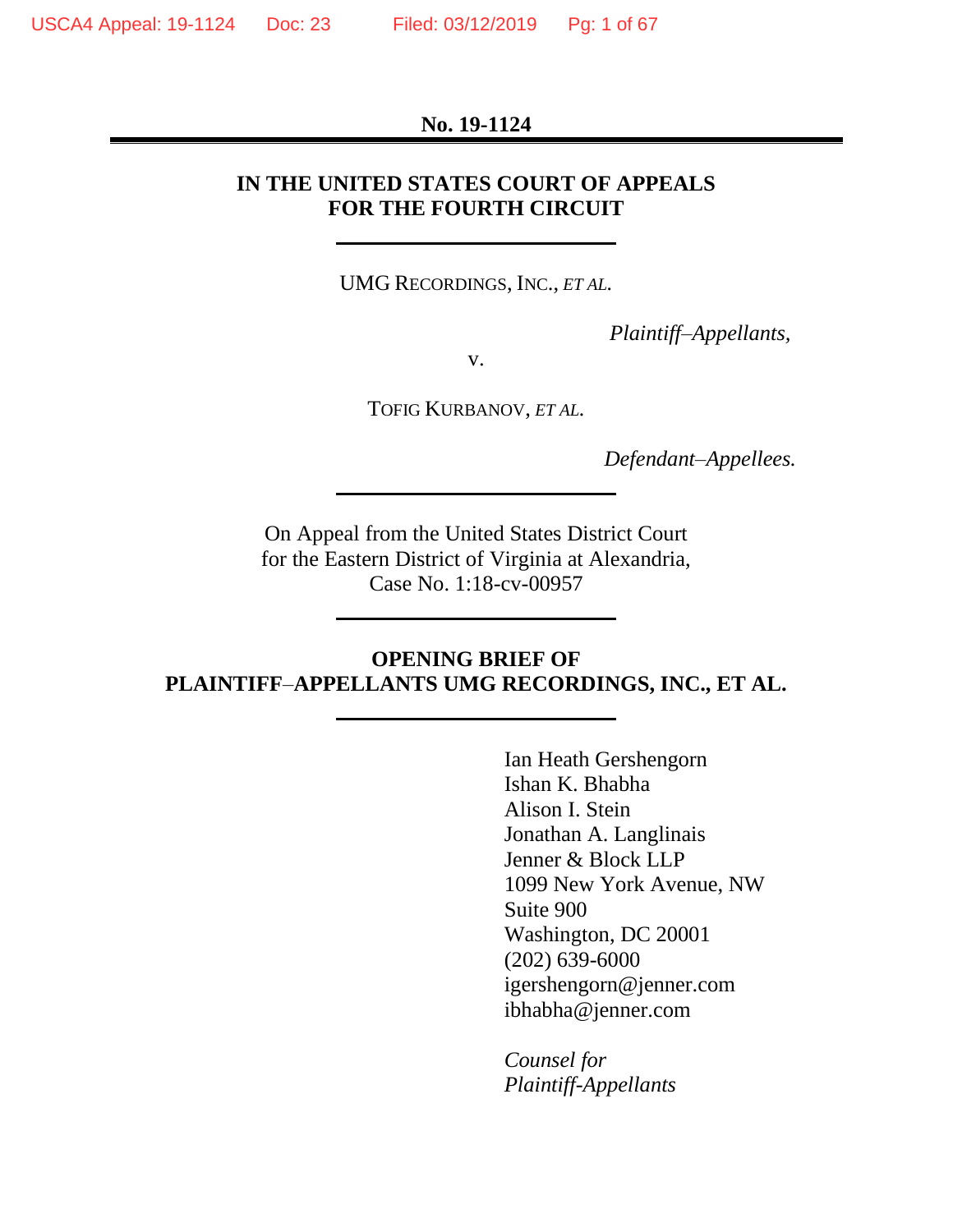#### **RULE 26.1 CORPORATE DISCLOSURE STATEMENT**

<span id="page-1-0"></span>Pursuant to Fed. R. App. P. 26.1, Plaintiff-Appellants make the following disclosures:

**Plaintiff-Appellant UMG Recordings, Inc.** discloses that Vivendi S.A. is a parent corporation of UMG Recordings, Inc. Plaintiff-Appellant UMG Recordings, Inc. further discloses that Vivendi S.A. owns 10% or more if its stock.

**Plaintiff-Appellant Capitol Records, LLC** discloses that Vivendi S.A. is a parent corporation of Capitol Records, LLC. Plaintiff-Appellant Capitol Records, LLC further discloses that Vivendi S.A. owns 10% or more if its stock.

**Plaintiff-Appellant Warner Bros. Records, Inc.** discloses that Warner Music Group Corporation and Access Industries, Inc. are parent corporations of Warner Bros. Records, Inc. Plaintiff-Appellant Warner Bros. Records, Inc. further discloses that there are no publicly held corporations that own 10% or more if its stock.

**Plaintiff-Appellant Atlantic Recording Corporation** discloses that Warner Music Group Corporation and Access Industries, Inc. are parent corporations of Atlantic Recording Corporation. Plaintiff-Appellant Atlantic Recording Corporation further discloses that there are no publicly held corporations that own 10% or more if its stock.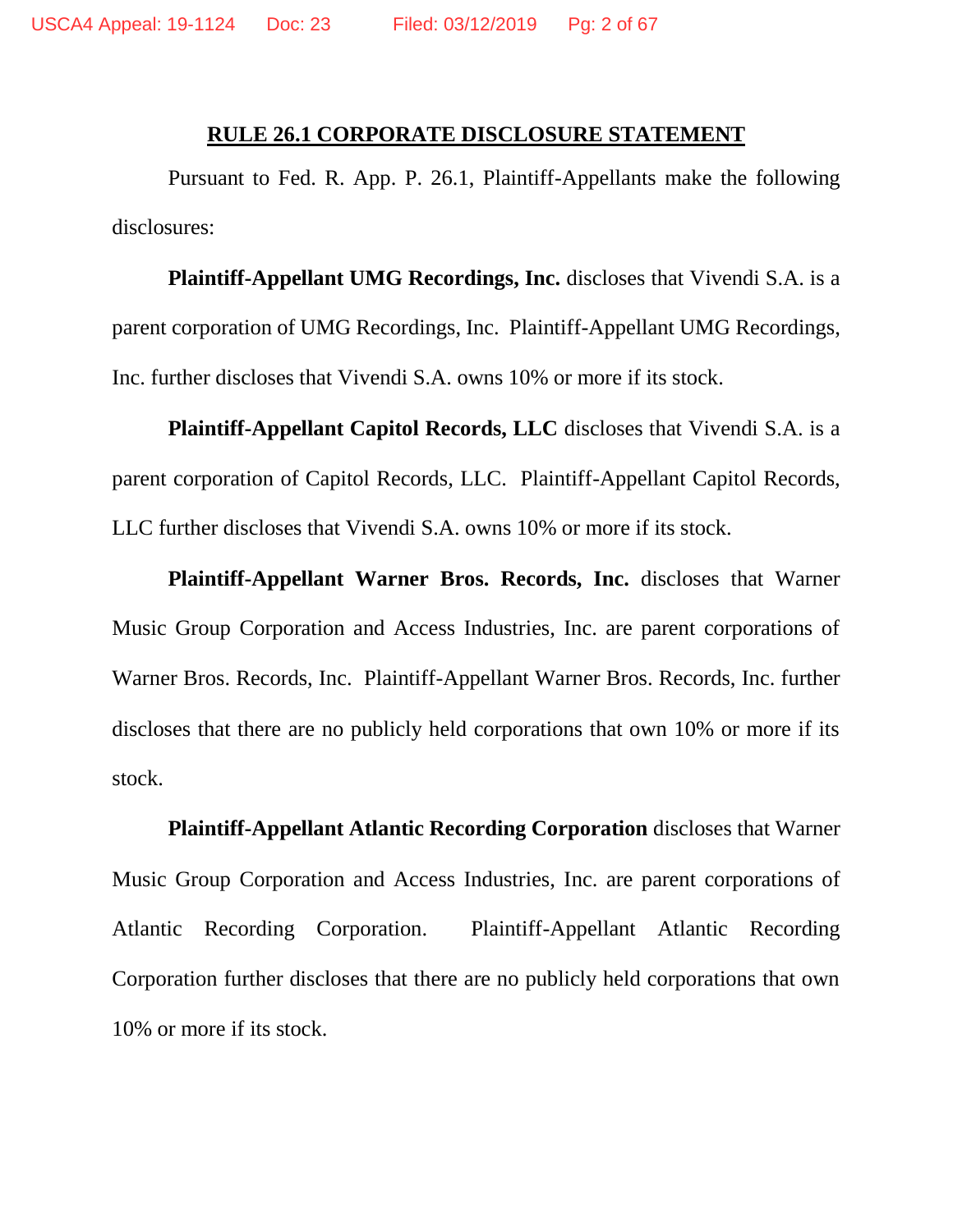**Plaintiff-Appellant Elektra Entertainment Group, Inc.** discloses that Warner Music Group Corporation and Access Industries, Inc. are parent corporations of Elektra Entertainment Group, Inc. Plaintiff-Appellant Elektra Entertainment Group, Inc. further discloses that there are no publicly held corporations that own 10% or more if its stock.

**Plaintiff-Appellant Fueled by Ramen LLC** discloses that Warner Music Group Corporation and Access Industries, Inc. are parent corporations of Fueled by Ramen LLC. Plaintiff-Appellant Fueled by Ramen LLC further discloses that there are no publicly held corporations that own 10% or more if its stock.

**Plaintiff-Appellant Nonesuch Records, Inc.** discloses that Warner Music Group Corporation and Access Industries, Inc. are parent corporations of Nonesuch Records, Inc. Plaintiff-Appellant Nonesuch Records, Inc. further discloses that there are no publicly held corporations that own 10% or more if its stock.

**Plaintiff-Appellant Sony Music Entertainment** discloses that Sony Corporation is a parent corporation of Sony Music Entertainment. Plaintiff-Appellant Sony Music Entertainment further discloses that Sony Corporation owns 10% or more if its stock.

**Plaintiff-Appellant Sony Music Entertainment US Latin LLC** discloses that Sony Corporation is a parent corporation of Sony Music Entertainment US Latin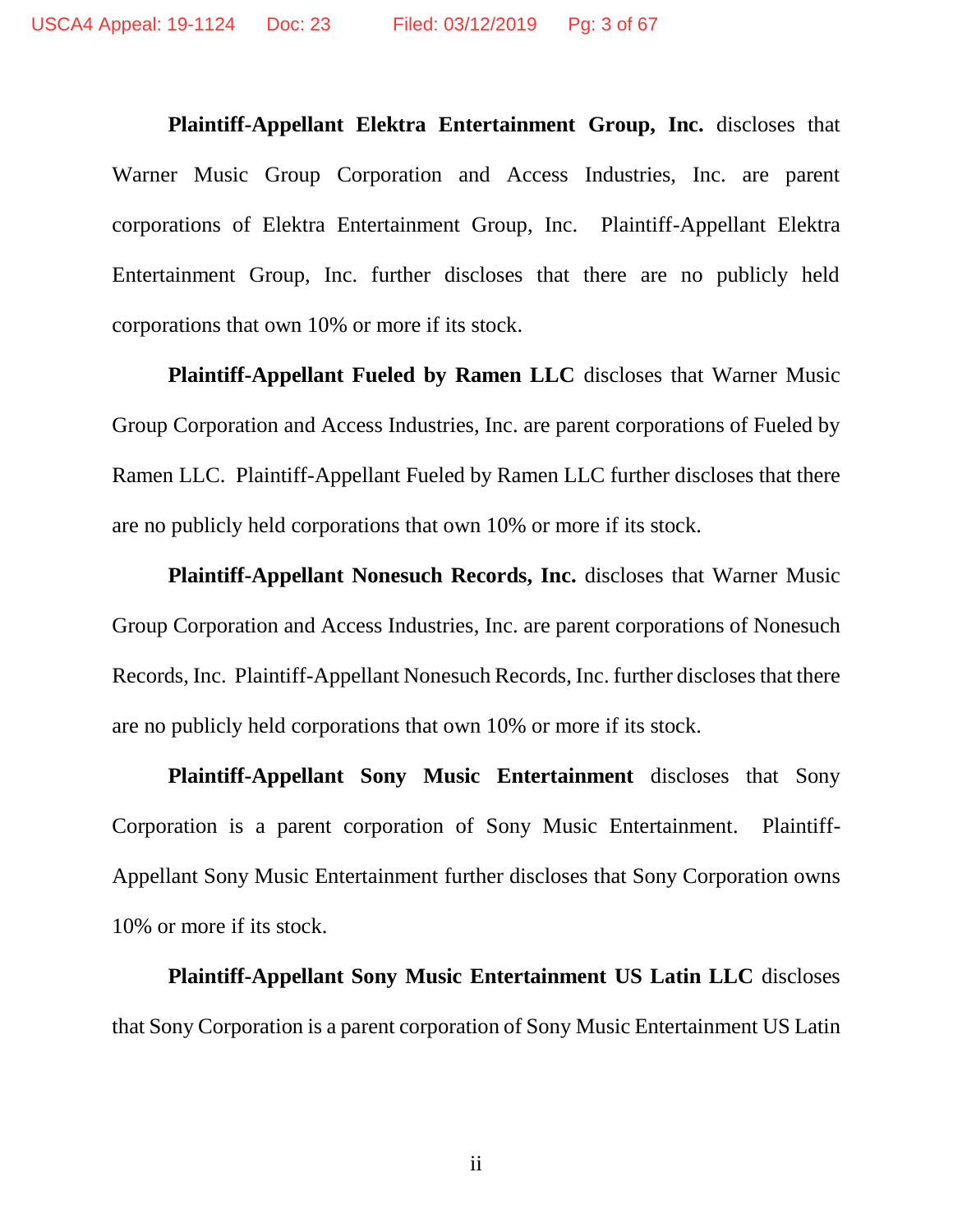LLC. Plaintiff-Appellant Sony Music Entertainment US Latin LLC further discloses that Sony Corporation owns 10% or more if its stock.

**Plaintiff-Appellant Arista Records LLC** discloses that Sony Corporation is a parent corporation of Arista Records LLC. Plaintiff-Appellant Arista Records LLC further discloses that Sony Corporation owns 10% or more if its stock.

**Plaintiff-Appellant LaFace Records LLC** discloses that Sony Corporation is a parent corporation of LaFace Records LLC. Plaintiff-Appellant LaFace Records LLC further discloses that Sony Corporation owns 10% or more if its stock.

**Plaintiff-Appellant Zomba Recording LLC** discloses that Sony Corporation is a parent corporation of Zomba Recording LLC. Plaintiff-Appellant Zomba Recording LLC further discloses that Sony Corporation owns 10% or more if its stock.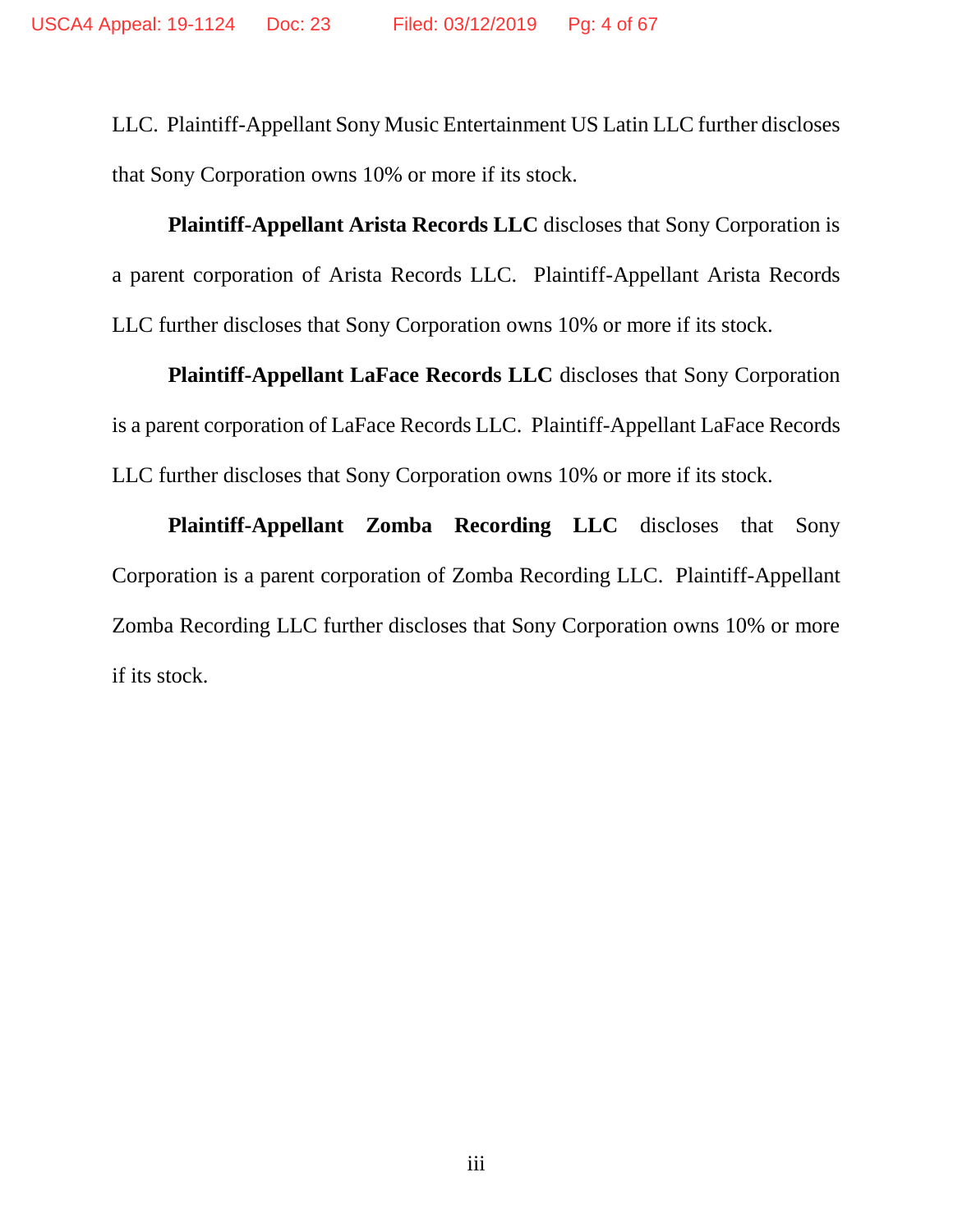# **TABLE OF CONTENTS**

| $\mathbf{I}$ . |                |                                                                      |                                                                      |  |  |  |
|----------------|----------------|----------------------------------------------------------------------|----------------------------------------------------------------------|--|--|--|
|                | A.             |                                                                      |                                                                      |  |  |  |
|                | <b>B.</b>      |                                                                      |                                                                      |  |  |  |
|                | $\mathbf{C}$ . |                                                                      |                                                                      |  |  |  |
|                |                | 1.                                                                   |                                                                      |  |  |  |
|                |                | 2.                                                                   |                                                                      |  |  |  |
|                |                | 3.                                                                   |                                                                      |  |  |  |
|                |                | $\overline{4}$ .                                                     |                                                                      |  |  |  |
| II.            |                |                                                                      |                                                                      |  |  |  |
|                |                |                                                                      |                                                                      |  |  |  |
|                |                |                                                                      |                                                                      |  |  |  |
| I.             |                |                                                                      |                                                                      |  |  |  |
| II.            |                | The District Court in Virginia, and Courts in the United States, Can |                                                                      |  |  |  |
|                | A.             |                                                                      | Appellee has purposefully availed himself of the privilege of<br>.25 |  |  |  |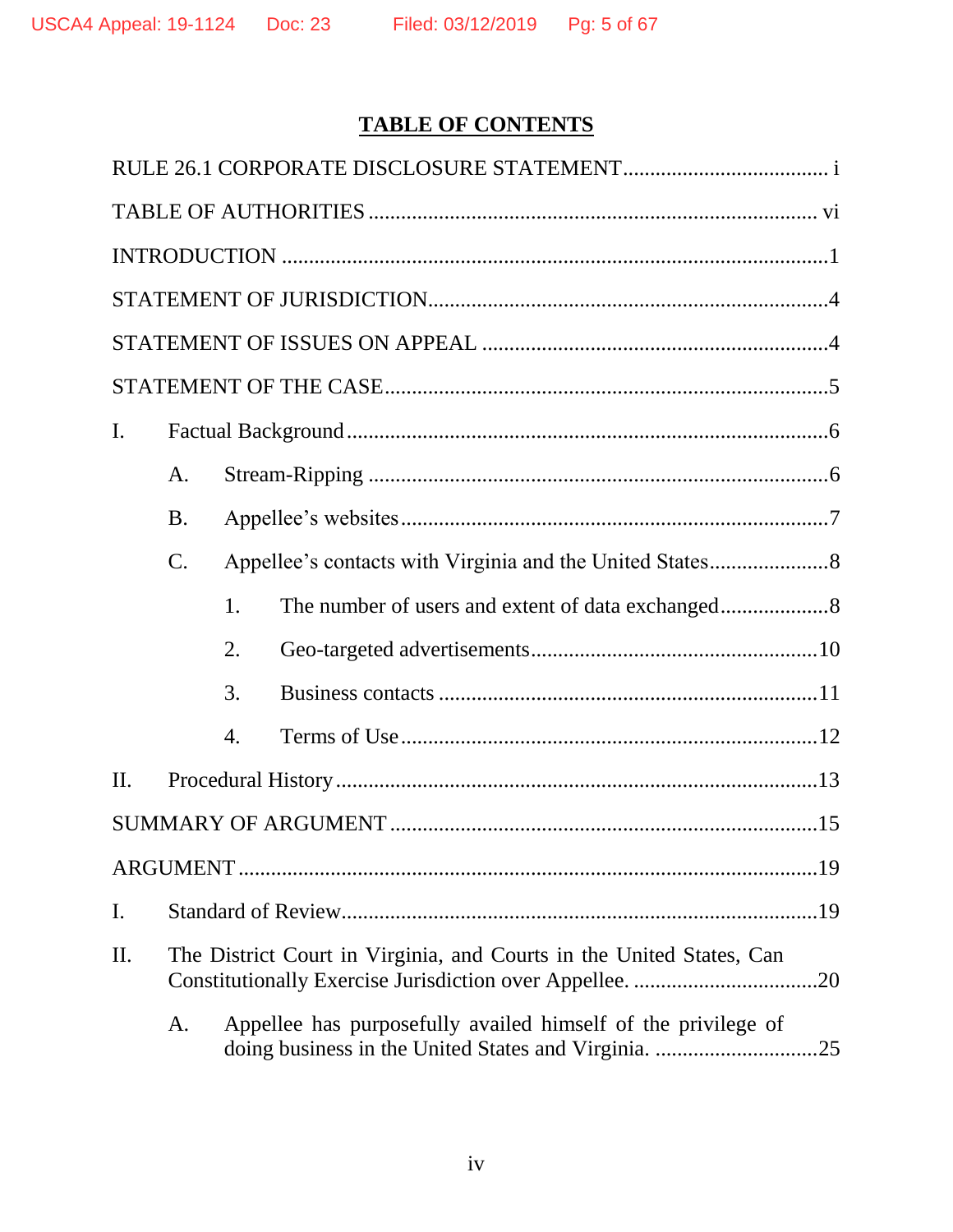|    |             | Appellee has multiple and sustained contacts with the                                                              |  |
|----|-------------|--------------------------------------------------------------------------------------------------------------------|--|
|    |             | The District Court erred in concluding that the<br>2.<br>Constitution foreclosed suit against appellee in Virginia |  |
|    | <b>B.</b>   | Appellants' claim arises directly out of appellee's contacts with                                                  |  |
|    | $C_{\cdot}$ | The exercise of personal jurisdiction over appellee is                                                             |  |
| Ш. |             | The District Court Erred by Denying Appellants Any Opportunity to                                                  |  |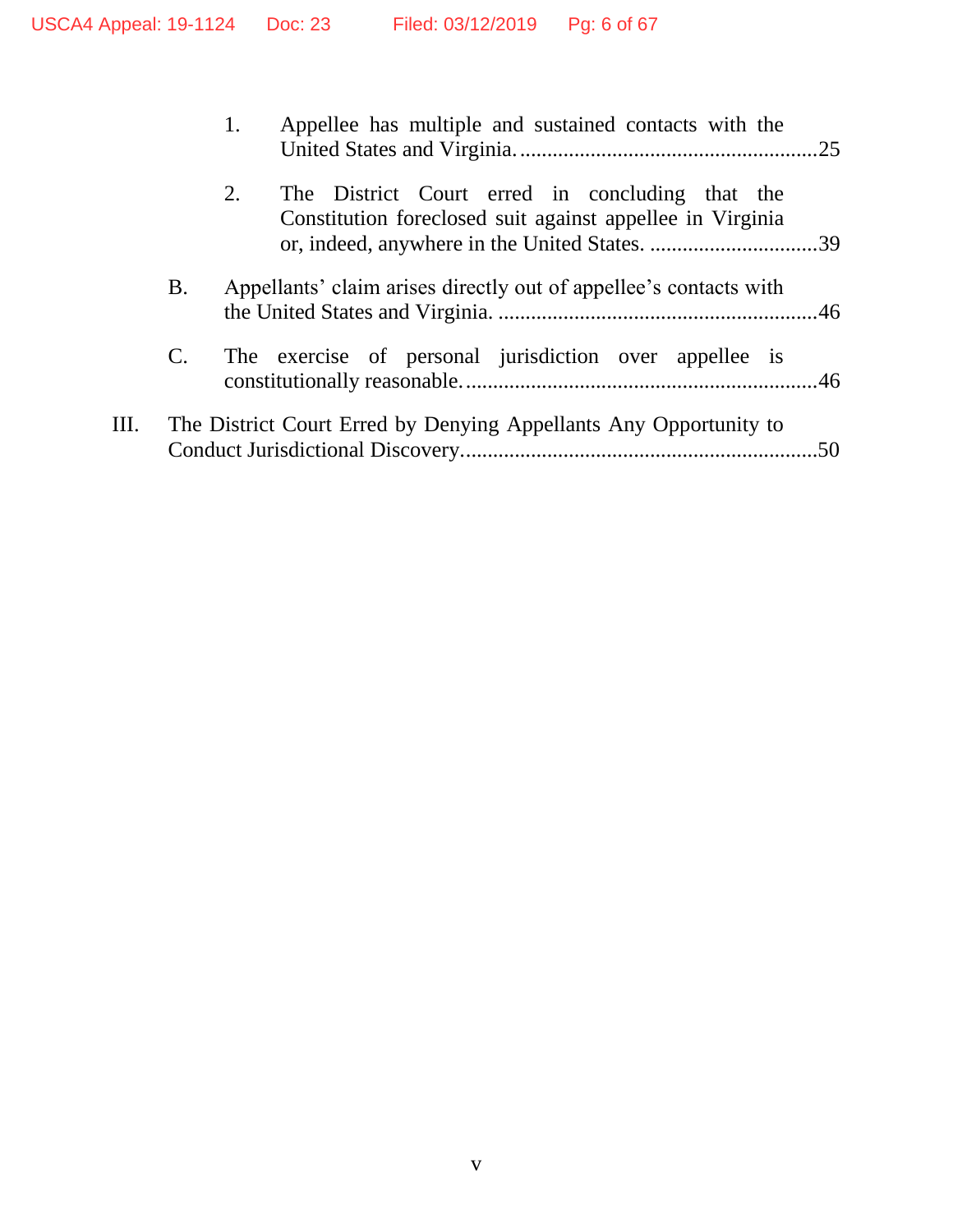# **TABLE OF AUTHORITIES**

# <span id="page-6-0"></span>**CASES**

| Adams v. Unione Mediterranea Di Sicurta, 364 F.3d 646 (5th Cir.          |  |
|--------------------------------------------------------------------------|--|
| Alitalia-Linee Aeree Italiane S.p.A. v. Casinoalitalia.Com, 128 F. Supp. |  |
| ALS Scan, Inc. v. Digital Service Consultants, Inc., 293 F.3d 707 (4th   |  |
| Base Metals Trading, Ltd. v. OJSC "Novokuznetsky Aluminum                |  |
|                                                                          |  |
|                                                                          |  |
|                                                                          |  |
| Bright Imperial Ltd. v. RT MediaSolutions, S.R.O., No. 1:11-CV-935,      |  |
| Bristol-Myers Squibb Co. v. Superior Court of California, 137 S. Ct.     |  |
|                                                                          |  |
| Carefirst of Maryland, Inc. v. Carefirst Pregnancy Centers, Inc., 334    |  |
| CFA Institute v. Institute of Chartered Financial Analysts of India, 551 |  |
| Christian Science Board of Directors v. Nolan, 259 F.3d 209 (4th Cir.    |  |
|                                                                          |  |
| Consulting Engineers Corp. v. Geometric Ltd., 561 F.3d 273 (4th Cir.     |  |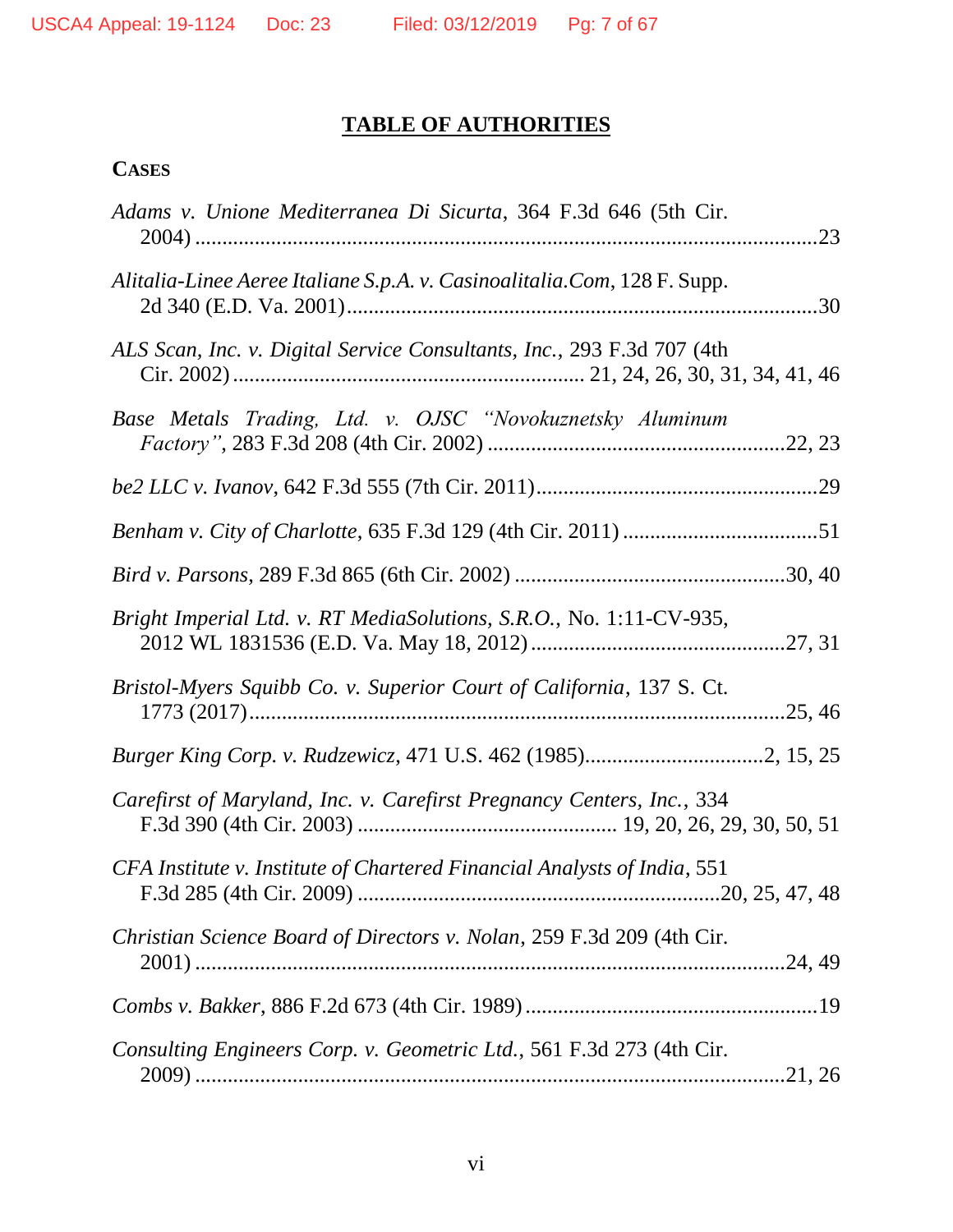| Graduate Management Admission Council v. Raju, 241 F. Supp. 2d 589      |  |
|-------------------------------------------------------------------------|--|
| GTE New Media Services Inc. v. BellSouth Corp., 199 F.3d 1343 (D.C.     |  |
|                                                                         |  |
| Holland America Line Inc. v. Wartsila North America, Inc., 485 F.3d     |  |
|                                                                         |  |
| Intercarrier Communications LLC v. WhatsApp Inc., No. 3:12-CV-776,      |  |
| ISI International, Inc. v. Borden Ladner Gervais LLP, 256 F.3d 548      |  |
| Keeton v. Hustler Magazine, Inc. 465 U.S. 770, 773 (1984) 16, 28, 29    |  |
| Mavrix Photo, Inc. v. Brand Technologies, Inc., 647 F.3d 1218 (9th Cir. |  |
| Metro-Goldwyn-Mayer Studios Inc. v. Grokster, Ltd., 545 U.S. 913        |  |
|                                                                         |  |
| Mylan Laboratories, Inc. v. Akzo, N.V., 2 F.3d 56 (4th Cir. 1993)       |  |
| Neogen Corp. v. Neo Gen Screening, Inc., 282 F.3d 883 (6th Cir.         |  |
| Nintendo of America, Inc. v. Aeropower Co., Ltd., 34 F.3d 246 (4th Cir. |  |
| Oldfield v. Pueblo De Bahia Lora, S.A., 558 F.3d 1210 (11th Cir.        |  |
| Plixer International, Inc. v. Scrutinizer GmbH, 905 F.3d 1 (1st Cir.    |  |
| Saudi v. Northrop Grumman Corp., 427 F.3d 271 (4th Cir. 2005)22         |  |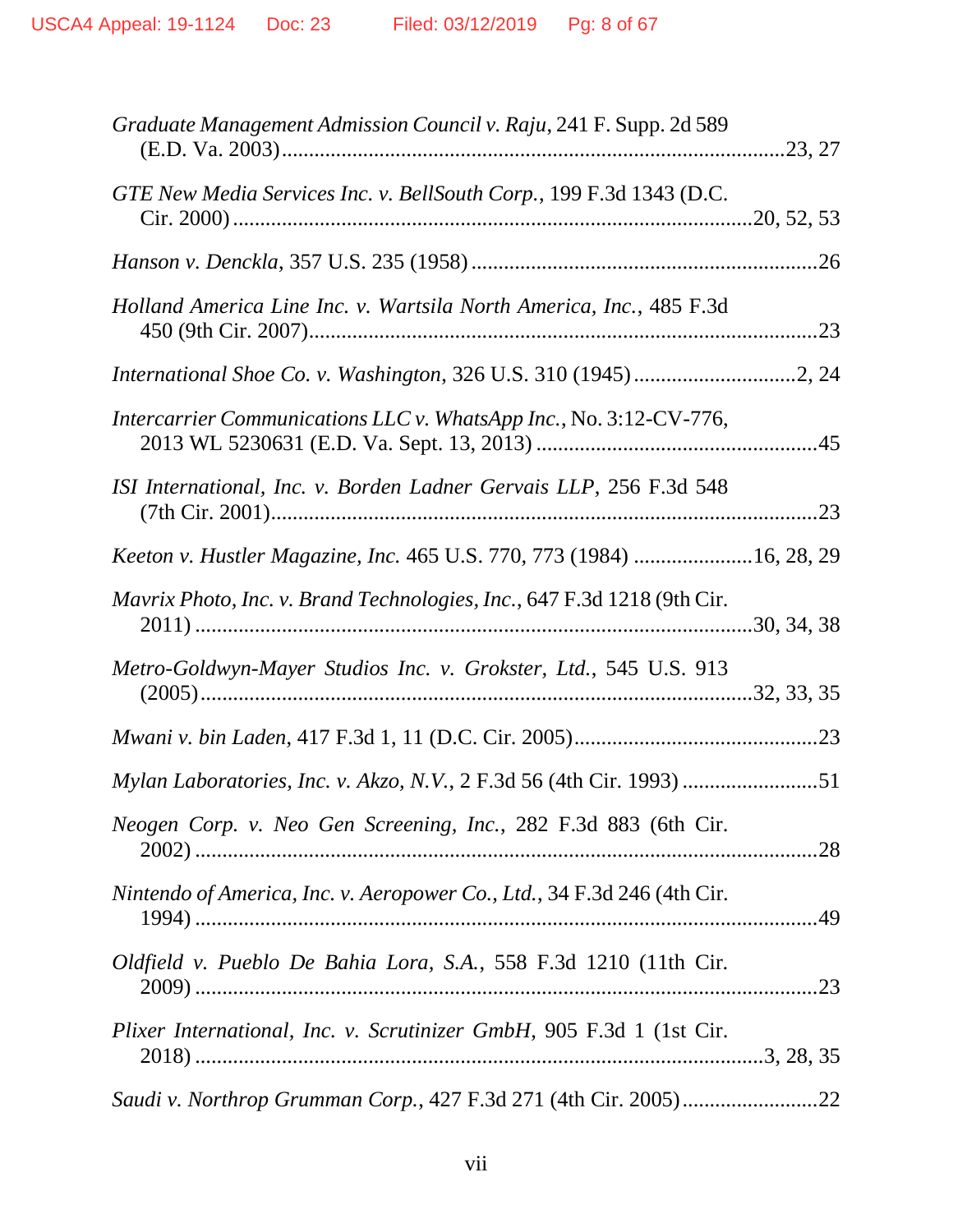| Sony Corp. of America v. Universal City Studios, Inc., 464 U.S. 417             |
|---------------------------------------------------------------------------------|
| Spanski Enterprises, Inc. v. Telewizja Polska, S.A., 883 F.3d 904 (D.C.         |
| Tire Engineering & Distribution, LLC v. Shandong Linglong Rubber                |
| Touchcom, Inc. v. Bereskin & Parr, 574 F.3d 1403 (Fed. Cir. 2009)23             |
| Toys "R" Us, Inc. v. Step Two, S.A., 318 F.3d 446 (3d Cir. 2003) 20, 36, 53, 54 |
| Triple Up Ltd. v. YouKu Tudou Inc., No. 17-7033, 2018 WL 4440459                |
| uBID, Inc. v. GoDaddy Group, Inc., 623 F.3d 421 (7th Cir. 2010) 36, 40, 44      |
| United States v. Swiss American Bank, Ltd., 191 F.3d 30 (1st Cir.               |
| Universal Leather, LLC v. Koro AR, S.A., 773 F.3d 553 (4th Cir.                 |
| World-Wide Volkswagen Corp. v. Woodson, 444 U.S. 286 (1980)3                    |
| Zaletel v. Prisma Labs, Inc., 226 F. Supp. 3d 599 (E.D. Va. 2016)45             |
| Zippo Manufacturing Co. v. Zippo Dot Com, Inc., 952 F. Supp. 1119               |
| <b>STATUTES</b>                                                                 |
|                                                                                 |
| <b>OTHER AUTHORITIES</b>                                                        |
|                                                                                 |
|                                                                                 |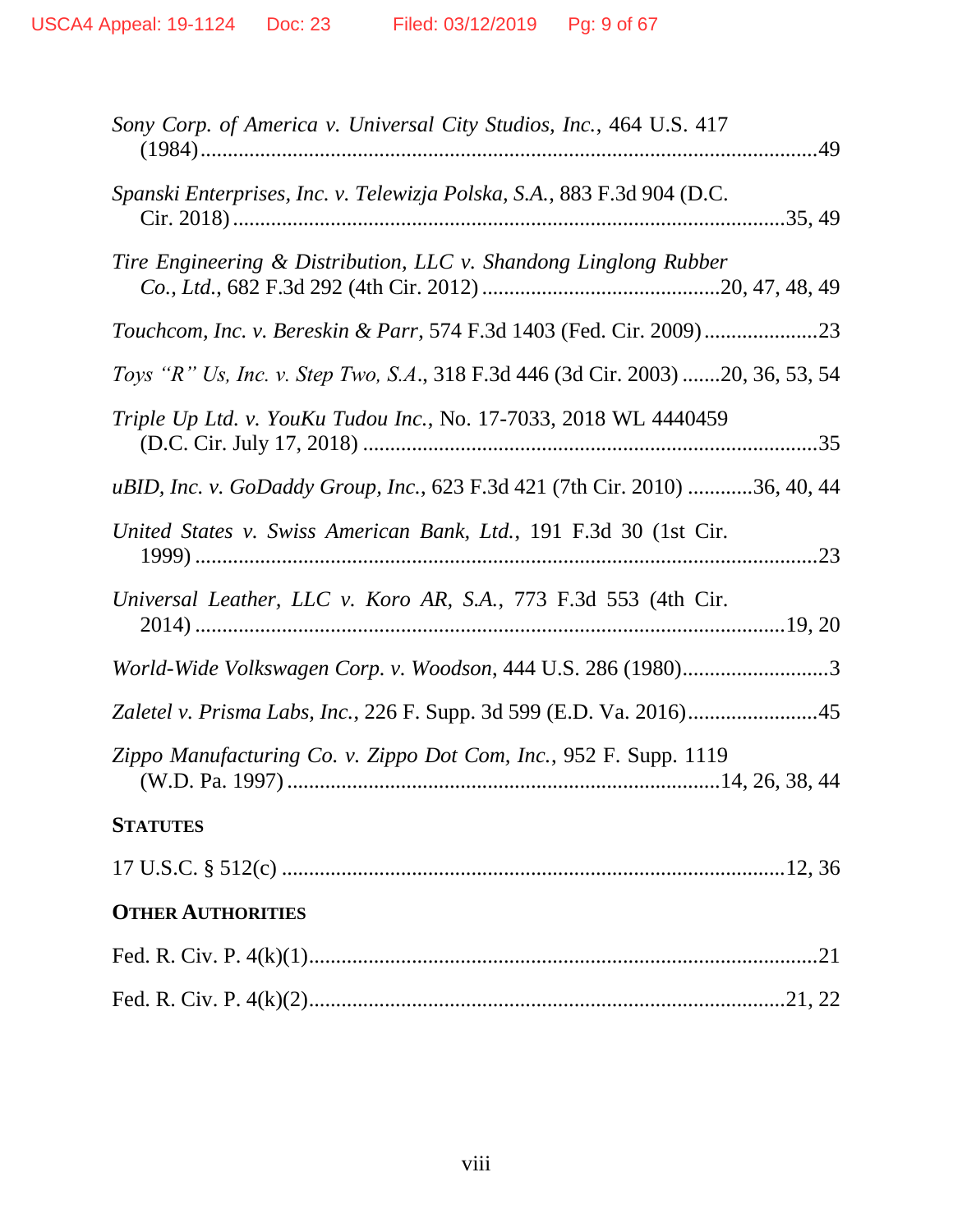| ConcurrencyLabs, Save Yourself a Lot of Pain (and Money) by<br>Choosing Your AWS Region Wisely, https://www.concurrencylabs. |  |
|------------------------------------------------------------------------------------------------------------------------------|--|
| com/blog/choose-your-aws-region-wisely/ (last visited Mar. 7,                                                                |  |
| Copyright.gov, DMCA Designated Agent Directory, https://www.copy                                                             |  |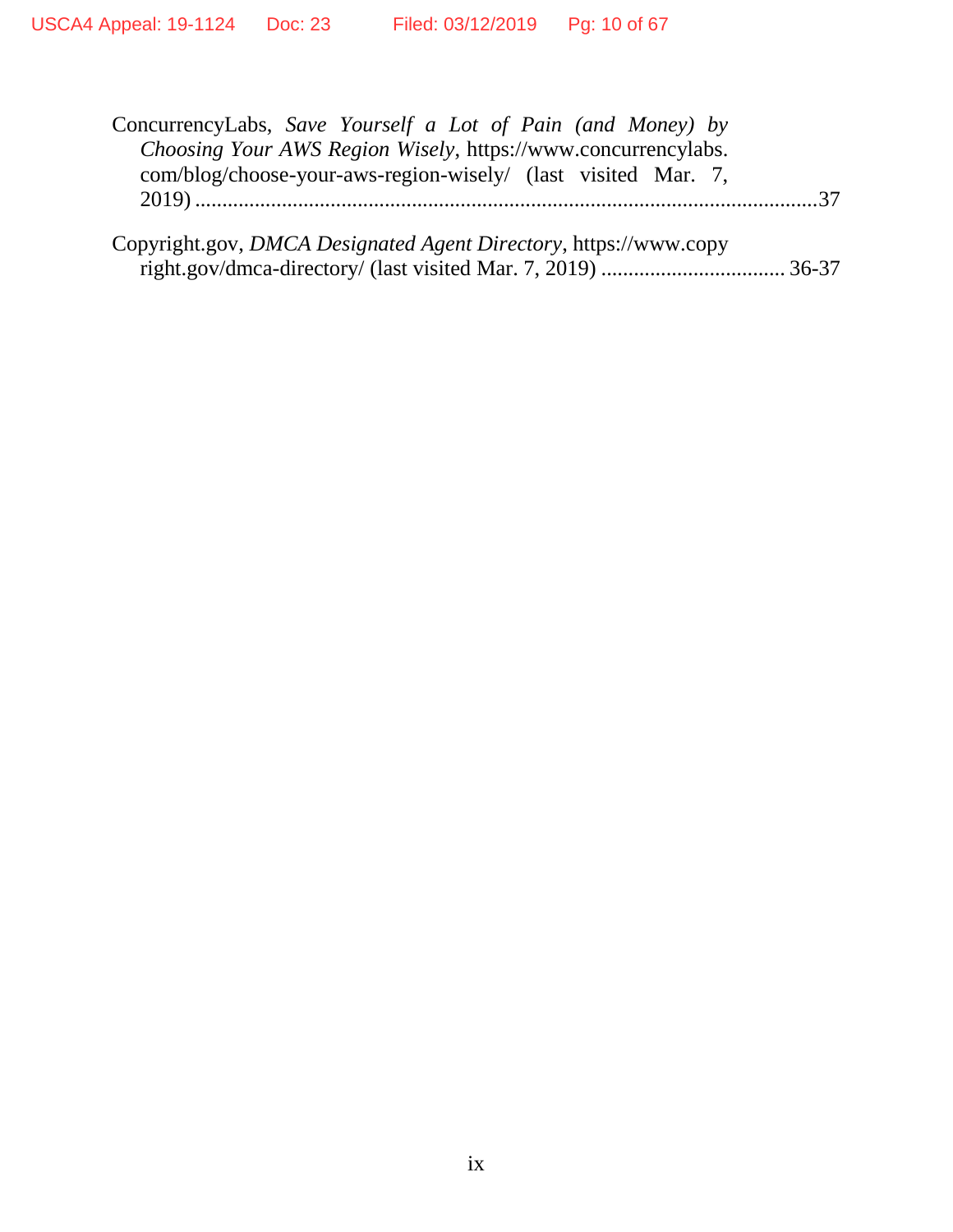#### **INTRODUCTION**

<span id="page-10-0"></span>FLVTO.biz and 2conv.com are music piracy websites owned and operated by appellee Tofig Kurbanov that engage in, and enable, illegal copyright infringement on a massive scale. Those websites provide users with an easy and virtually instantaneous means of isolating the audio portion of a music video from a site such as YouTube, and converting the audio into a file that users can download—a process known as "stream-ripping." Stream-ripping allows both the websites and their users to access copyrighted sound recordings without permission and without compensating the copyright owners. Unsurprisingly, the websites are wildly popular with users in Virginia and across the United States. In 2018, alone, the websites had almost 32 million United States users who, collectively, conducted over 96 million stream-ripping sessions and downloaded hundreds of millions of songs from defendants' servers to their own personal devices in the United States. That makes the United States one of appellee's most important global markets, ranked third both by number of users and number of sessions.

This massive U.S. customer base is no surprise to appellee—he is well aware of the location of his users and the extent of their piracy. But rather than using that information to block or otherwise limit the access of U.S. users, appellee instead operates his websites to profit handsomely from that U.S. customer base. Like many other successful online ventures—both legitimate and illegitimate—appellee's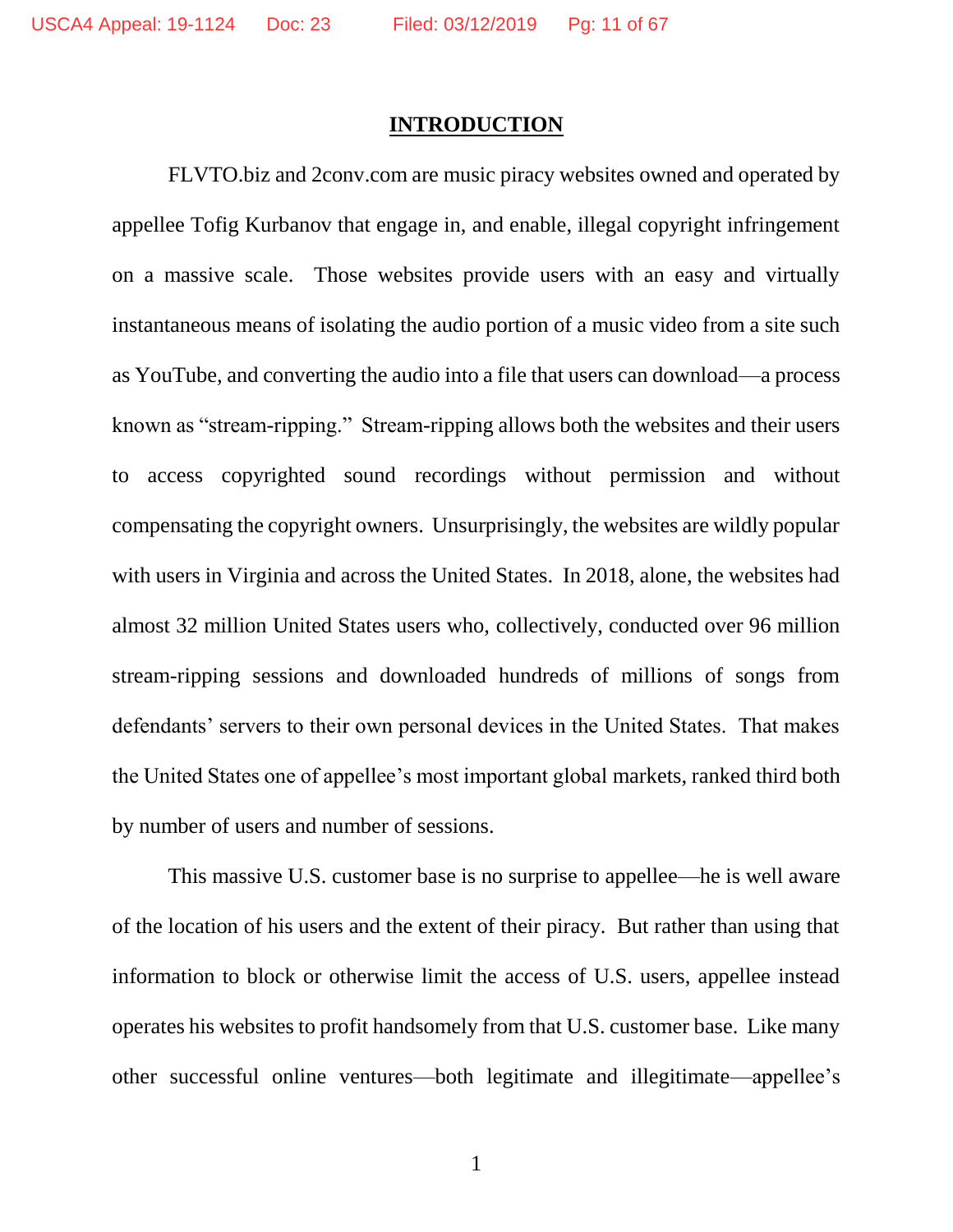websites and their advertisers track the location of their users, which in turn allows the advertisers on appellee's websites to target viewers in (for example) a specific country or state, tailoring the content of advertisements to maximize their relevance and appeal. The websites thus can, and do, earn substantial revenues through advertising targeted specifically to tens of millions of annual users in the United States.

Seeking to restrict this massive infringement, U.S. record companies that collectively own the copyrights to the vast majority of sound recordings licensed and sold in the United States sued Kurbanov, a Russian national, in the Eastern District of Virginia.<sup>1</sup> Kurbanov contended that the exercise of personal jurisdiction, not just in Virginia but anywhere in the United States, would "offend traditional notions of fair play and substantial justice," *International Shoe Co. v. Washington*, 326 U.S. 310, 316 (1945) (internal quotation marks and citations omitted), that are designed to ensure that a defendant is not "haled into a jurisdiction solely as a result of 'random,' 'fortuitous,' or 'attenuated,' contacts." *Burger King Corp. v. Rudzewicz*, 471 U.S. 462, 475 (1985) (citation omitted). Remarkably, the district court agreed, concluding that appellee could not "reasonably anticipate being haled into court" in

 $\overline{a}$ 

<sup>1</sup> Appellants also filed suit against 10 Doe defendants whom the record companies allege, on information and belief, are involved with the operation of the websites. J.A. 3, 15. Because these defendants have not appeared and have yet to be identified, appellants will refer solely to Appellee Kurbanov for simplicity.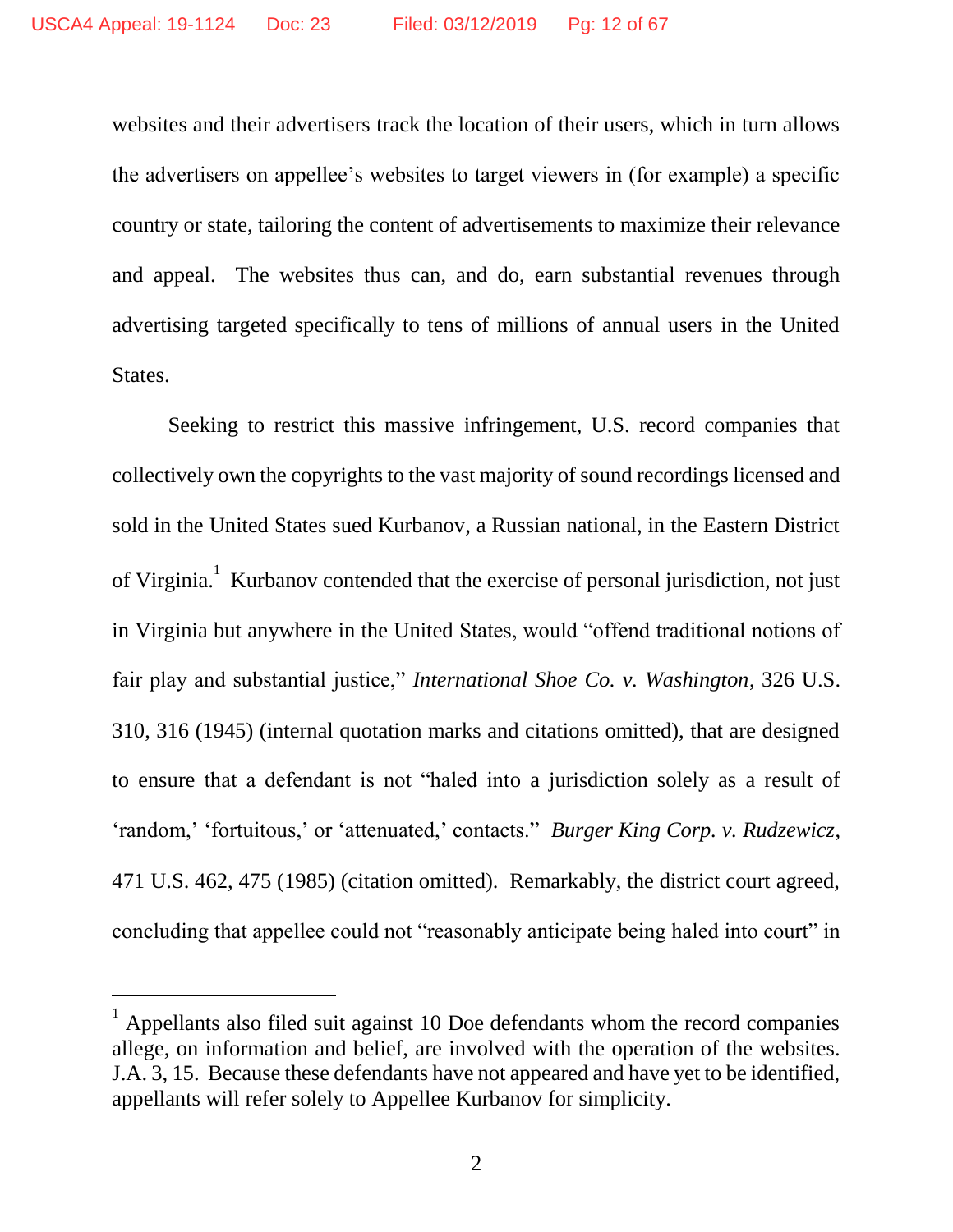Virginia or, indeed, anywhere in the United States. *World-Wide Volkswagen Corp. v. Woodson*, 444 U.S. 286, 297 (1980).

That was error. There is nothing random, fortuitous, or attenuated about appellee's contacts with Virginia or with the United States. And appellee cannot seriously contend that he lacks "fair warning" that he might be sued in U.S. courts under U.S. law when he violates U.S. copyrights by transmitting hundreds of millions of infringing files to U.S. devices on U.S. soil, and then profits from ads targeted to his U.S. customer base. Appellee has "used [his] website to engage in sizeable and continuing commerce with United States customers," and as a result "should not be surprised at United States-based litigation." *Plixer Int'l, Inc. v. Scrutinizer GmbH*, 905 F.3d 1, 8 (1st Cir. 2018). There is no other case holding that it violates due process to assert specific jurisdiction over a defendant with such deep contacts in what he knows to be his third-biggest market world-wide, and there is no case holding unconstitutional the assertion of personal jurisdiction over a defendant with contacts that are so numerous and substantial.

For good reason. The result of the district court's ruling is that the *only* court in which U.S. record companies can bring suit to challenge millions of instances of U.S.-based online piracy is in Rostov-on-Don, Russia, where Kurbanov purportedly resides. The district court's decision thus gives carte blanche to Internet pirates to set up shop outside of the United States, safe in the knowledge that they are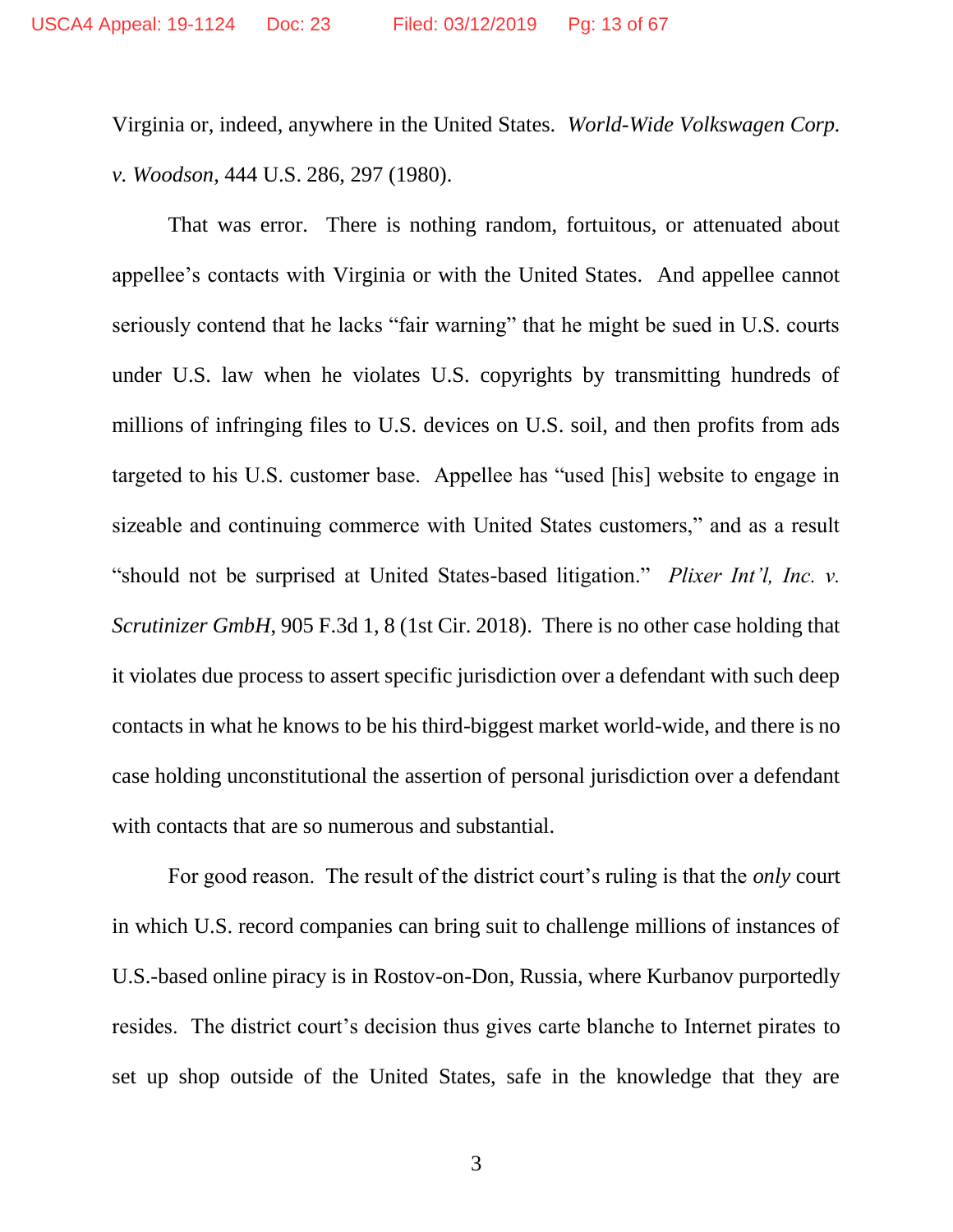effectively immune from the reach of U.S. courts seeking to vindicate the rights of U.S. plaintiffs for violations of U.S. copyright law, even as they cater to U.S. users. The law of personal jurisdiction is not intended to support such a result. *International Shoe* and its progeny are intended to prevent a state from overreaching by asserting jurisdiction over entities with little or no connection to the State; they were never intended to insulate a massive, unlawful, on-line business from liability anywhere in the United States for harms arising out of its commercial transactions with tens of millions of U.S. users. That is not fair play and substantial justice, but rather lawlessness and injustice.

The judgment of the district court should be reversed.

## **STATEMENT OF JURISDICTION**

<span id="page-13-0"></span>This Court has jurisdiction to hear this appeal under 28 U.S.C. § 1291. The district court exercised jurisdiction over the underlying copyright dispute pursuant to 28 U.S.C. §§ 1331 and 1338(a). J.A. 12. On January 22, 2019, the district court granted Kurbanov's motion to dismiss for lack of personal jurisdiction—a final and appealable order—and entered final judgment the same day. J.A. 395-96. Appellants timely filed their Notice of Appeal on January 29, 2019. J.A. 397.

### **STATEMENT OF ISSUES ON APPEAL**

<span id="page-13-1"></span>1. Whether the district court erred in finding it lacked specific personal jurisdiction over a foreign-based defendant whose websites not only infringe U.S.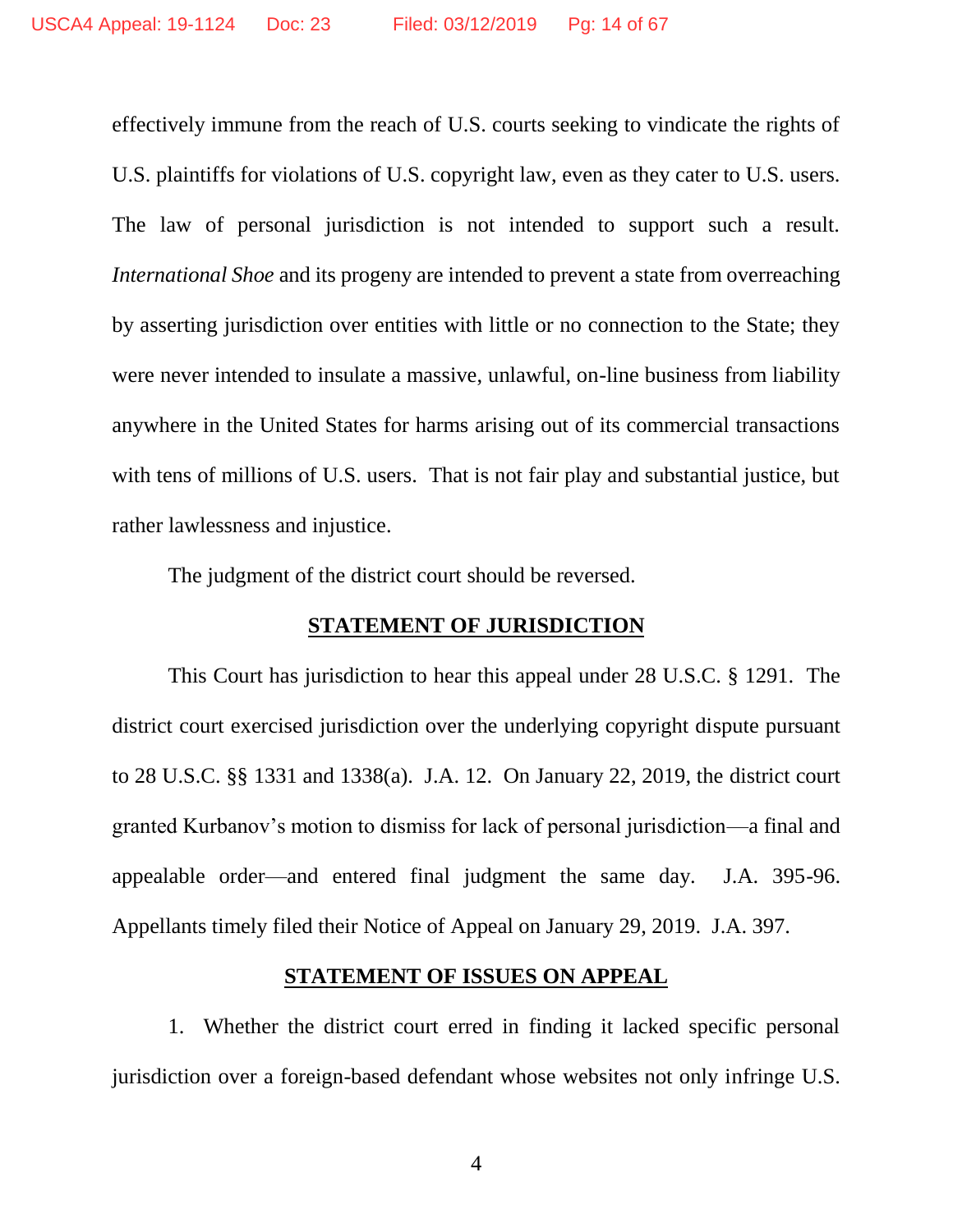copyrights, but also enable massive infringement by U.S. users, transmit hundreds of millions of files onto U.S. devices, and generate substantial revenues from advertising that targets U.S. users.

2. Whether the district court erred by refusing to grant appellants an opportunity to conduct jurisdictional discovery.

#### **STATEMENT OF THE CASE**

<span id="page-14-0"></span>Appellants are twelve record companies that produce, distribute, and license 85% of all legitimate commercial sound recordings in the United States. *See* J.A. 14, 115. Appellee is a Russian national who owns and operates two of the most notorious music piracy websites in the world, FLVTO.biz and 2conv.com ("FLVTO" and "2conv" or, together, the "websites"). J.A. 15, 67-68. Through these websites, appellee offers users a "stream-ripping" service through which audio tracks are extracted from videos streamed over the Internet, converted into downloadable files (such as mp3s), and then transmitted to users. In light of the enormous harms caused by appellee's stream-ripping services, appellants sued appellee under the federal Copyright Act in the U.S. District Court for the Eastern District of Virginia.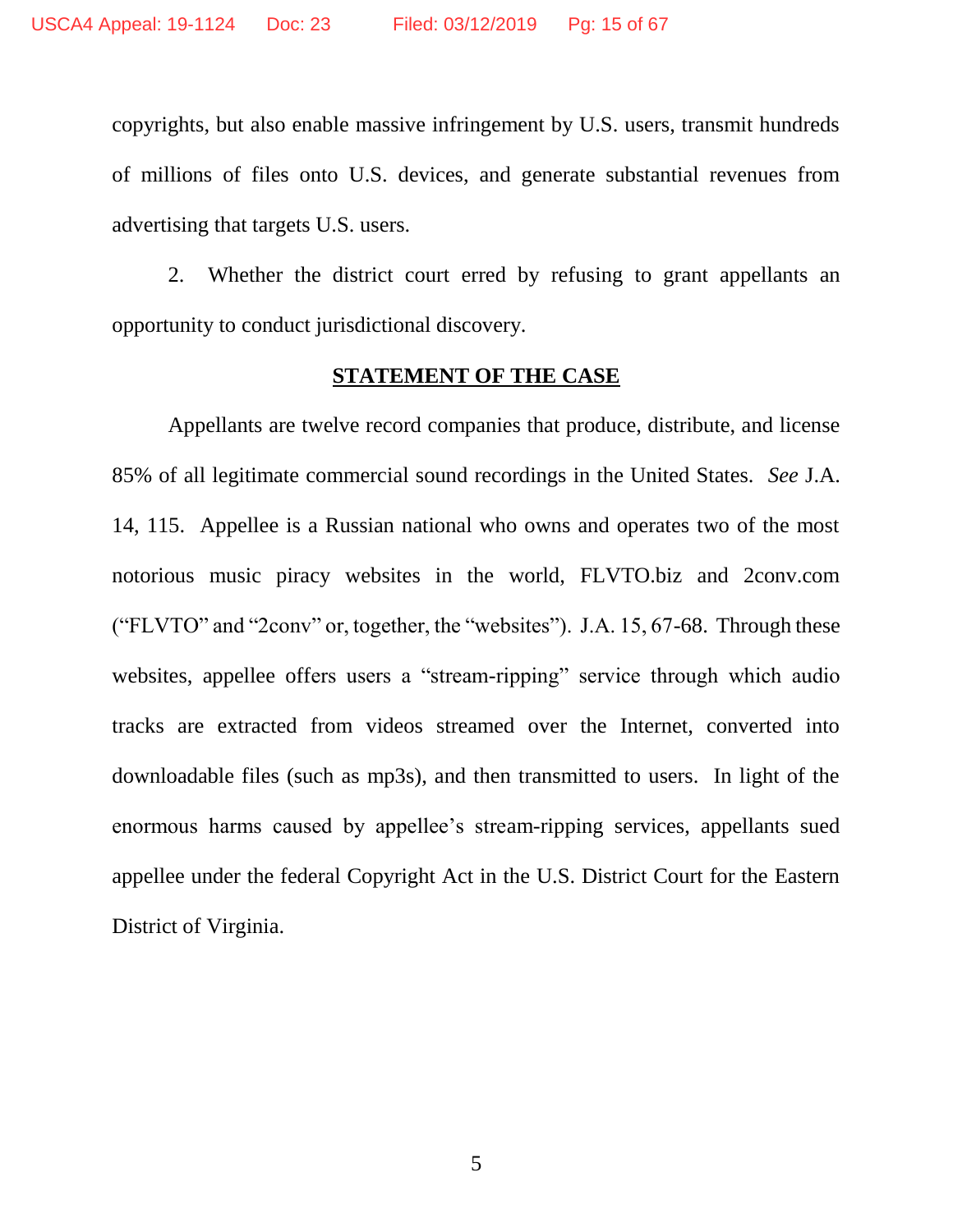### <span id="page-15-1"></span><span id="page-15-0"></span>**I. Factual Background**

#### **A. Stream-Ripping**

Appellants license the rights to perform their copyrighted works to Internetbased streaming services, which allow users to listen to sound recordings online but do not give users access to a permanent digital copy of the works. J.A. 10, 14-15. These services have different business models—some based on advertising and others on paid subscriptions—but all have in common that the licensee pays appellants for the right to use their works. Appellants have reached licensing agreements with popular streaming services such as Apple Music, Pandora, Spotify, and, most relevant here, YouTube (www.youtube.com), an online video-streaming service that is also the largest on-demand music service in the world. J.A. 15.

YouTube and other streaming services employ sophisticated technology to prevent users from downloading or copying the videos available on its website. But Internet pirates, including appellee, have found ways to illegally circumvent these safeguards. J.A. 16-24. And, once the control measures are circumvented, pirates can gain access to the audiovisual files, make unauthorized copies of the audio portions of those files, and then distribute those copies over the Internet. This process of capturing the music portion of digital videos streamed over the Internet is known as "stream-ripping." J.A. 9, 17.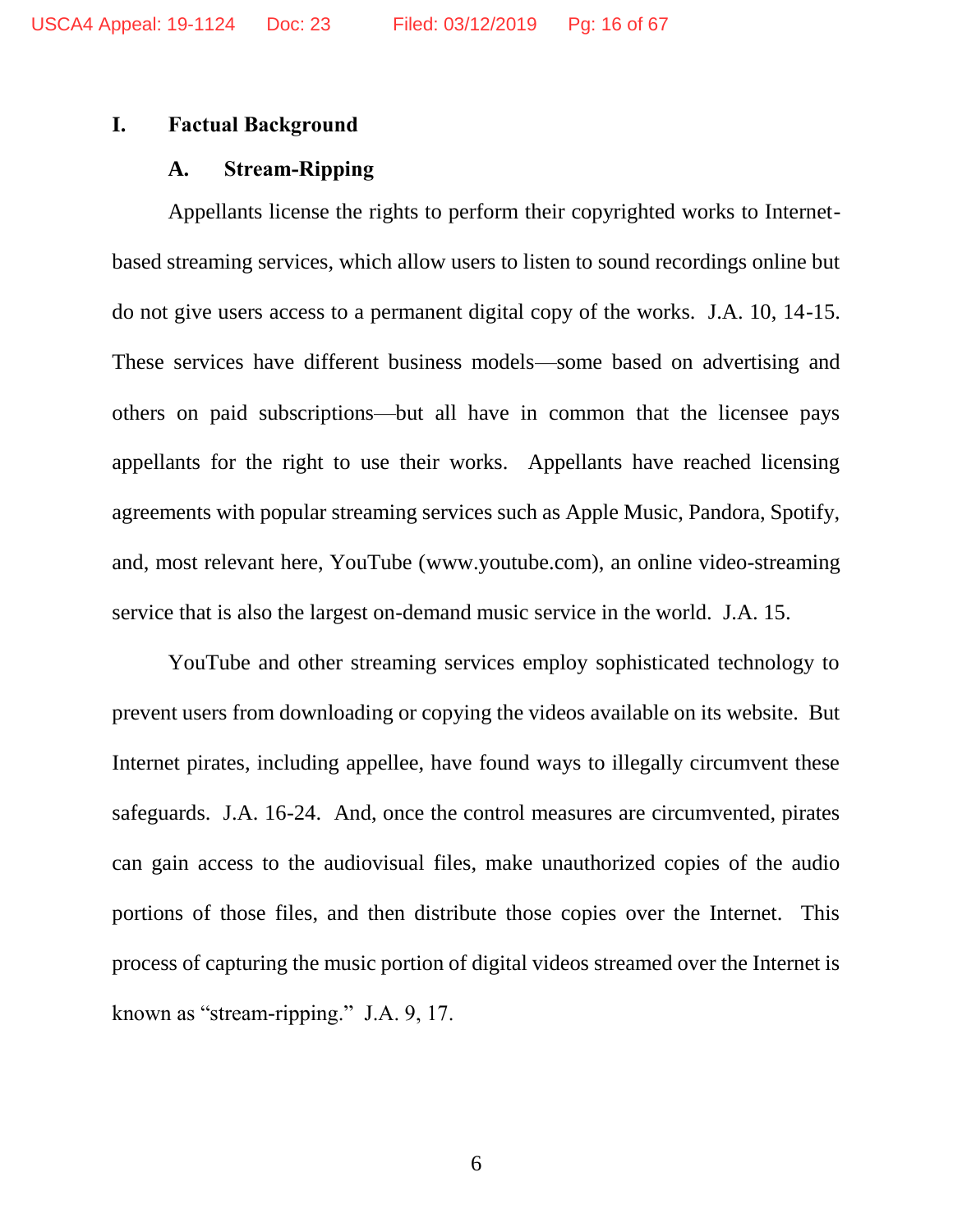Stream-ripping services offer permanent, downloadable, copies of songs that users could otherwise only stream on websites like Spotify and YouTube, and they offer users a free alternative to paying for physical copies of sound recordings or digital downloads available on services such as iTunes. J.A. 17. For that reason, stream-ripping services cause record companies to lose substantial revenues. J.A. 17-18. The scale and scope of the problem is astounding. Stream-ripping has quickly become the most popular form of music piracy in the world. J.A. 9, 17. Nearly *half* of all Internet users between the ages of 16 and 24 regularly use streamripping to acquire music, and stream-ripping services illegally copy and distribute tens of millions—or even hundreds of millions—of tracks every month. *Id.*

#### **B. Appellee's websites**

<span id="page-16-0"></span>FLVTO and 2conv are two of the most popular stream-ripping websites in the world; indeed, they are among the most popular websites of any kind on the Internet. J.A. 10. For the three-month period running from July to September 2018, FLVTO and 2conv were (respectively) the 264th and 829th most popular out of the hundreds of millions of websites on the Internet. J.A. 144-56.

The reason for the websites' popularity is not hard to understand. Like other stream-ripping services, appellee's websites make online piracy available at the click of a button. J.A. 18-23, 76. As appellee himself boasts, in English, the websites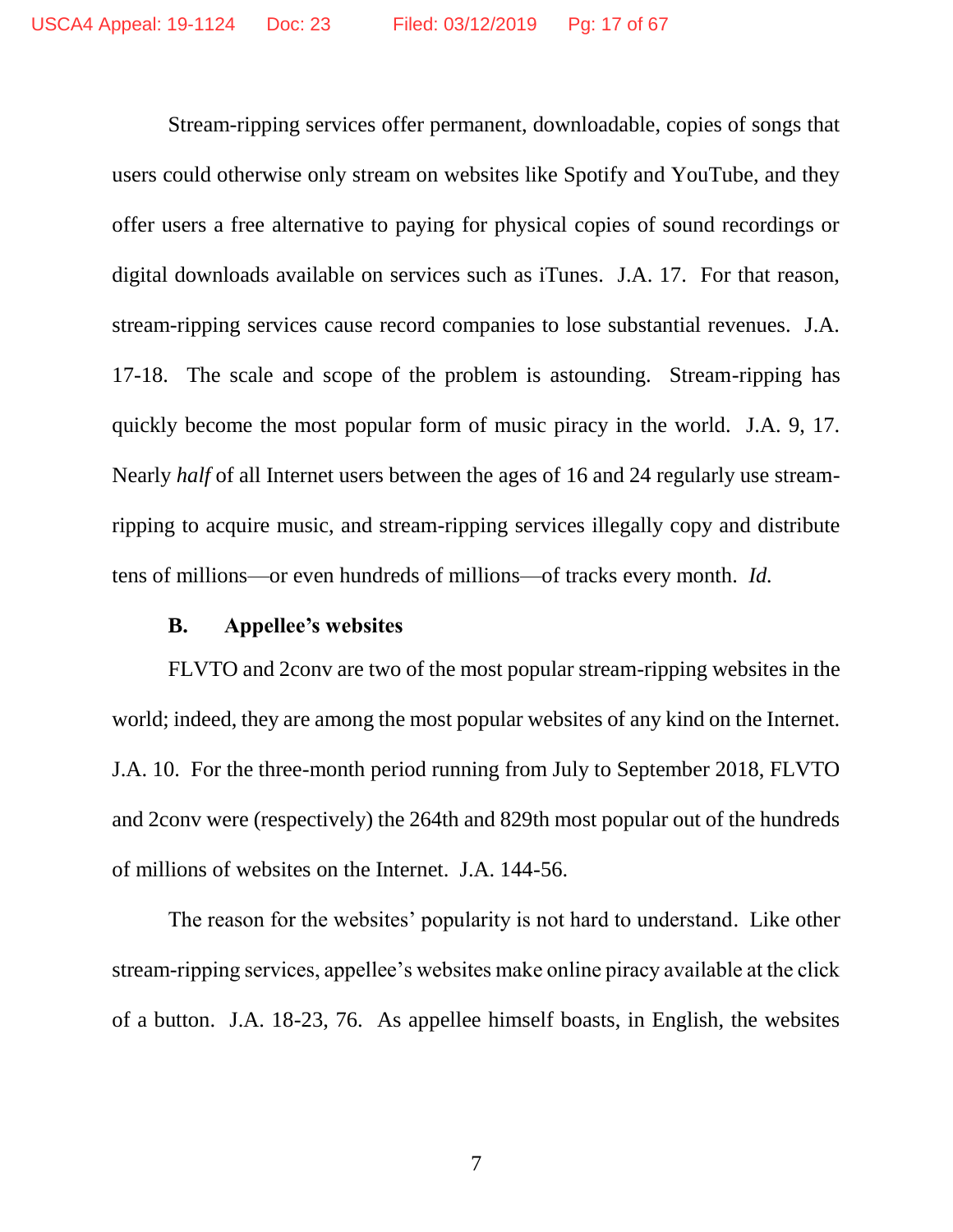"make<sup>[]</sup> converting streaming videos to MP3 online easier and faster than ever." J.A. 76.

To begin, a user enters a publicly available web address for a YouTube video at the FLVTO homepage or on the FLVTO mobile app. J.A. 18-23, 76. The user then chooses the desired file format (*e.g.*, mp3, mp4, or avi) and clicks "Convert." *Id.* In a matter of seconds, FLVTO reaches out to YouTube's servers, circumvents YouTube's technological safeguards, and illegally copies the file. It then converts the audio track into the type of file selected by the user. J.A. 21-22, 76. The result is a permanent and unauthorized copy of the sound recording found in the video. J.A. 22. FLVTO then presents the user with a "download" link, and, when the user clicks on that download link, FLVTO transmits the resulting copy directly from its servers to the user's phone or home computer. J.A. 21-22, 76. 2conv uses the same basic process for its music piracy. J.A. 20, 22.

### **C. Appellee's contacts with Virginia and the United States**

<span id="page-17-0"></span>Appellee's websites operate on a massive scale in Virginia and the United States as a whole, and appellee has taken steps specifically to exploit these markets.

### **1. The number of users and extent of data exchanged**

<span id="page-17-1"></span>According to appellee's own data, FLVTO had 26.3 million users in the United States between October 2017 and September 2018. J.A. 87. That includes 448,426 users in Virginia. J.A. 88. 2conv had 5.37 million users in the United States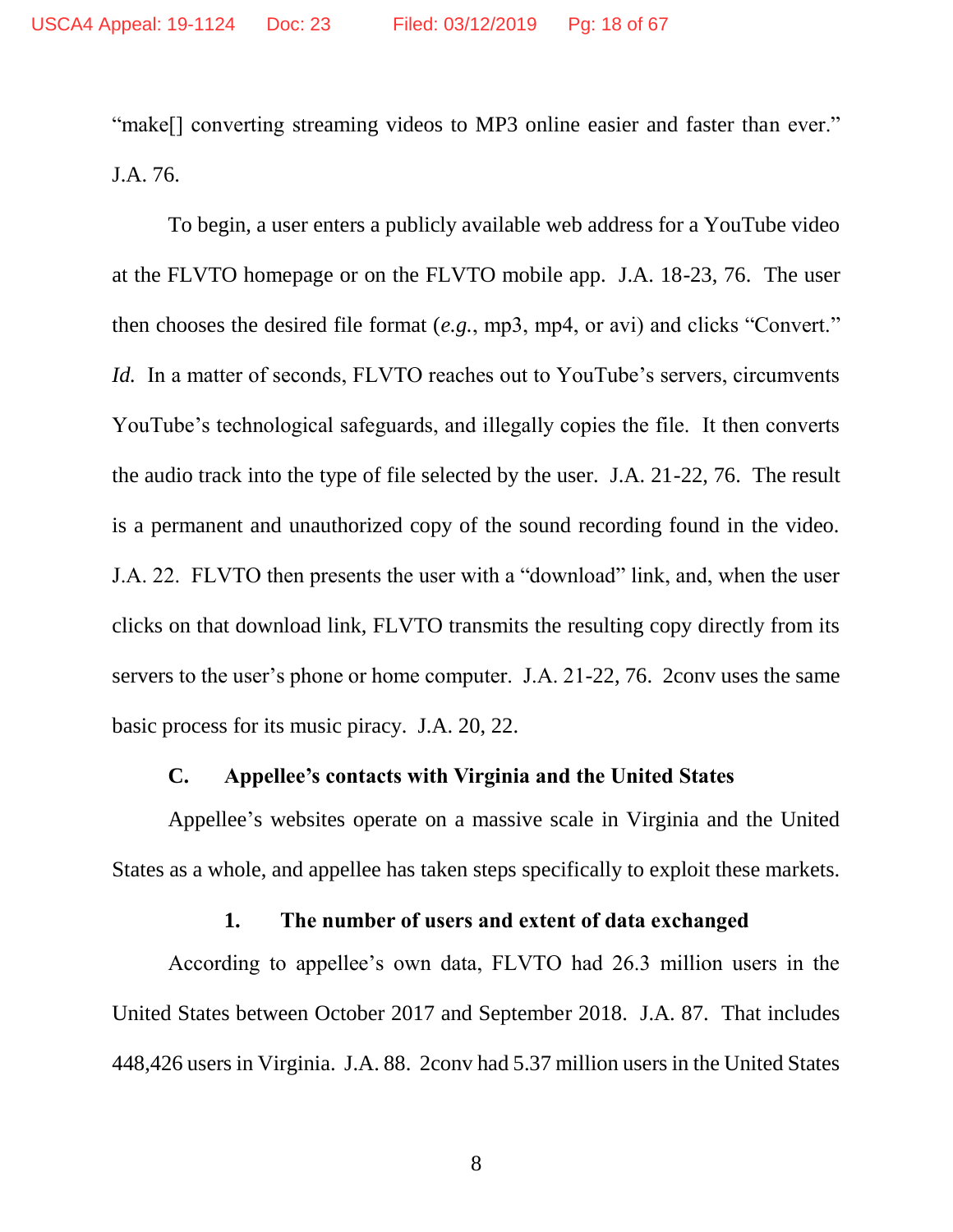and 94,342 users in Virginia during the same period. J.A. 78-79. Collectively, appellee's websites had nearly 32 million users in the United States (nearly 10% of the country's population) and more than half a million users in Virginia (more than 6% of the commonwealth's population) in the past year alone. J.A. 78-79, 87-88. Between October 2017 and September 2018, the United States was the third largest market for appellee's websites in terms of total number of users and total number of visits. *See* J.A. 78, 87. Within the United States, Virginia was FLVTO's 13th largest market, and 2conv's 11th largest market. J.A. 78-79, 87-88.

The websites' users visit frequently, resulting in a staggering amount of data exchanged between the websites and users in the United States and Virginia. Based on appellee's own data, FLVTO attracted 84.1 million visits from its users in the United States between October 2017 and September 2018, including 1.17 million visits from users located in Virginia. J.A. 87-88. Over the same period, 2conv attracted 12.1 million visits from users in the United States and 187,486 visits from users in Virginia. J.A. 78-79. According to SimilarWeb estimates, between July 2018 and September 2018, the average FLVTO user spent six minutes and fifty-two seconds on the FLVTO website, visiting over eight pages each visit. J.A. 149. Given that the process for ripping an individual song takes only seconds, the time users actually spent on FLVTO was sufficient to download multiple audio files. *See* J.A. 18-20. 2conv users displayed similar behavior. J.A. 154.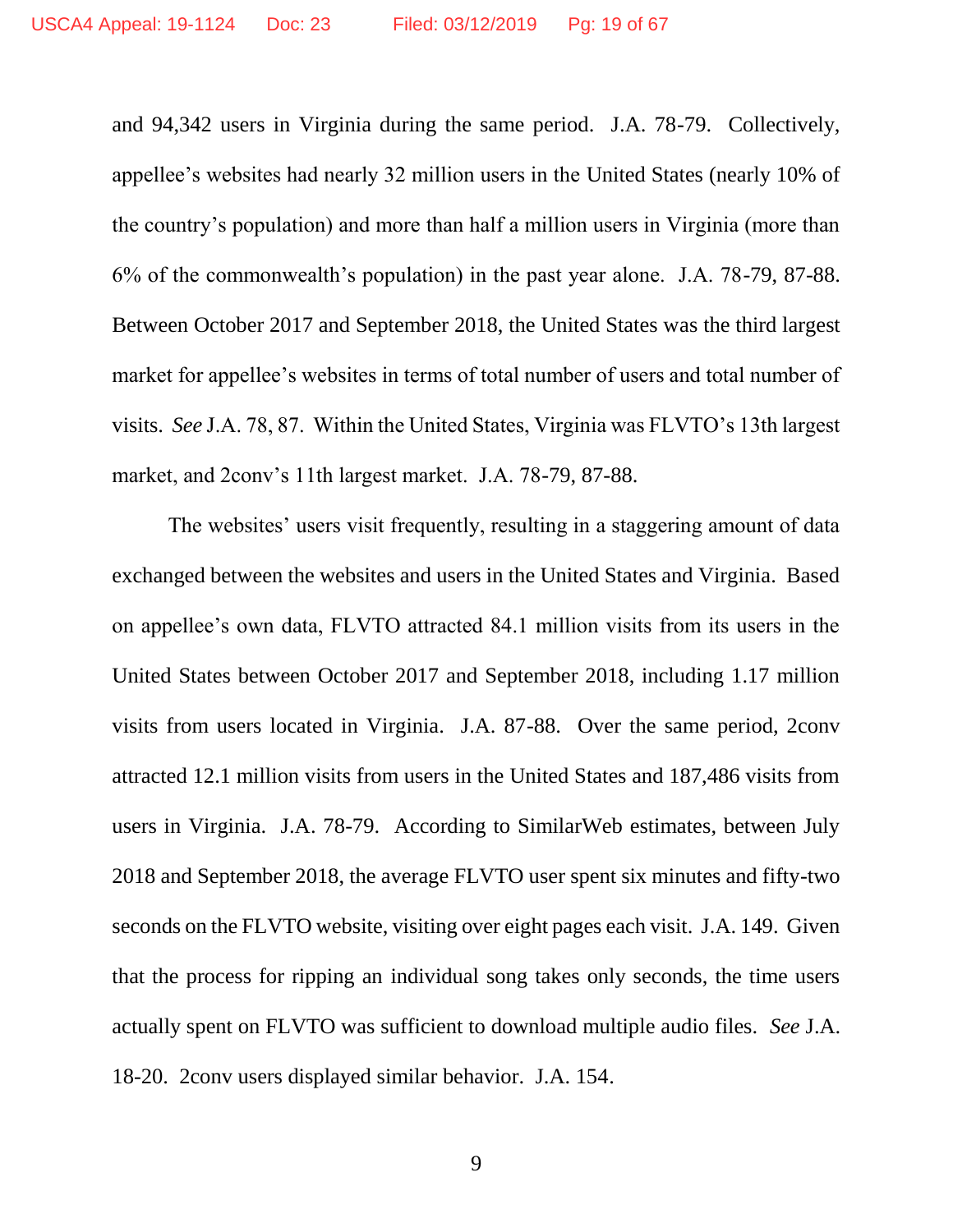Assuming conservatively that the average user downloaded only one file per visit, appellee's websites sent more than *96 million* files into the United States in the past year alone. Likewise, assuming that Virginia users downloaded one file per visit, the websites sent more than 1.35 million files into the Commonwealth during this same period. *See* J.A. 78-79, 87-88, 149, 154. Appellants have alleged that all or substantially all of these file transfers involve infringing copies of copyrighted sound recordings. J.A. 10, 17, 23-24. As is evident from the granular location-based data, appellee has full knowledge of where his users are located. J.A. 78-94.

### **2. Geo-targeted advertisements**

<span id="page-19-0"></span>Although users do not pay money for appellee's stream-ripping services, FLVTO and 2conv are very much commercial enterprises. Like many websites, FLVTO and 2conv derive their revenue from the advertisements they host. J.A. 11, 25, 41, 70. Based on their investigation, appellants alleged the websites featured advertisements that targeted users based on the users' specific location, including the United States and Virginia. J.A. 11. This form of advertising, known as "geotargeting," is intended to maximize the number of visitors who click on an advertisement appearing on appellee's websites (the "click-through rate"), *id.*, the theory being that Virginians (for example) are more likely to click on ads that are specifically targeted to a Virginia audience. The higher the click-through rate, the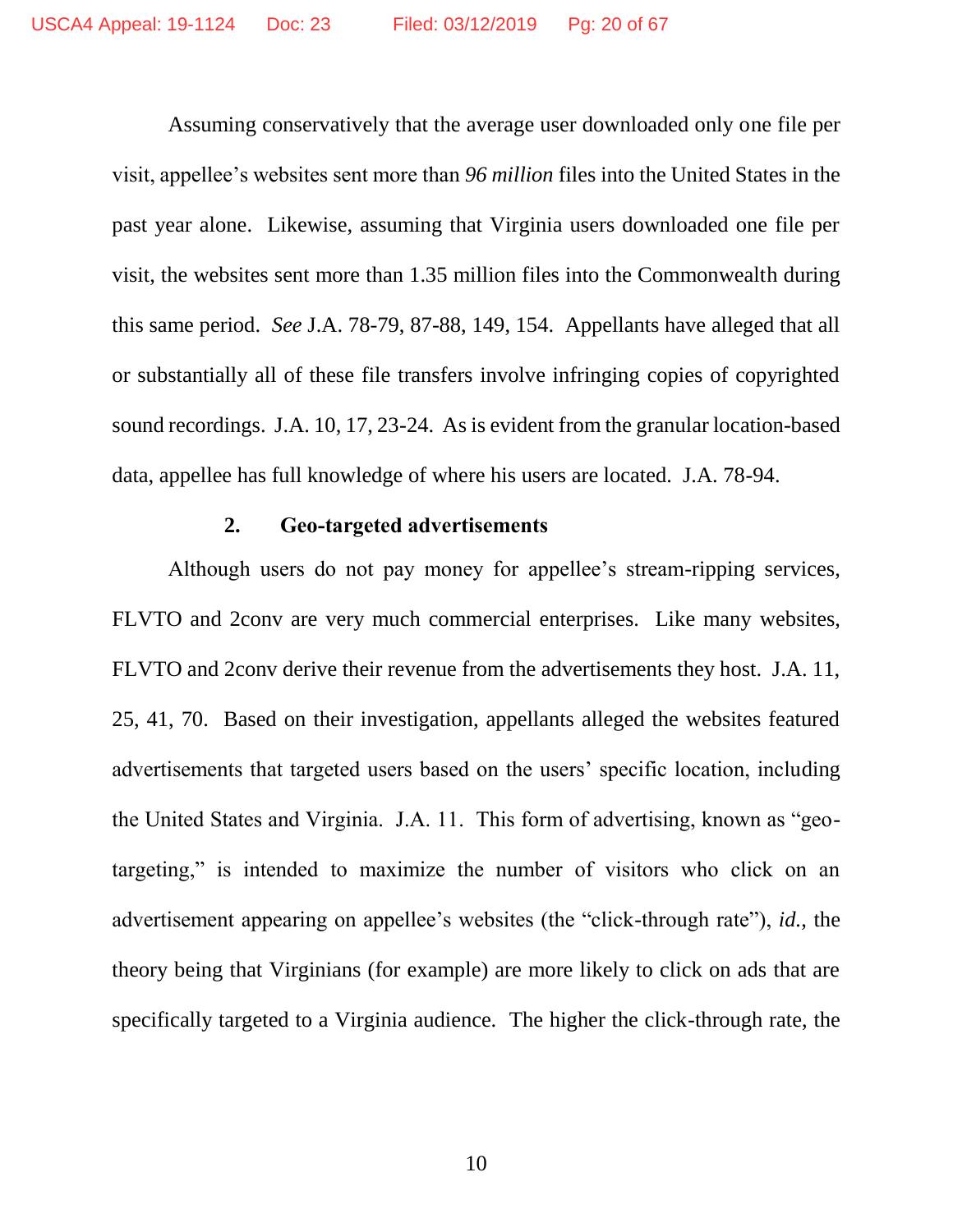more valuable the advertising space on appellee's websites and thus the greater appellee's revenues. *Id.*

Appellee conceded that third-party advertisers may be targeting specific advertisements to users in specific locations. J.A. 70. Although appellee insists that he has no role in *selecting* the particular advertisements on his websites, the record indicates that appellee plays an instrumental role in collecting the location data needed for geo-targeting. J.A. 70, 176, 178. In the privacy policies that appear on FLVTO and 2conv, appellee represents to users that he may collect "your IP address, country of origin and other non-personal information about your computer or device" and that the information may be used "*to provide targeted advertising based on your country of origin and other personal information*." J.A. 176, 178 (emphasis added). In other words, the privacy policies indicate that appellee himself collects location data about his users and then passes that information on to advertisers. J.A. 11, 176, 178. To the extent those advertisers place geo-targeted advertisements on the websites, the underlying location data comes from appellee. J.A. 176, 178.

#### **3. Business contacts**

<span id="page-20-0"></span>In addition to knowingly transmitting millions of files into the United States and Virginia and facilitating geo-targeted advertising to the millions of Americans and Virginians downloading these files, appellee has numerous other contacts including with the U.S. government—to facilitate his online piracy operations.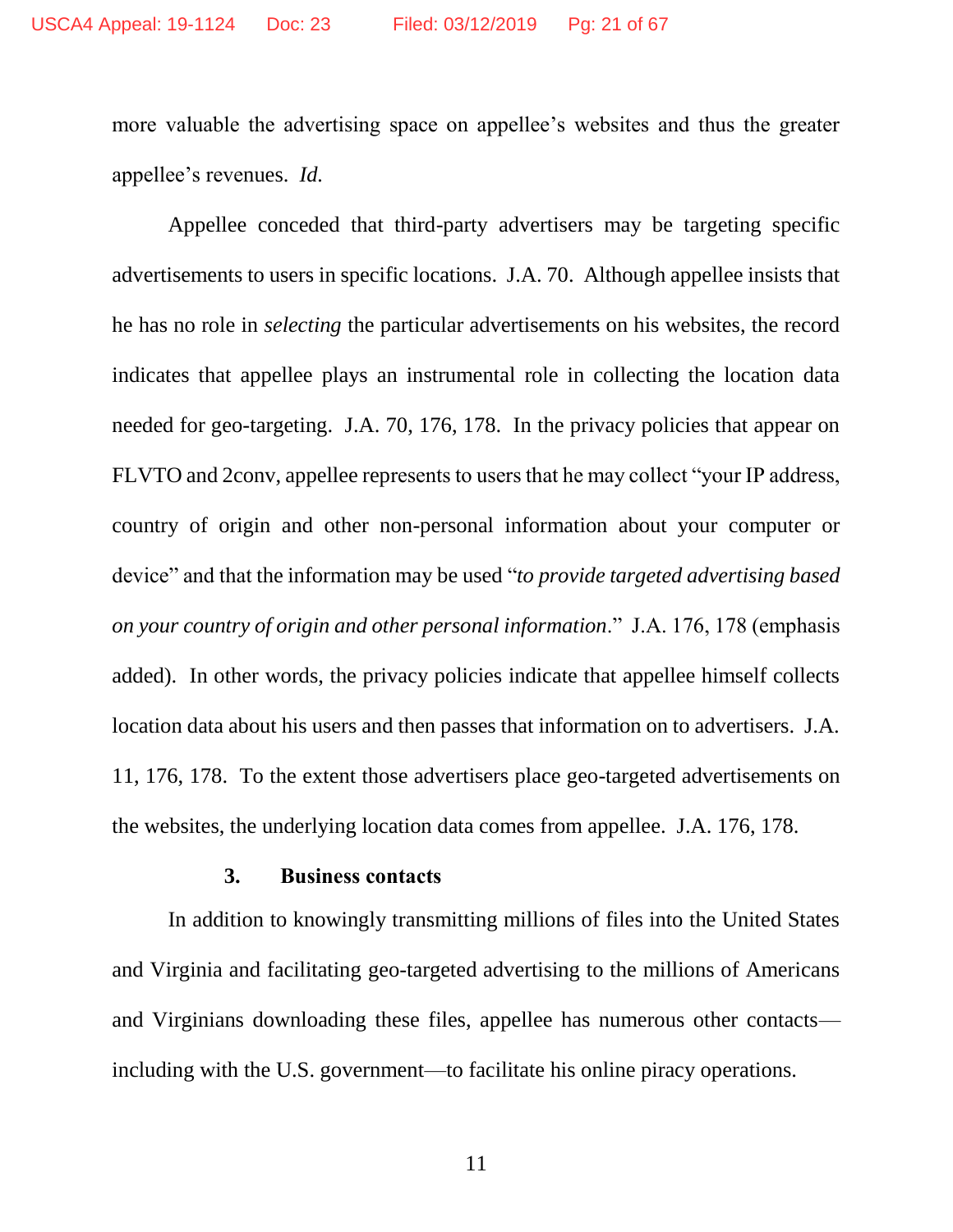*First*, appellee has registered a DMCA agent with the U.S. Copyright Office. *See* J.A. 164, 172. The sole purpose for such a registration is to seek to qualify for the DMCA's safe harbor defense if a defendant is sued for copyright infringement under U.S. law in U.S. courts. 17 U.S.C. § 512(c).

*Second*, appellee does business with at least one American advertising broker to sell space on his websites for targeted advertisements—Advertise.com, based in Sherman Oaks, California. J.A. 118, 151, 154, 183, 185.

*Third*, appellee registered the domain names "FLVTO" and "2conv" through GoDaddy.com—an American domain-name registrar. J.A. 187. Appellee also selected top-level domains (the suffixes ".com" and ".biz") that are administered by companies headquartered in Virginia. *Id.*

*Fourth*, until recently, appellee contracted with Amazon Web Services to host his websites on front-end servers in the United States. J.A. 73, 118, 132-33. For a significant period of time, including within the three-year limitations period that applies to the record companies' claims, those front-end servers were located in Ashburn, Virginia. J.A. 12, 73, 118, 132-33.

#### **4. Terms of Use**

<span id="page-21-0"></span>Finally, although users do not have to register to use appellee's websites, they must agree to the websites' Terms of Use before they can download any audio files. J.A. 19, 20, 76, 158, 168. The websites explain that the Terms of Use "constitute a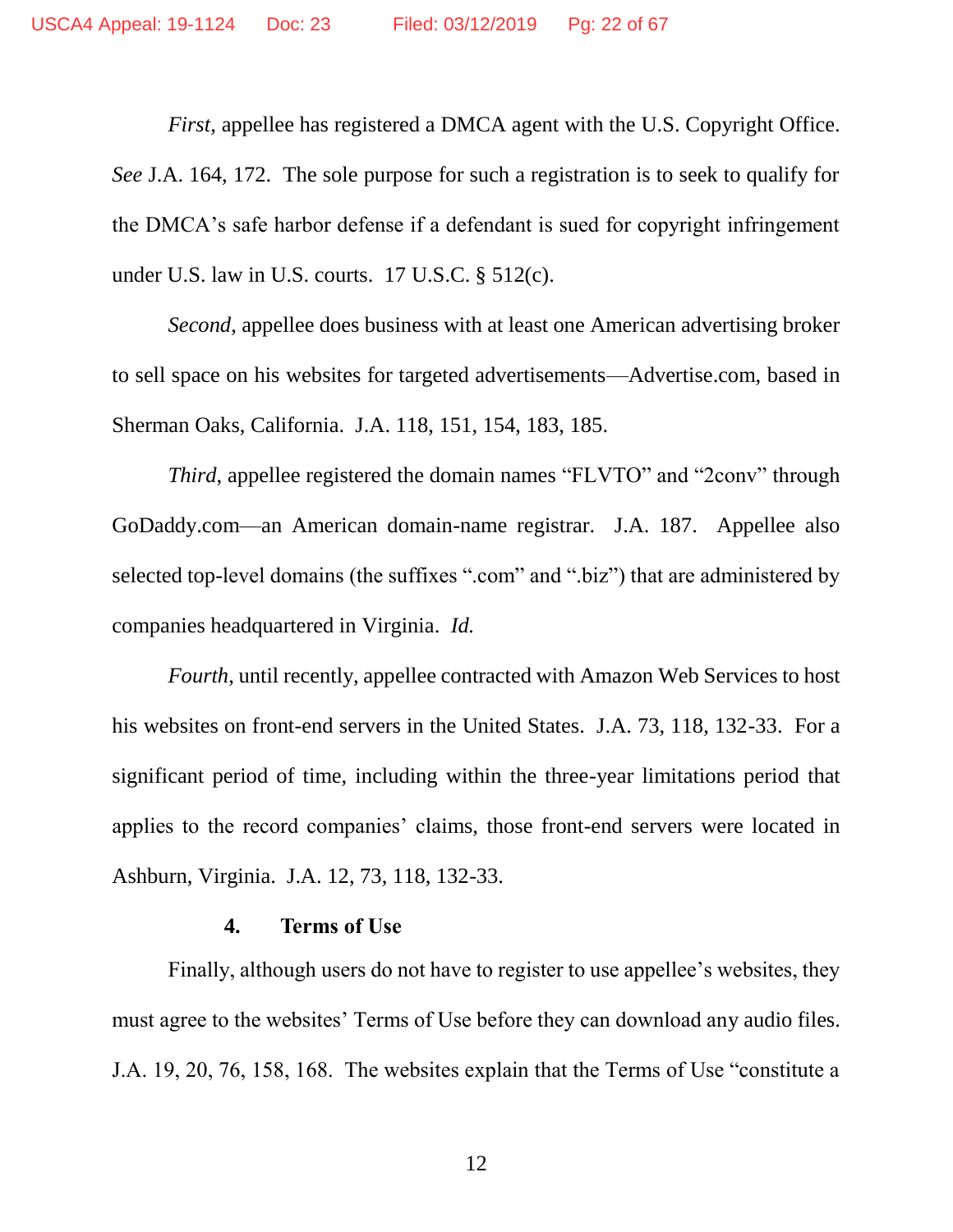contractual agreement between you [the user] and us" and that they give appellee "the right to take appropriate action against any user . . . including civil, criminal, and injunctive redress" against the user. J.A. 158, 168. Users further agree that "[f]or any claim brought by us against you, you agree to submit and consent to personal jurisdiction in and the venue of the courts in the Russian Federation *and anywhere else you can be found*." J.A. 166, 174. In other words, appellee reserves the right to file suit against his users in Virginia courts and in the courts of the United States.

### <span id="page-22-0"></span>**II. Procedural History**

On August 3, 2018, appellants filed suit in the United States District Court for the Eastern District of Virginia, alleging five separate violations of the Copyright Act. J.A. 4, 8, 25-32. In their complaint, appellants alleged the district court had specific jurisdiction under both Federal Rule of Civil Procedure 4(k)(1) because of appellee's contacts with Virginia and, in the alternative, under Rule 4(k)(2), because of appellee's contacts with the United States as a whole. *See* J.A. 12. Appellee appeared through counsel and filed a motion to dismiss for lack of personal jurisdiction under Rule 12(b)(2). J.A. 5, 35-36, 38-39. In the alternative, appellee asked the district court to transfer the case to the Central District of California. J.A. 39, 59-64.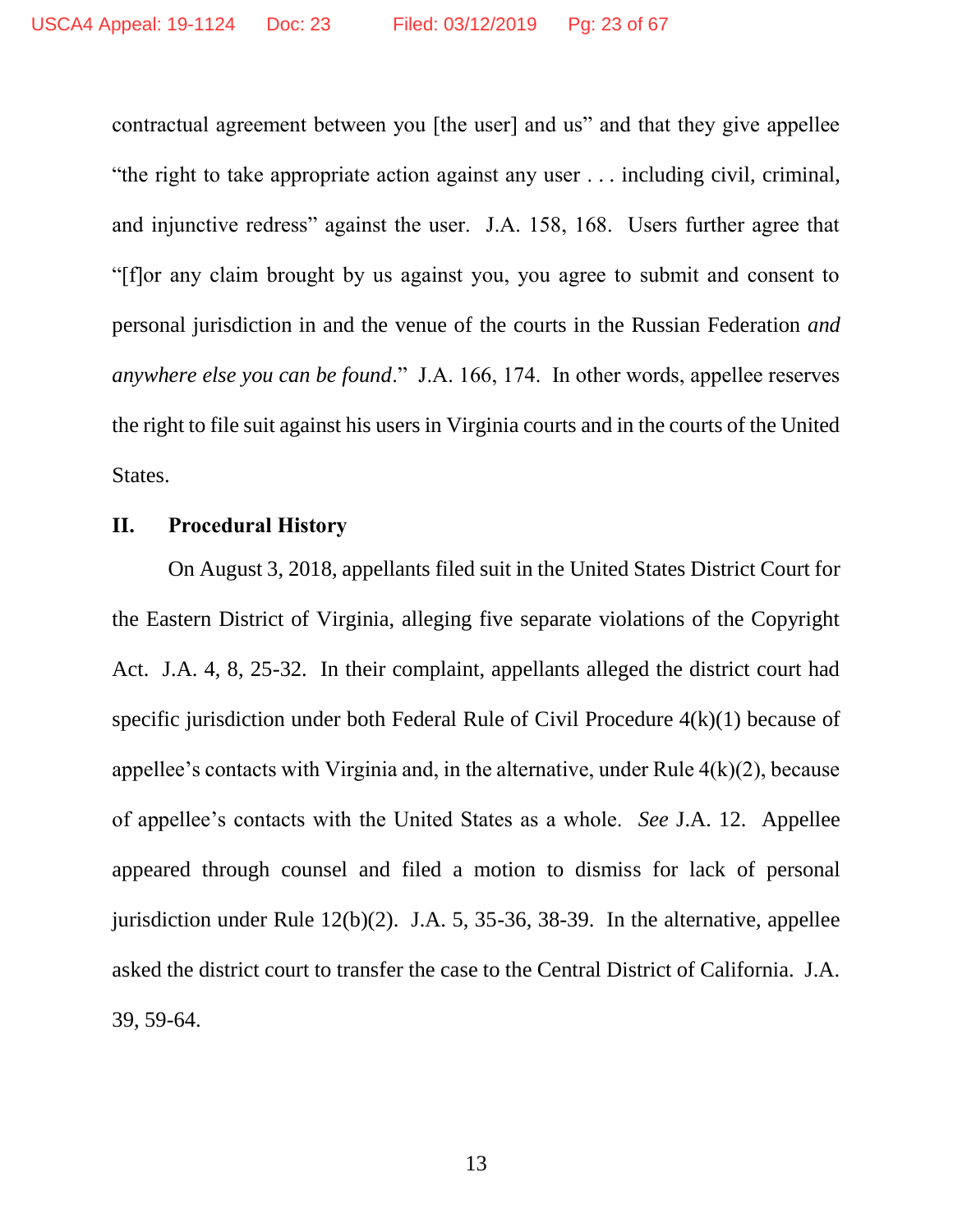The district court (Hilton, J.) granted appellee's motion to dismiss and ignored (and thus denied) appellants' alternative request for jurisdictional discovery. J.A. 135, 382-96. Purporting to apply the framework originally set forth in *Zippo Manufacturing Co. v. Zippo Dot Com, Inc.*, 952 F. Supp. 1119 (W.D. Pa. 1997), the district court held the websites were "semi-interactive" rather than "highly interactive" because there was no "ongoing, developed relationship between users and the Websites." J.A. 392. The district court reasoned "there is no evidence that users exchanged multiple files with the Websites." *Id.* The district court also found "the number of users cannot make a website highly interactive, there must instead be numerous transactions between the site and a user evidencing an ongoing relationship." *Id.*

Next, the district court found that appellee and his users did not have a "commercial relationship." J.A. 393. The district court recognized appellants' allegation that appellee used tracking technology to identify the specific location of all his users and that this information was available to advertisers for the purposes of geo-targeted advertising. The district court nevertheless found the existence of advertising irrelevant: "The revenue from the advertisements cannot be the basis for finding a commercial relationship with the users because they are separate interactions and the due process analysis must only look at the acts from which the cause of action arises, here, the alleged aid in music piracy." *Id.*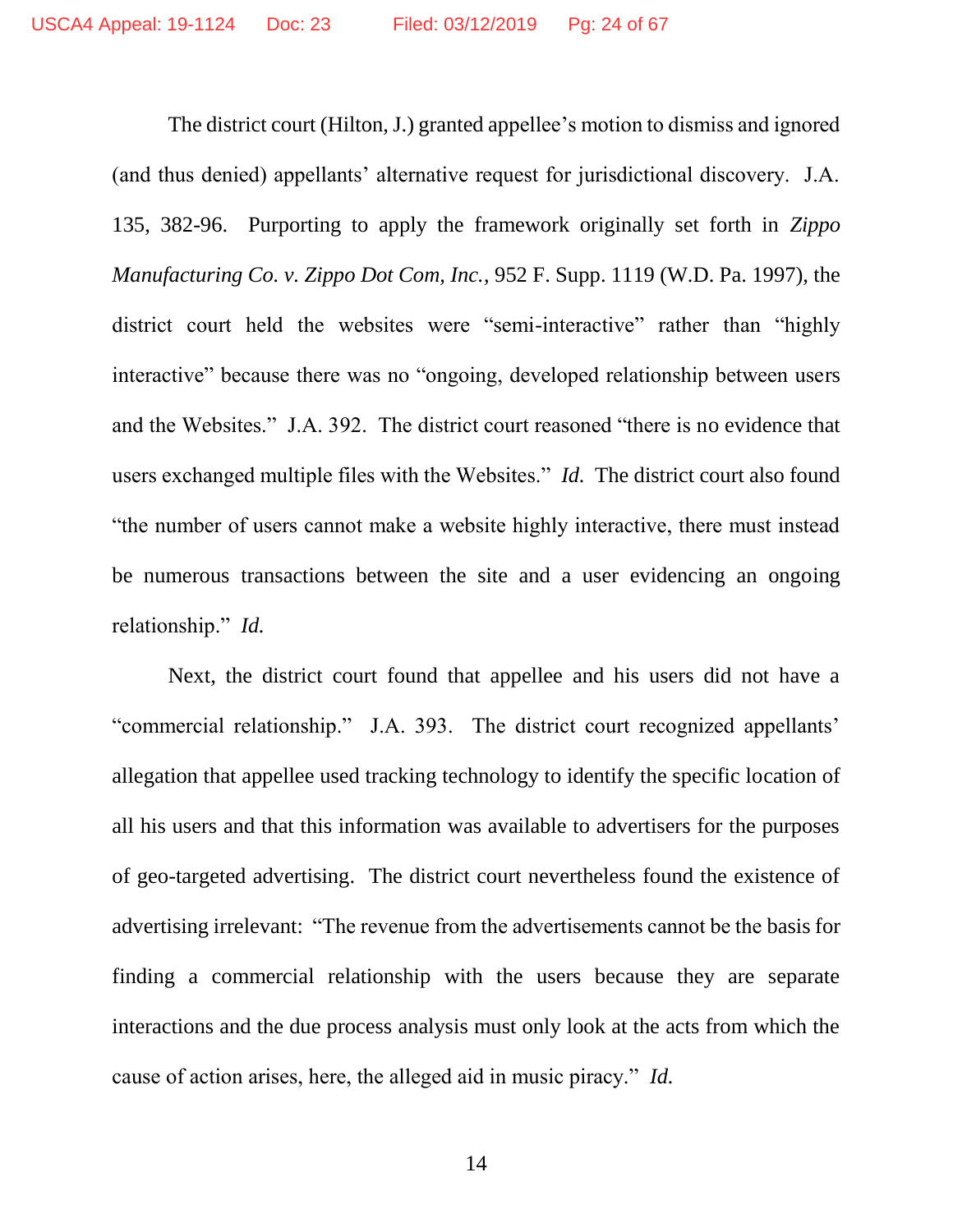Finally, the district court held that appellee "took no action through the Websites that would demonstrate purposeful targeting of Virginia or the United States." J.A. 393. The court observed that users initiate contact with the websites and thus deemed this use "unilateral in nature and as such cannot be the basis for jurisdiction without more." J.A. 393. As the district court put it, "[u]sers may access the websites from anywhere on the globe and they select their location when they use the Websites . . . Even if the Websites' servers knew exactly where the users were located, any interaction would still be in the unilateral control of the users as they initiate the contacts." J.A. 393-94.

Appellants filed this timely appeal. J.A. 397-98.

## **SUMMARY OF ARGUMENT**

<span id="page-24-0"></span>Appellants have established a prima facie case that the district court had specific personal jurisdiction over appellee under Rule  $4(k)(1)$  or, in the alternative, 4(k)(2). Appellee's contacts with Virginia and the United States simply cannot be characterized as "random, fortuitous, or attenuated." To the contrary, appellee has more than purposefully availed himself of the privilege of conducting business in these fora, and thus had "fair warning" that his activities could "subject [him] to the jurisdiction of a foreign sovereign." *Burger King*, 471 U.S. at 472. In concluding that appellee could not "reasonably anticipate being haled into court" in Virginia or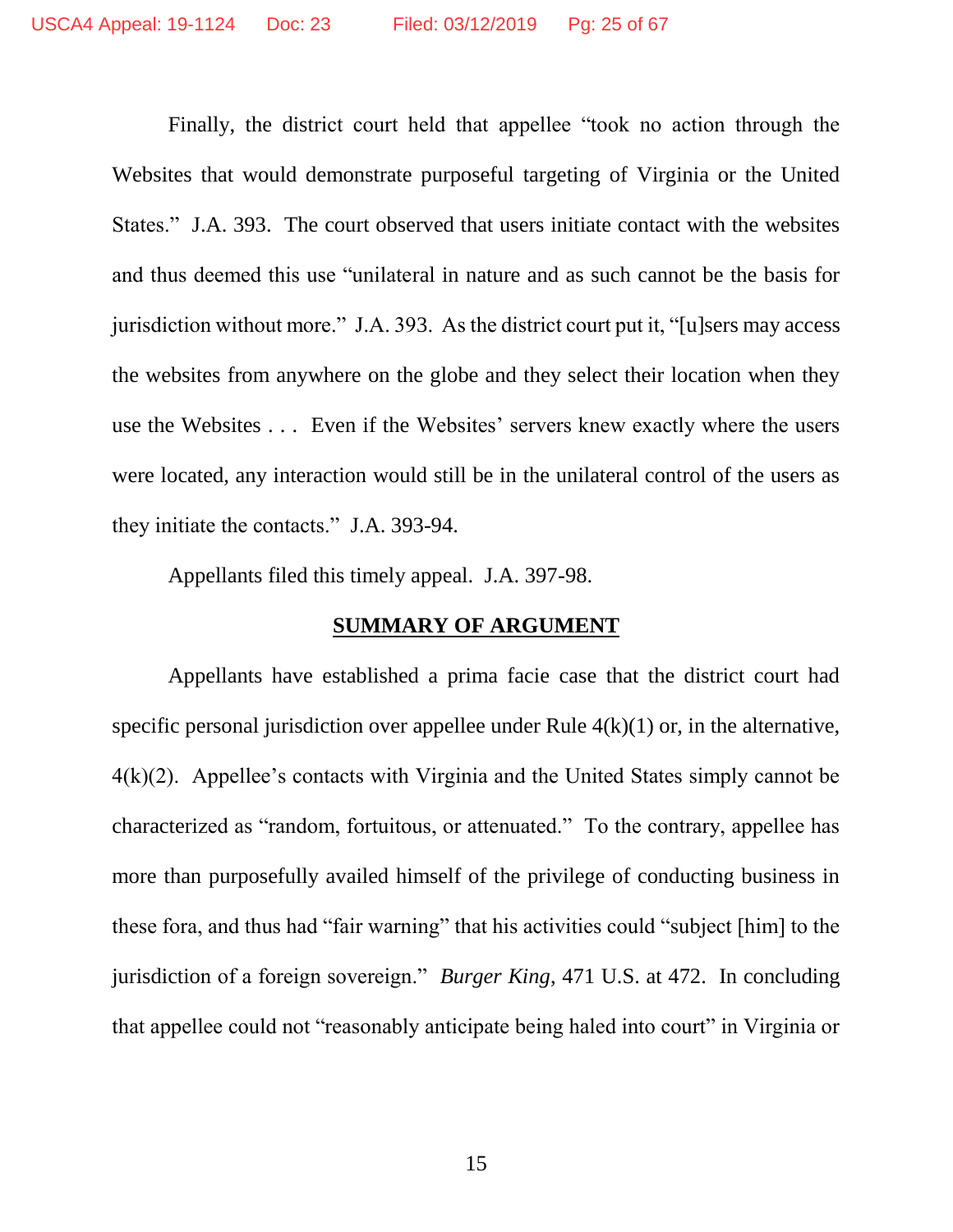the United States, the district court misapplied basic rules regarding the scope of personal jurisdiction and reached a result that is as erroneous as it is unjust.

*First*, in determining whether a foreign defendant has "purposefully availed" itself of the privilege of doing business within a jurisdiction, courts look to the quantity of the defendant's contacts with that jurisdiction. The extent of appellee's contacts is extraordinary: In 2018, alone, the websites had nearly 32 million users in the United States conducting 96.2 million sessions, and 542,768 users in Virginia conducting 1.4 million sessions. Absolute numbers aside, the United States is appellee's third biggest market globally, a fact well known to appellee as is evident from the exhibits *he* entered into the record in the district court. As the Supreme Court recognized in *Keeton*, there is nothing unfair or surprising about requiring a defendant to defend himself in a jurisdiction in which he knows he has thousands (as in *Keeton*) or millions (as here) of contacts. *Keeton v. Hustler Magazine, Inc.* 465 U.S. 770, 773-74 (1984). Other courts have routinely found personal jurisdiction based on far fewer contacts.

*Second*, not only does appellee have millions of users in the United States and hundreds of thousands in Virginia, but those users' contacts with the websites are repeated and interactive. Far from a "passive" website that simply makes information generally available on the Internet, the websites here engage in a backand-forth with users resulting in the transmission of substantial amounts of computer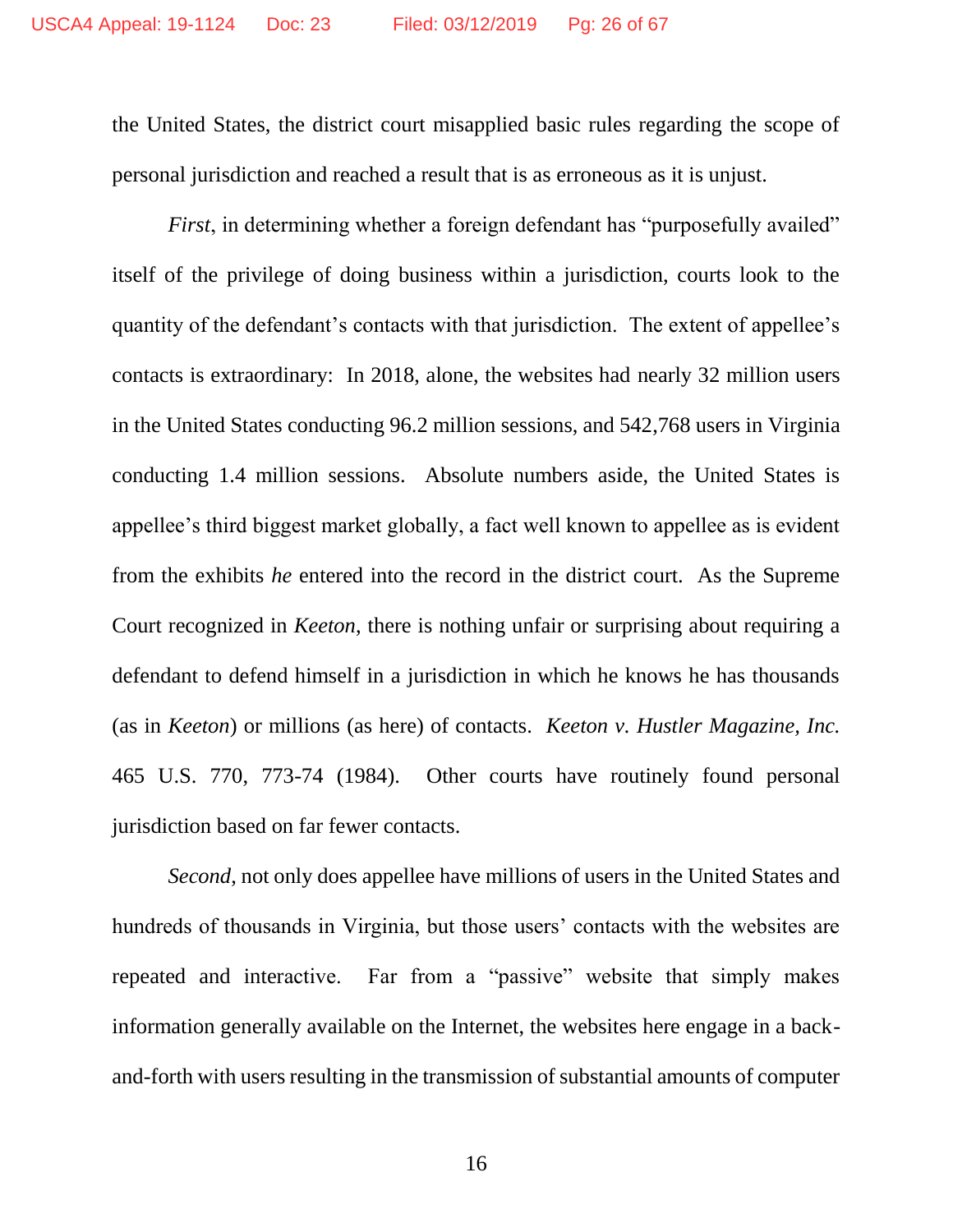files and data from defendant's servers to users' personal devices. Moreover, as a condition of engaging in a stream-ripping session, users must agree to what the websites term "a contractual agreement," only further demonstrating the substantial nature of the websites' contacts with users in the United States and Virginia.

*Third*, appellee earns substantial revenue precisely because of his targeting of the United States and Virginia. The fact that the websites are "free" to users is irrelevant. By visiting the websites tens of millions of times, users form an important dedicated audience from whom appellee profits through the sale of geo-targeted advertisements. As his own terms and conditions make clear, appellee requires users to agree that he can collect information on their location for the purpose of "provid[ing] targeted advertising." And as appellants have alleged, he does precisely that—facilitating the targeting of specific ads to specific geographies. Equally revealing is what appellee does *not* do: use the information he has regarding the location of his users to block users in the United States or Virginia.

*Fourth*, beyond his sustained contacts with his U.S.- and Virginia-based users, appellee has a host of additional contacts with these jurisdictions. Appellee has, for example, registered a DMCA agent with the U.S. Copyright Office—the only purpose of which is to seek to qualify for the DMCA's safe harbor defense to claims of copyright infringement in U.S. courts. In addition, appellee has used a U.S.-based advertising firm, U.S.-based domain and top-level domain registers and, until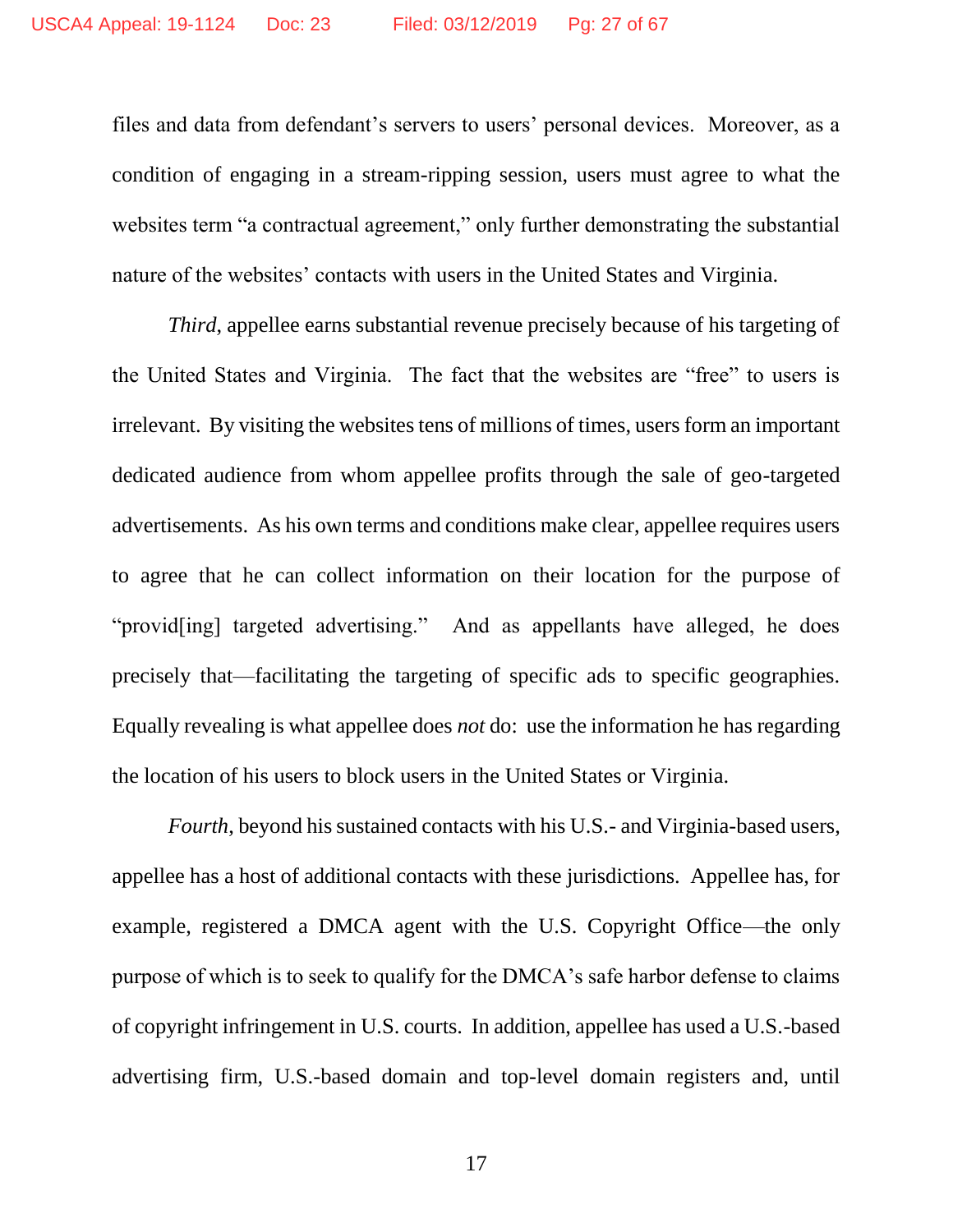recently, U.S.-based servers. Moreover, as a condition of using the websites, appellee requires users to consent to jurisdiction "anywhere else you can be found," *i.e.*, the courts of the United States for almost 32 million Americans. These actions provide only further proof, if it were needed, that appellee cannot claim surprise at being haled into U.S. or Virginia courts.

Because the district court erroneously determined that appellee had not purposefully availed himself of the privilege of conducting business in the United States or Virginia, the court did not address the remaining two prongs of the test for personal jurisdiction. These are easily satisfied. Appellants' claims arise from activities directed at the United States and Virginia; namely, the massive violations of the Copyright Act in these fora facilitated by the websites. And, exercise of jurisdiction here is reasonable. Appellee has not only conducted a highly successful business in the United States and Virginia, but has also secured able counsel who have defended him with success to date. Virginia and the United States have a strong interest in the subject matter of this litigation and in preventing foreign pirates from violating U.S. copyrights with impunity within their borders. And, appellants have a strong interest in resolving this dispute in the United States or Virginia given that this case involves the violation of U.S. copyrights, by U.S. users, on U.S. soil. It simply cannot be that the only court in which appellants can vindicate their U.S. copyright claims is located in Rostov-on-Don, Russia.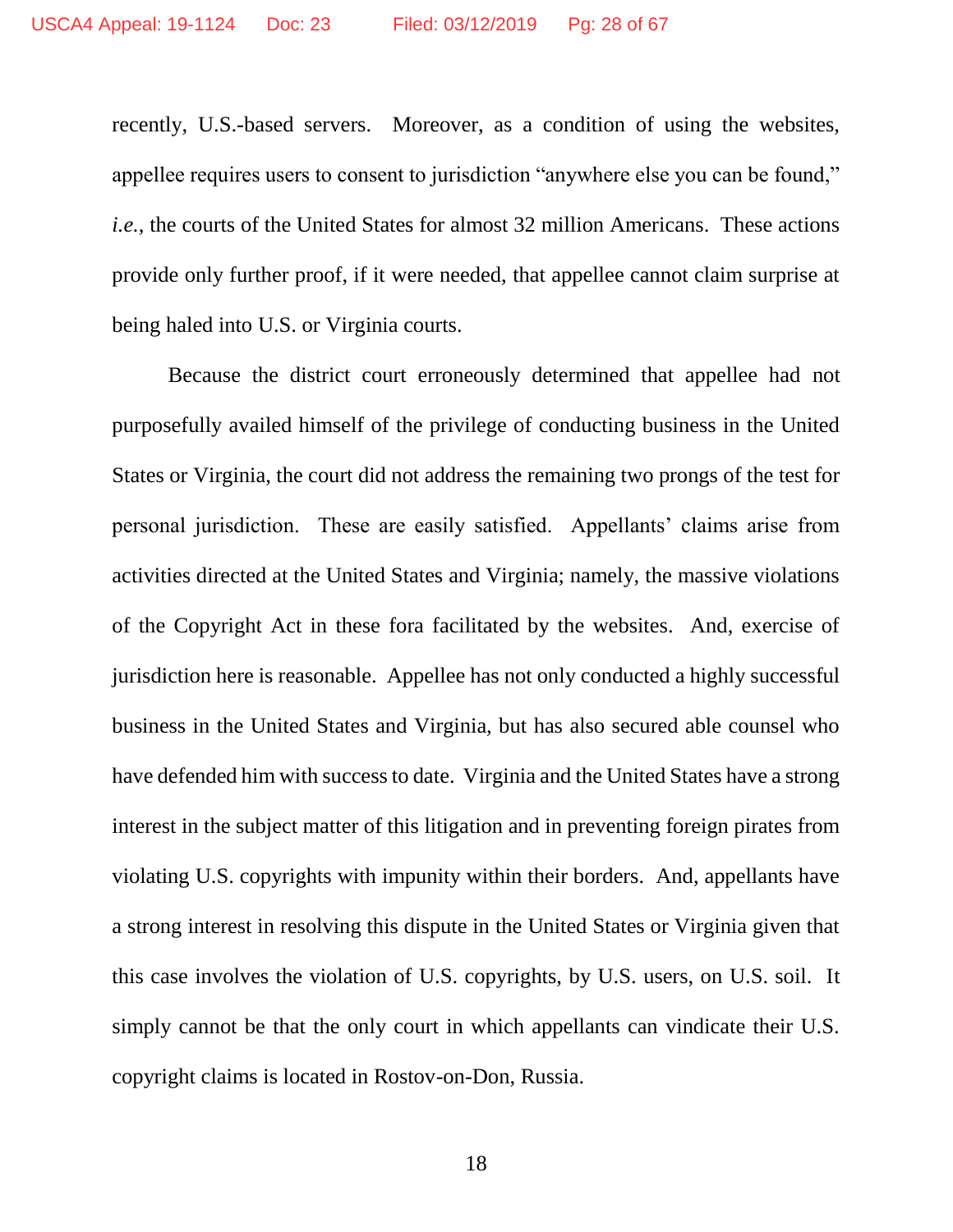Finally, should this Court have any doubt that personal jurisdiction is properly exercised over appellee, it should remand the case for the district court to conduct jurisdictional discovery. The record contains a wealth of information regarding appellee's contacts with the United States and Virginia. This is certainly enough to make out a prima facie case of personal jurisdiction and thus provides a sufficient basis upon which to order discovery.

The judgment of the district court should be reversed.

#### **ARGUMENT**

## <span id="page-28-1"></span><span id="page-28-0"></span>**I. Standard of Review**

On a motion to dismiss for lack of personal jurisdiction under Rule 12(b)(2), the plaintiff generally bears the burden to establish the district court's jurisdiction over the defendant by a preponderance of the evidence. *Combs v. Bakker*, 886 F.2d 673, 676 (4th Cir. 1989). A plaintiff makes a prima facie showing of personal jurisdiction by presenting facts that, if true, would support jurisdiction over the defendant. *Universal Leather, LLC v. Koro AR, S.A.*, 773 F.3d 553, 561 (4th Cir. 2014). The prima facie standard is a "tolerant" one, under which a court "must construe all relevant pleading allegations in the light most favorable to the plaintiff, assume credibility, and draw the most favorable inferences for the existence of jurisdiction." *Combs*, 886 F.2d at 676-77; *see also Carefirst of Md., Inc. v. Carefirst Pregnancy Ctrs., Inc.*, 334 F.3d 390, 396 (4th Cir. 2003). The court must also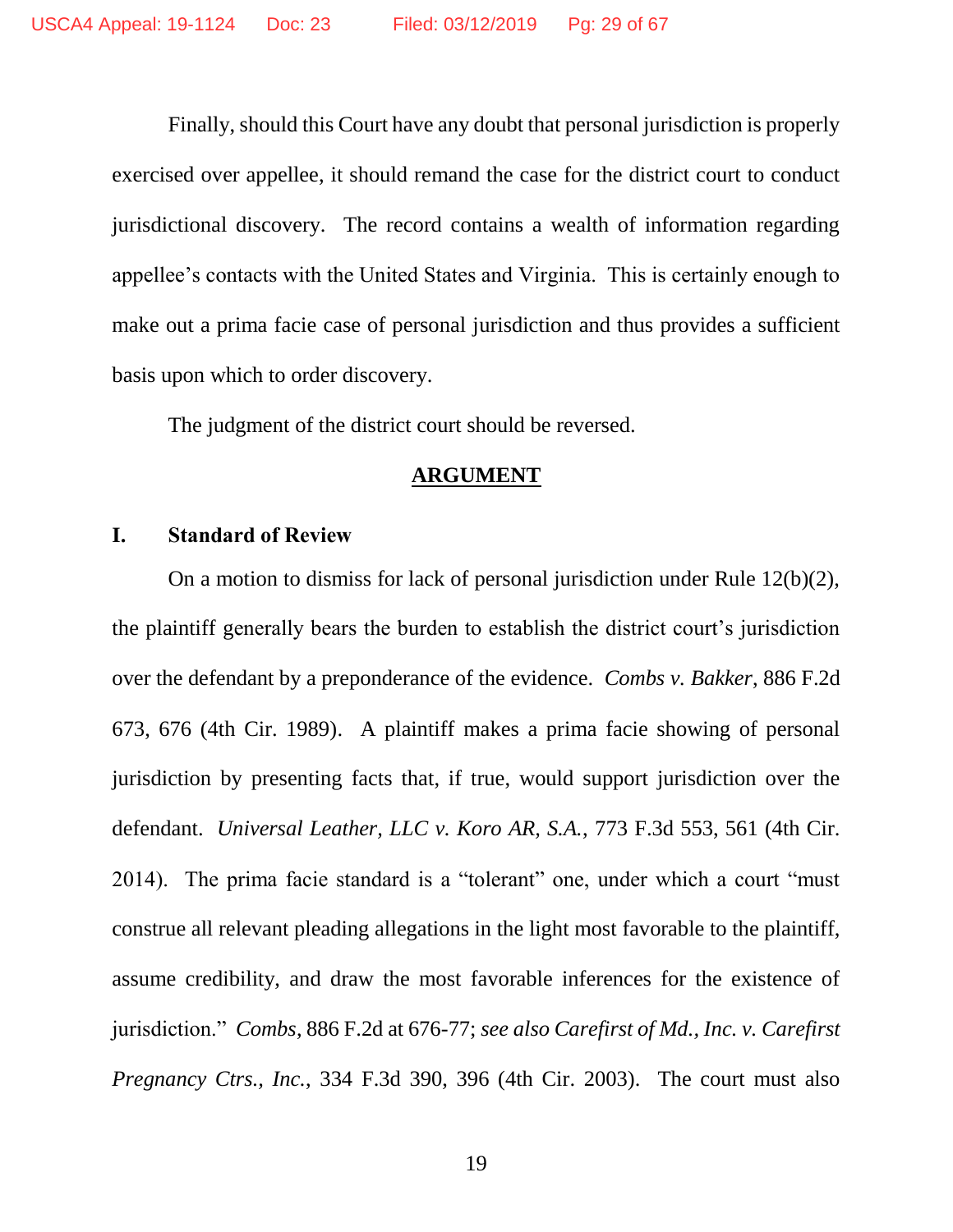construe all disputed factual issues in the plaintiff's favor. *See, e.g.*, *Universal Leather*, 773 F.3d at 560.

This Court reviews a district court's determination that it lacked personal jurisdiction *de novo*. *Tire Eng'g & Distribution, LLC v. Shandong Linglong Rubber Co., Ltd.*, 682 F.3d 292, 300 (4th Cir. 2012); *CFA Inst. v. Inst. of Chartered Fin. Analysts of India*, 551 F.3d 285, 292 (4th Cir. 2009).

This Court reviews a district court's decision to deny plaintiffs an opportunity to conduct jurisdictional discovery for an abuse of discretion. *See, e.g.*, *Carefirst*, 334 F.3d at 402-03. When a plaintiff presents factual allegations that suggest the existence of discovery with reasonable particularity and shows that jurisdictional discovery would supplement its allegations, a district court abuses its discretion by denying the plaintiff an opportunity to conduct any discovery at all. *See Toys "R" Us, Inc. v. Step Two, S.A*., 318 F.3d 446, 456 (3d Cir. 2003); *GTE New Media Servs. Inc. v. BellSouth Corp.*, 199 F.3d 1343, 1351 (D.C. Cir. 2000).

## <span id="page-29-0"></span>**II. The District Court in Virginia, and Courts in the United States, Can Constitutionally Exercise Jurisdiction over Appellee.**

The district court found it lacked personal jurisdiction over appellee because appellee did not "purposefully avail[] [him]self of the privilege of conducting activities in" the United States or Virginia. J.A. 388. That ruling allows two foreign websites to profit by targeting ads at U.S. users who use the websites to infringe U.S. copyrights millions of times by transmitting copyrighted materials onto U.S. soil,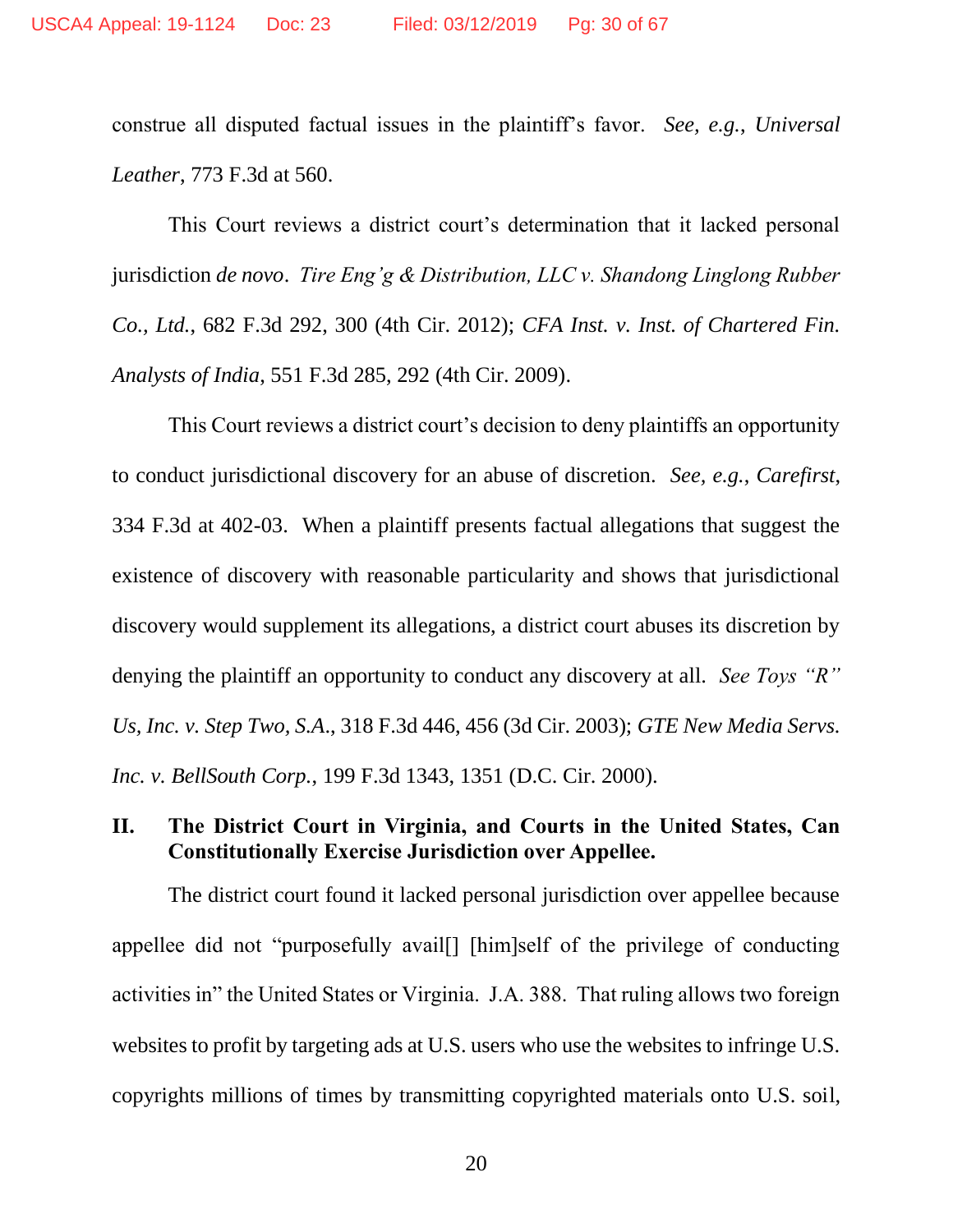while requiring any copyright lawsuit to be brought not in the websites' third-largest market but instead in appellee's hometown of Rostov-on-Don, Russia. This decision finds no support in logic or in law.

Appellants asserted jurisdiction under Rule  $4(k)(1)$  and, in the alternative, under Rule  $4(k)(2)$ . *See* Fed. R. Civ. P.  $4(k)(1)$ , (2). Rule  $4(k)(1)$  provides that "a federal court may exercise personal jurisdiction over a defendant in the manner provided by state law." *ALS Scan, Inc. v. Digital Serv. Consultants, Inc.*, 293 F.3d 707, 710 (4th Cir. 2002). Thus, a court may exercise jurisdiction over a foreign defendant "if such jurisdiction is authorized by the long-arm statute of the state in which it sits and the application of the long-arm statute is consistent with the due process clause of the Fourteenth Amendment." *Consulting Eng'rs Corp. v. Geometric Ltd.*, 561 F.3d 273, 277 (4th Cir. 2009). Under Virginia's long-arm statute, personal jurisdiction is proper "if the asserted cause of action 'aris[es] from' the non-resident defendant's '[t]ransacting business' in Virginia." *Id.* (quoting Va. Code Ann. § 8.01-328.1(A)(1)) (alterations in original). "Because Virginia's longarm statute is intended to extend personal jurisdiction to the extent permissible under the due process clause," the statutory inquiry "merges" with the constitutional question of whether the exercise of personal jurisdiction over a foreign defendant comports with due process. *Id*. (citing *Young v. New Haven Advocate*, 315 F.3d 256, 261 (4th Cir. 2002)).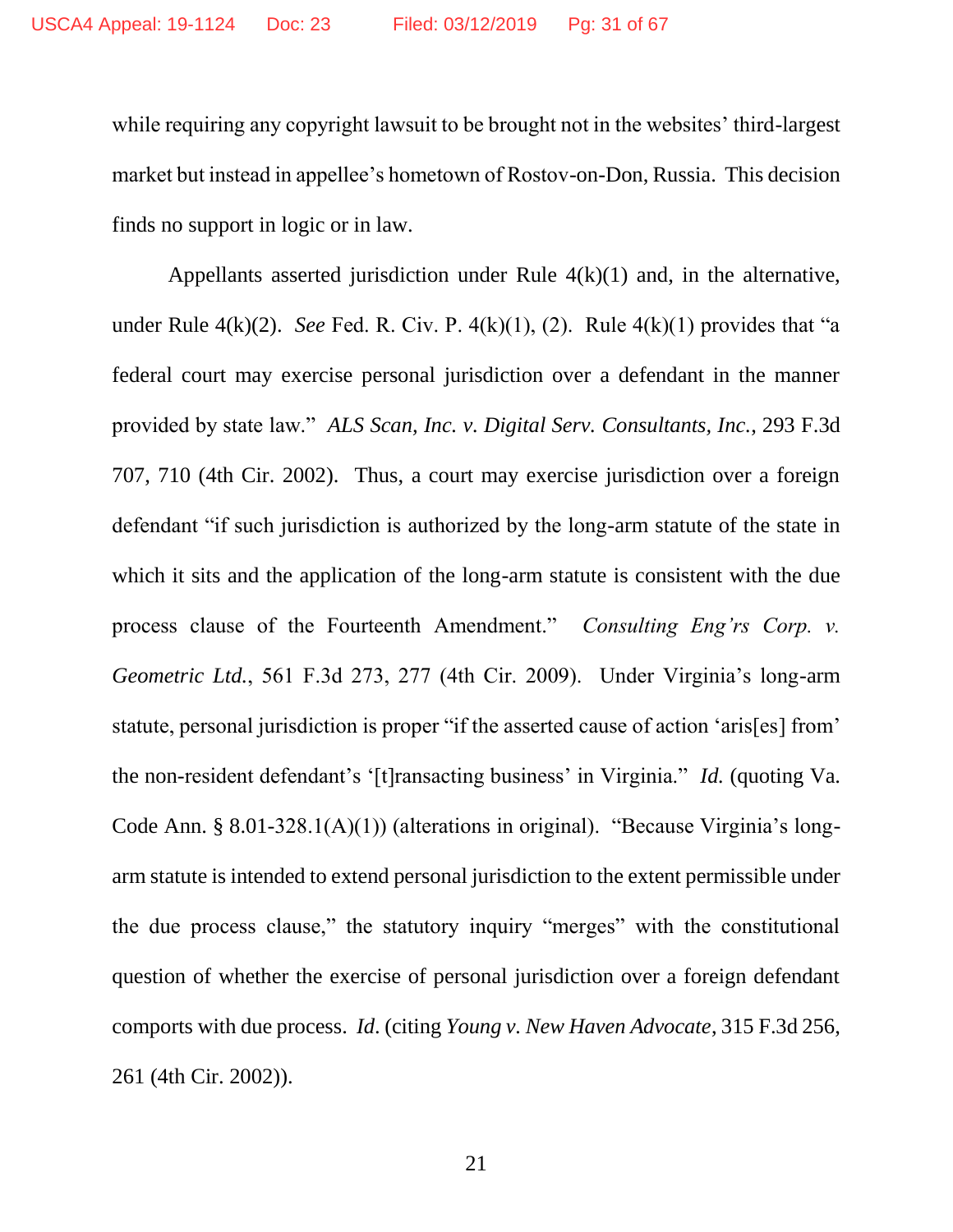Rule  $4(k)(2)$  is an important complement to Rule  $4(k)(1)$ . It is "in essence a federal long-arm statute" that closes a jurisdictional loophole that had effectively rendered immune from suit in the United States defendants who had sufficient contacts with the United States as a whole, but not with any one State. *Saudi v. Northrop Grumman Corp.*, 427 F.3d 271, 275 (4th Cir. 2005). To invoke jurisdiction under Rule  $4(k)(2)$ , a plaintiff must show (1) that its claim "arises under federal law;" (2) that the defendant is "not subject to the jurisdiction in any state's courts of general jurisdiction;" and (3) that the Court's exercise of jurisdiction is "consistent with the Constitution and laws of the United States." Fed. R. Civ. P. 4(k)(2); *see also Base Metals Trading, Ltd. v. OJSC "Novokuznetsky Aluminum Factory"*, 283 F.3d 208, 215 (4th Cir. 2002).

The first two factors are easily met here. As to the first, appellee does not dispute that appellants' claims, brought under the federal Copyright Act, arise under federal law. *See* J.A. 25-32. As to the second, appellants have acknowledged that appellee's contacts with every state in the country "are essentially the same as his contacts with Virginia," and thus if there is no jurisdiction under Rule  $4(k)(1)$  in Virginia, there would be no jurisdiction in any other State. J.A.  $130.<sup>2</sup>$  Moreover,

 $\overline{a}$ 

<sup>&</sup>lt;sup>2</sup> This Court has held that a plaintiff may not proceed under Rule  $4(k)(2)$  when the plaintiff is both asserting jurisdiction over the defendant in another state and claiming in this Court that no other court has jurisdiction. *See Base Metals*, 283 F.3d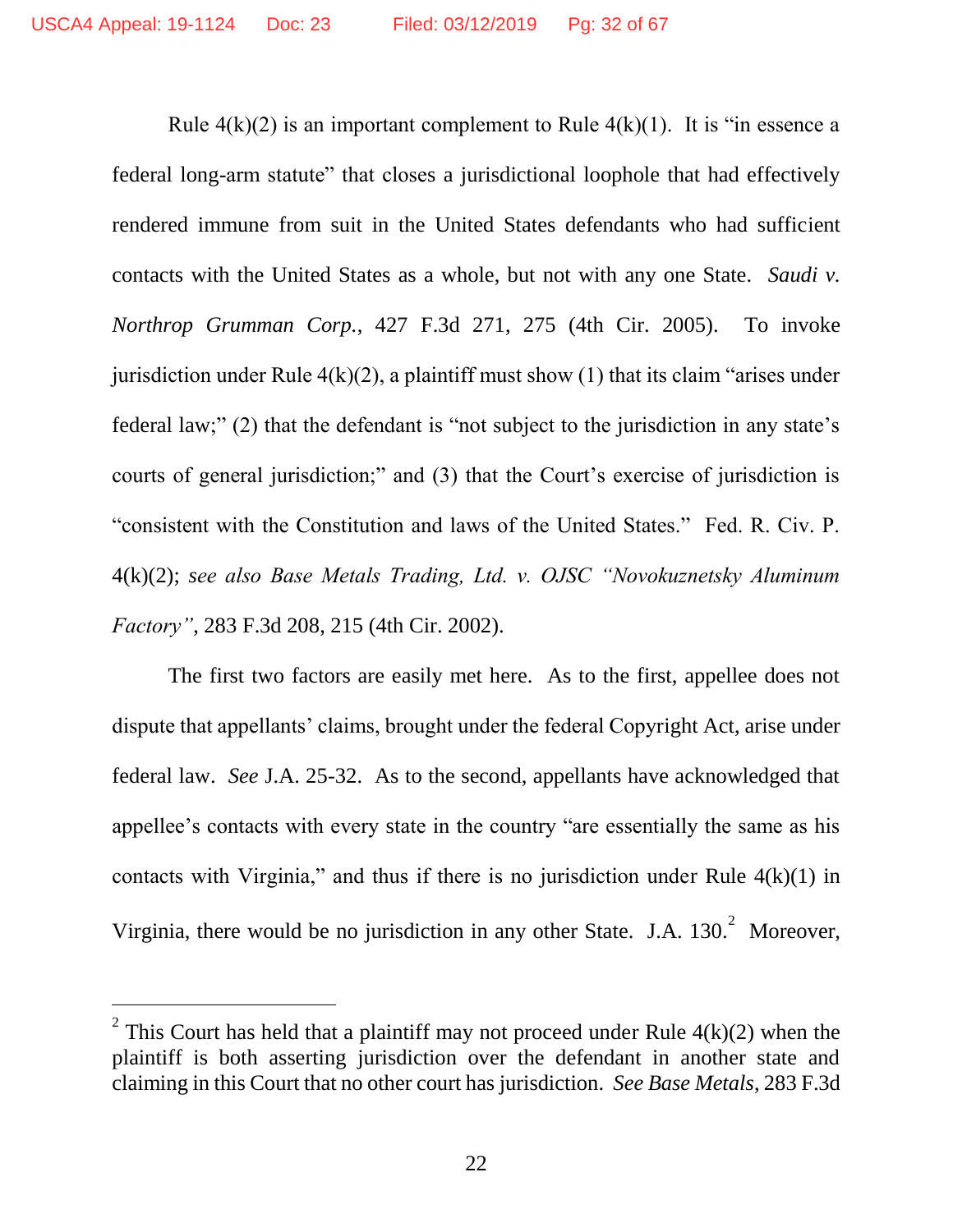$\overline{a}$ 

appellee has plainly averred that he is not subject to jurisdiction in any state in the country. *See* J.A. 59 ("Mr. Kurbanov does not believe that personal jurisdiction can be exercised over him in either Virginia or the United States as a whole consistent with the Due Process requirements of the Constitution."). The second factor of Rule  $4(k)(2)$  is thus satisfied.<sup>3</sup> Like the Rule  $4(k)(1)$  inquiry, therefore, the Rule  $(4)(k)(2)$ inquiry merges with the due process analysis.

at 215-16; *Graduate Mgmt. Admission Council v. Raju*, 241 F. Supp. 2d 589, 599- 600 (E.D. Va. 2003) ("*GMAC*"). That is not what appellants are doing here, as this is the only case in the United States that appellants have pending against appellee.

 $3<sup>3</sup>$  There is a split among the Circuits as to the proper framework for deciding that the defendant is "not subject to the jurisdiction of the courts of general jurisdiction of any state" as Rule  $4(k)(2)$  requires. In the majority of Circuits, the burden is on the defendant: "A defendant who wants to preclude use of Rule  $4(k)(2)$  has only to name some other state in which the suit could proceed." *ISI Int'l, Inc. v. Borden Ladner Gervais LLP*, 256 F.3d 548, 552 (7th Cir. 2001); *see also Oldfield v. Pueblo De Bahia Lora, S.A.*, 558 F.3d 1210, 1218 n. 22 (11th Cir. 2009); *Holland Am. Line Inc. v. Wartsila N. Am., Inc.*, 485 F.3d 450, 461 (9th Cir. 2007); *Mwani v. bin Laden*, 417 F.3d 1, 11 (D.C. Cir. 2005); *Adams v. Unione Mediterranea Di Sicurta*, 364 F.3d 646, 651 (5th Cir. 2004); *Touchcom, Inc. v. Bereskin & Parr*, 574 F.3d 1403, 1414 (Fed. Cir. 2009). In the First Circuit, by contrast, the plaintiff must "certify" that "the defendant is not subject to suit in the courts of general jurisdiction of any state," and then the burden then shifts to the defendant to show "either that one or more states exist in which it would be subject to suit or that its contacts with the United States are constitutionally insufficient." *United States v. Swiss Am. Bank, Ltd.*, 191 F.3d 30, 41 (1st Cir. 1999). Appellants believe that the majority's approach is the correct one. However, that split is not implicated here because the back-andforth between plaintiff and defendant described in the text satisfies even the First Circuit's more defendant-friendly approach.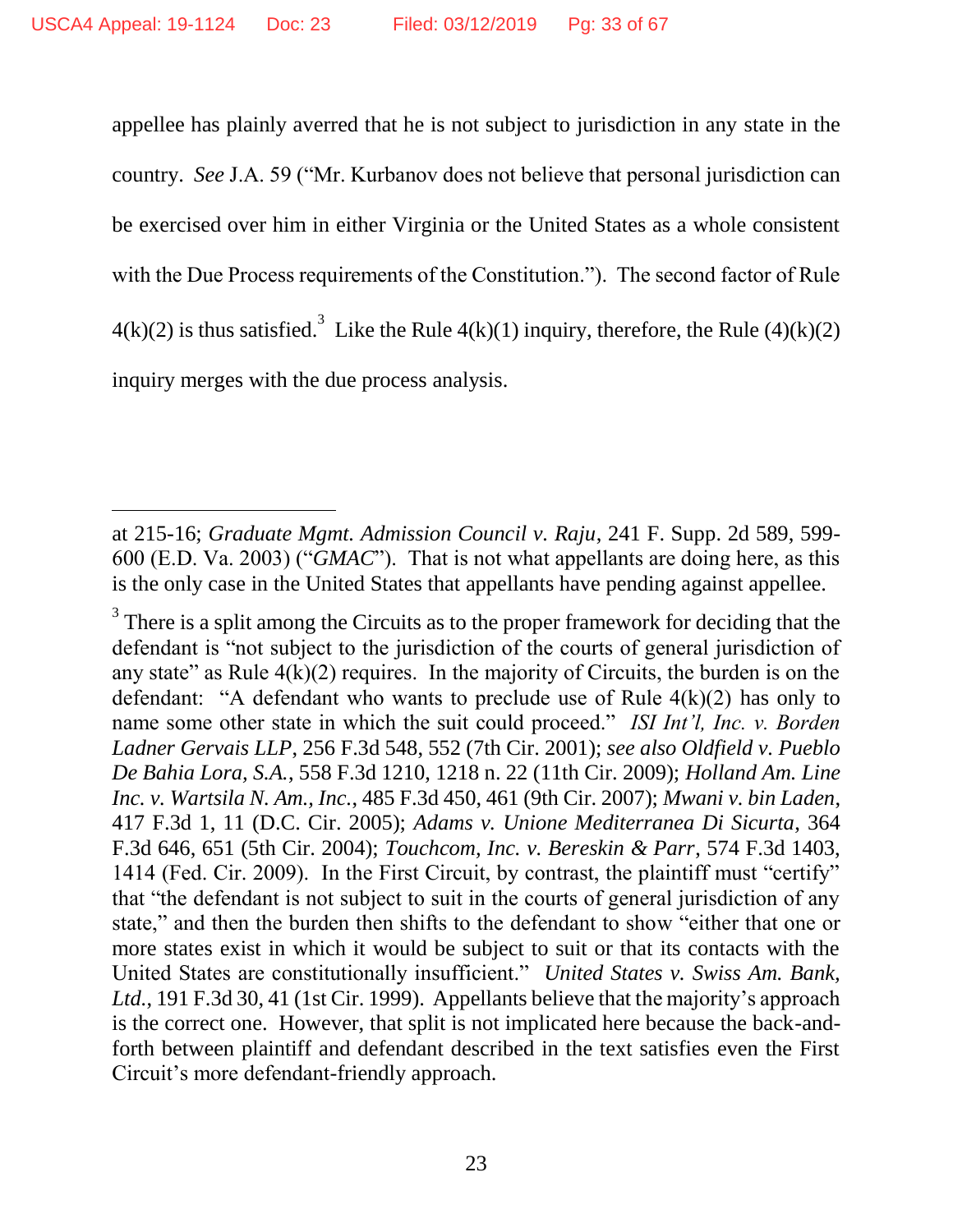To meet the constitutional due process requirements for personal jurisdiction, whether under Rule  $4(k)(1)$  or Rule  $4(k)(2)$ , a defendant must have sufficient "minimum contacts" with the forum jurisdiction such that "the maintenance of the suit does not offend traditional notions of fair play and substantial justice." *Int'l Shoe*, 326 U.S. at 316 (internal quotation marks omitted). Under Rule 4(k)(1), the inquiry focuses on the contacts with the relevant State—here, Virginia; under Rule  $4(k)(2)$  the inquiry focuses on contacts with the United States as a whole.

This Court has distilled the constitutional "minimum contacts" test for specific jurisdiction into a three-part inquiry.<sup>4</sup> *First*, the Court assesses "the extent to which the defendant purposefully availed itself of the privilege of conducting activities in the State." *ALS Scan*, 293 F.3d at 712 (alterations omitted). *Second*, it determines whether "the plaintiffs' claims arise out of those activities directed at the State." *Id.* And, *third*, it requires that the exercise of jurisdiction be "constitutionally reasonable." *Id.*; *see also Christian Sci. Bd. of Dirs. v. Nolan*, 259 F.3d 209, 215 (4th Cir. 2001).

The constitutional test for jurisdiction under Rule  $4(k)(1)$  and Rule  $4(k)(2)$  is largely the same, but the test under Rule  $4(k)(2)$  is more forgiving in one important sense. When deciding under Rule  $4(k)(1)$  whether personal jurisdiction is

 $\overline{a}$ 

<sup>4</sup> As the district court observed, appellants have not argued that appellee's contacts with the state are sufficient to create general jurisdiction. *See* J.A. 389.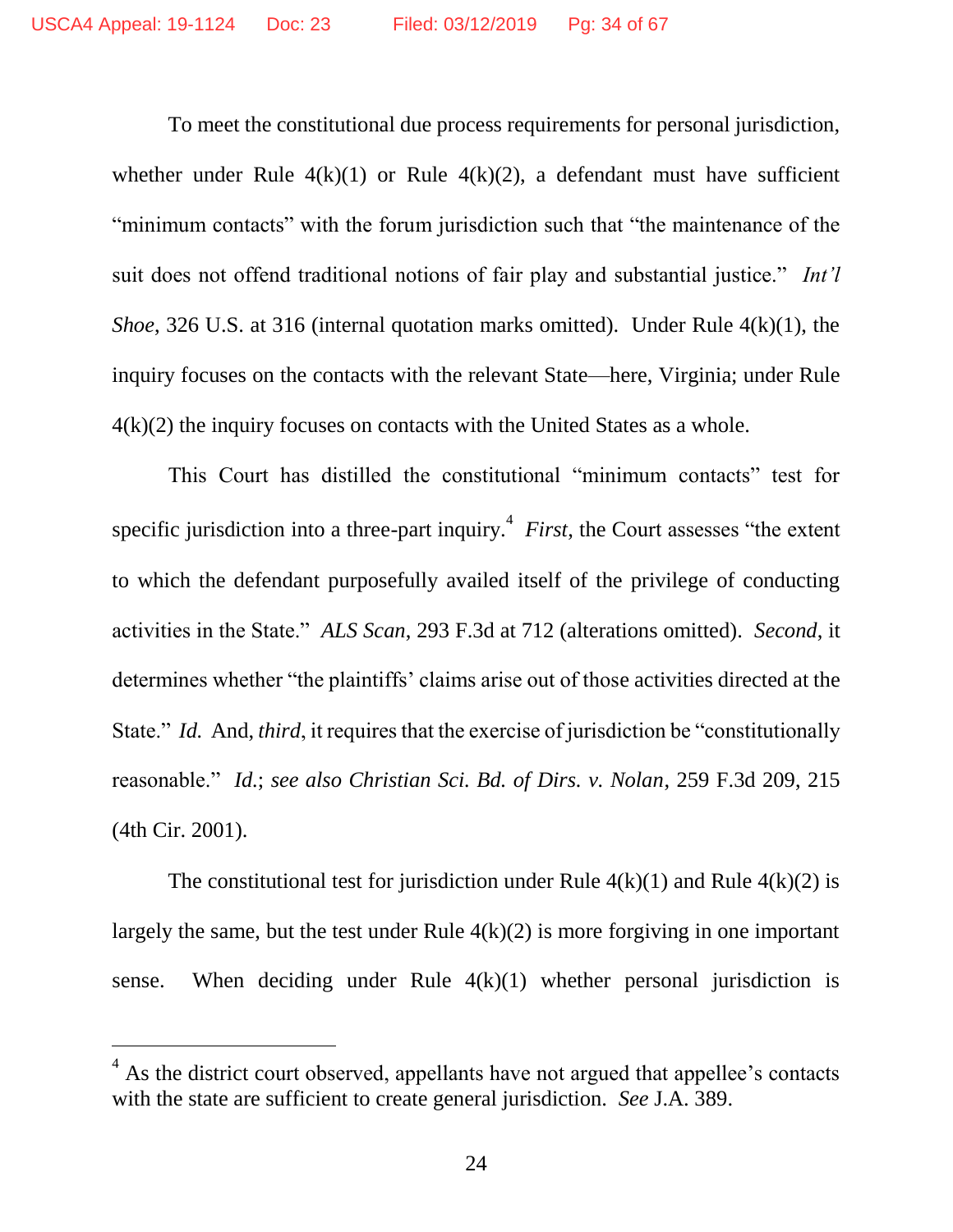appropriate, federalism concerns may affect the due process analysis. *See Bristol-Myers Squibb Co. v. Super. Ct. of Cal.*, 137 S. Ct. 1773, 1781 (2017) ("[T]he Due Process Clause, acting as an instrument of interstate federalism, may sometimes act to divest the State of its power to render a valid judgment." (quoting *World-Wide Volkswagen*, 444 U.S. at 294)). Those federalism concerns are entirely absent, however, when the question is whether personal jurisdiction exists in the United States as a whole, and the alternative to finding jurisdiction is that the defendant cannot be held accountable for his wrongdoing in any court in the Nation. In any event, whether the forum is Virginia or the United States, nothing in the Constitution bars the exercise of jurisdiction here.

## <span id="page-34-0"></span>**A. Appellee has purposefully availed himself of the privilege of doing business in the United States and Virginia.**

## **1. Appellee has multiple and sustained contacts with the United States and Virginia.**

<span id="page-34-1"></span>The "purposeful availment" inquiry is intended to prevent a defendant being "haled into a jurisdiction solely as a result of random, fortuitous, or attenuated contacts." *Burger King*, 471 U.S. at 475 (internal quotation marks and citations omitted). The central question is whether the defendant has "fair warning that a particular activity may subject [him] to the jurisdiction of a foreign sovereign," *CFA Inst.*, 551 F.3d at 293 (quoting *Burger King*, 471 U.S. at 472), or whether instead the defendant should be surprised at being required to "defend himself in a forum where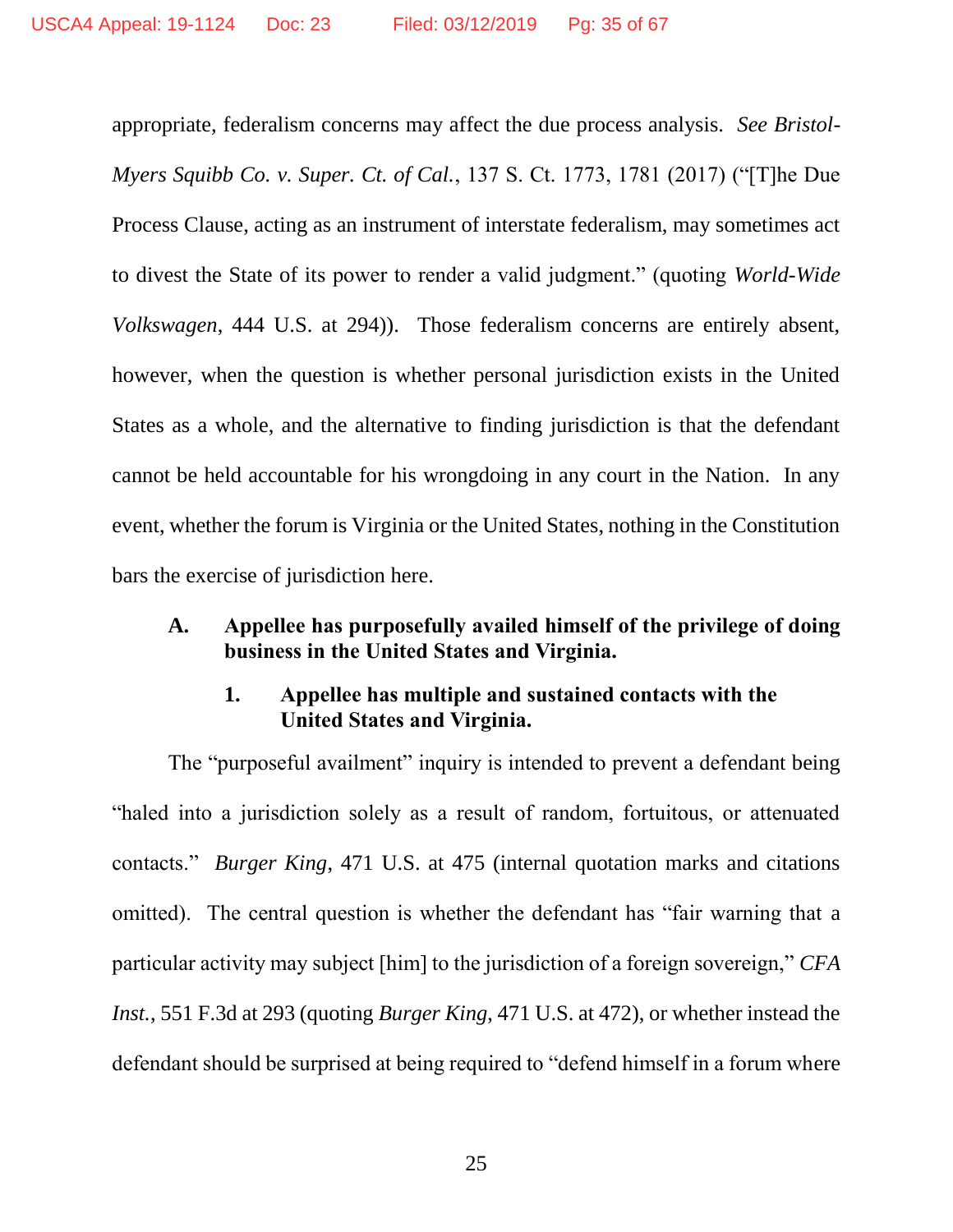he should not have anticipated being sued," *Consulting Eng'rs*, 561 F.3d at 277 (citing *World-Wide Volkswagen*, 444 U.S. at 297).

Recognizing that "[a]s technological progress has increased the flow of commerce between States, the need for jurisdiction over nonresidents has undergone a similar increase," *Hanson v. Denckla*, 357 U.S. 235, 250-51 (1958), this Court and others have adapted traditional notions of personal jurisdiction to situations in which a defendant's contacts with a forum are in the form of electronic activity directed via the Internet. To determine jurisdiction, this Court in *ALS Scan* "adopt[ed] and adapt[ed]" the framework set forth in *Zippo Manufacturing Co. v. Zippo Dot Com, Inc.*, 952 F. Supp. 1119, 1124 (W.D. Pa. 1997), which situates websites along a spectrum marked by the guideposts "highly interactive," "semi-interactive," or "passive." In so doing, this Court recognized that the governing inquiry is a flexible one, premised not on rigid categorization, but instead on a careful and holistic inquiry into the "nature and quality of the commercial activity that an entity conducts over the Internet." *ALS Scan*, 293 F.3d at 713 (quoting *Zippo*, 952 F. Supp. at 1124). As this Court summarized in *ALS Scan*:

[A] State may, consistent with due process, exercise judicial power over a person outside of the State when that person (1) directs electronic activity into the State, (2) with the manifested intent of engaging in business or other interactions within the State, and (3) that activity creates, in a person within the State, a potential cause of action cognizable in the State's courts.

293 F.3d at 714; *see also Carefirst*, 334 F.3d at 399.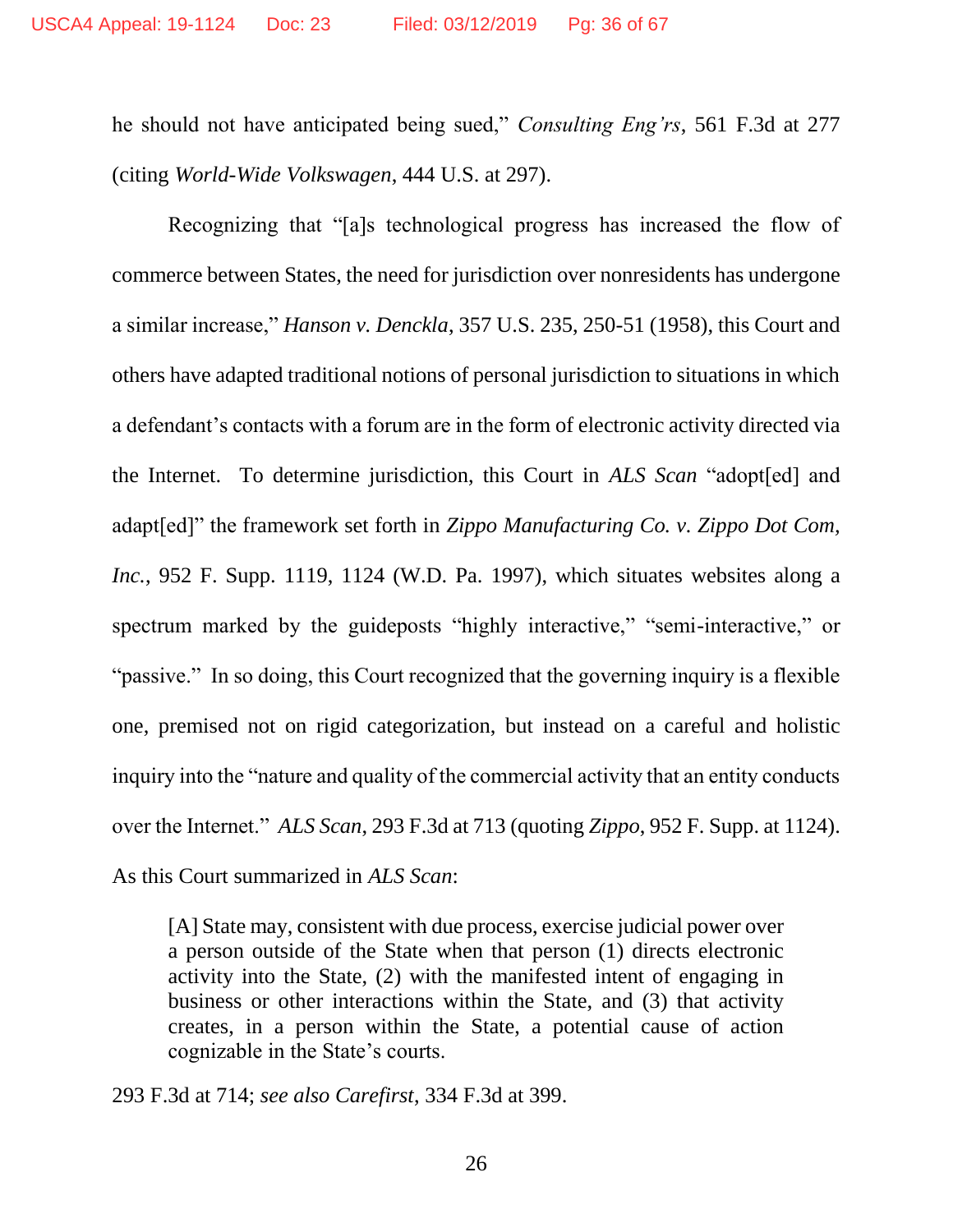Consistent with this framework, district courts within the Circuit (like courts elsewhere applying the *Zippo* analysis) have sought to determine the "manifest intent" of a website operator by examining a variety of factors, including the quantity of contacts a website has with a forum, the quality and nature of those contacts, and the overarching focus (commercial and otherwise) of a website's activities. *See GMAC*, 241 F. Supp. 2d at 598; *Bright Imperial Ltd. v. RT MediaSolutions, S.R.O.*, No. 1:11-cv-935, 2012 WL 1831536 at \*6-7 (E.D. Va. May 18, 2012). Applying this framework, and comparing appellee's activities in the United States and Virginia to those of other defendants in cases concerning Internet jurisdiction, the district court's error becomes plain.

*First*, in 2018 alone, appellee's websites had nearly 32 million users in the United States, 542,768 of whom were in Virginia. Those U.S. users engaged in 96.2 million sessions on the websites, 1.4 million of which were in Virginia. That usage rendered the U.S. the websites' third-biggest market by number of users and number of sessions.

To be sure, the number of users is not, in and of itself, determinative of the jurisdictional inquiry. But the fact that the United States is appellee's third-biggest market and that the websites have tens of millions of U.S. users conducting almost a hundred million sessions in a single year—all of which is well known to appellee makes appellee's claim of surprise at being sued in the U.S. hard to take seriously.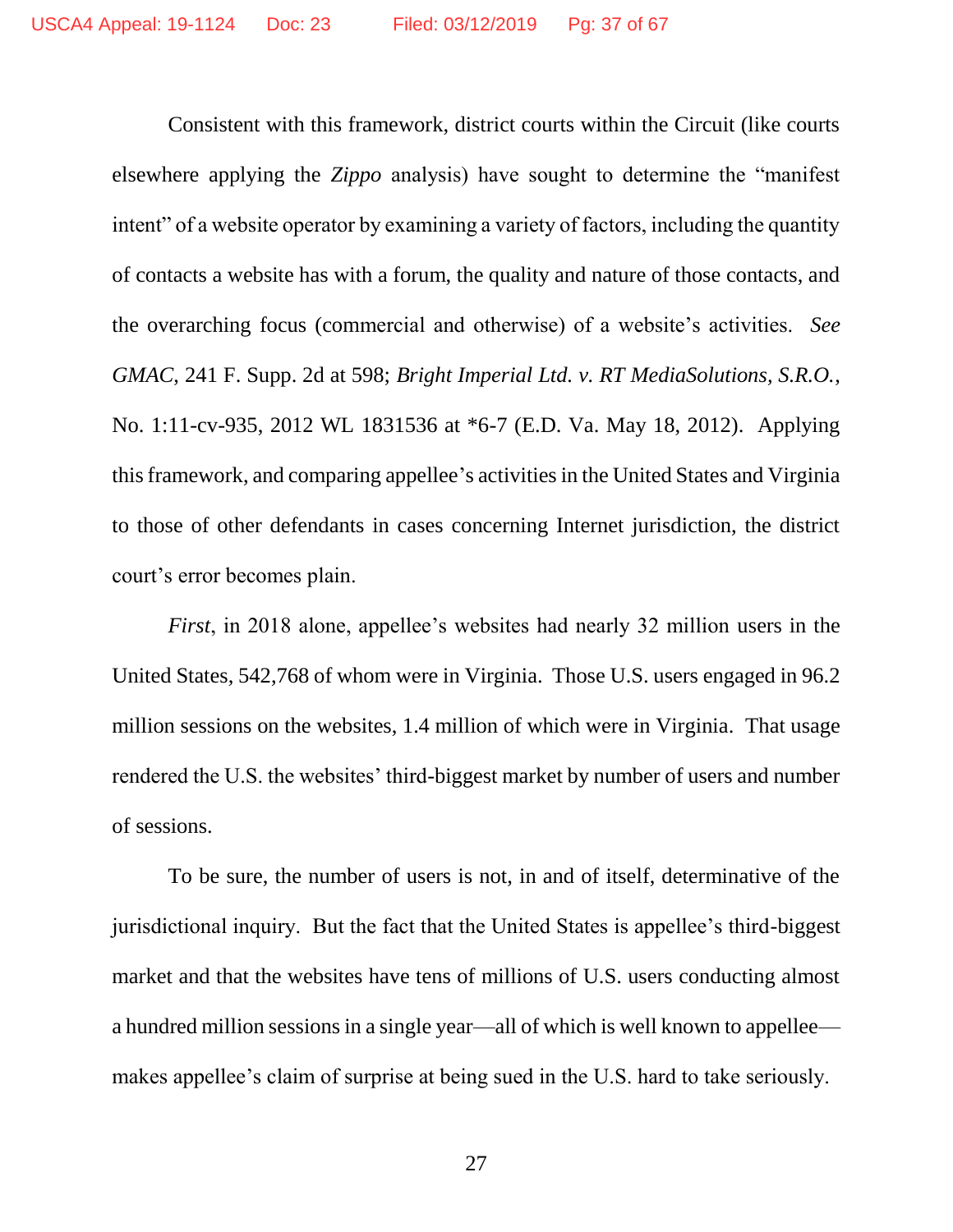Uniform case law makes that clear. In *Keeton*, for example, the Supreme Court held that regular monthly sales of thousands of magazines in New Hampshire sufficed to render a nationwide magazine subject to specific jurisdiction in that state. 465 U.S. at 773-74. As the Court explained, "[t]here is no unfairness in calling [a defendant] to answer for the contents of [its national] publication wherever a substantial number of copies are regularly sold and distributed." *Id.* at 781. In *Neogen Corp. v. Neo Gen Screening, Inc.*, the Sixth Circuit held that Michigan courts could exercise jurisdiction over a Pennsylvania diagnostic testing business that had done business with 14 customers in Michigan. 282 F.3d 883, 891-92 (6th Cir. 2002). The Sixth Circuit reasoned that even when the contacts represented "an insignificant percentage of [defendant's] overall business," jurisdiction was appropriate because "the *absolute amount of business conducted* by [defendant] in Michigan represents something more than 'random, fortuitous, or attenuated contacts' with the state." *Id.* (quoting *Burger King*, 471 U.S. at 475) (emphasis added).

More recently, in *Plixer*, the First Circuit held that courts in Maine could exercise jurisdiction over a German website that sold its software analysis services to 156 residents of the United States. 905 F.3d at 4-5. Citing the Supreme Court's decision in *Keeton*, the First Circuit reasoned that the "regular flow or regular course of sales" in the United States showed that the defendant could have "reasonably anticipated" the exercise of specific jurisdiction in the United States. *Id.* at 10-11.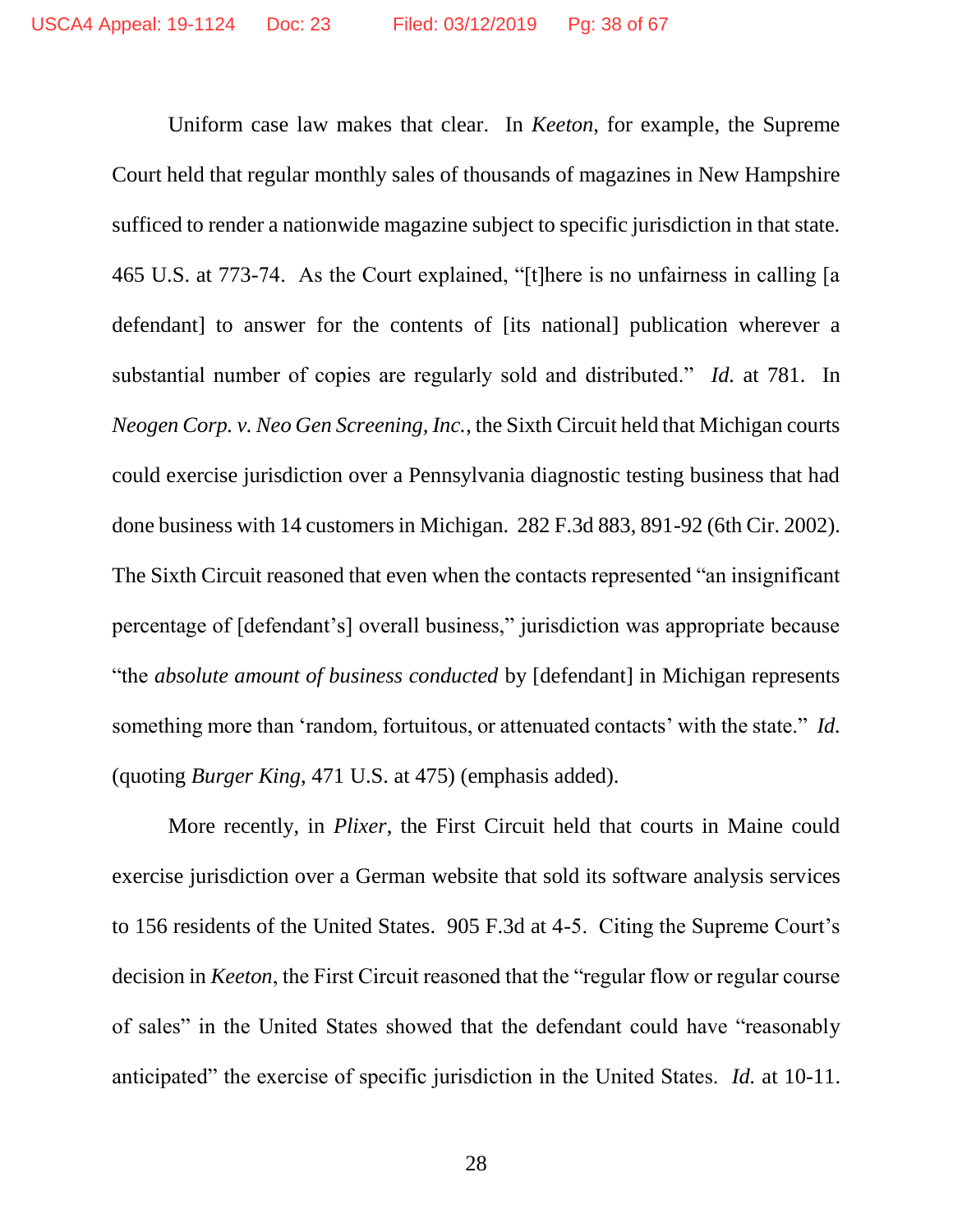By contrast, in *Carefirst*, this Court held that Maryland courts could not exercise jurisdiction over an Illinois non-profit, in part, because the organization had received only 0.174% of its donations from Marylanders and exactly *one* donation from Maryland through its website—a donation which was made by the plaintiff's own lawyer. 334 F.3d at 395, 401; *see also be2 LLC v. Ivanov*, 642 F.3d 555, 558-59 (7th Cir. 2011) (finding no purposeful exploitation of the Illinois market where "just 20 persons who listed Illinois addresses had at some point created free dating profiles" on the website at issue). All of these numbers pale in comparison to the millions of knowing transactions appellee has entered into with residents of the United States and Virginia.

Because appellee cannot deny the almost hundred million sessions by U.S. users on his websites, he attempts to downplay the significance of these figures by noting that his online piracy venture is globally popular—available in over 200 countries worldwide—and that the U.S. is "only" his third-biggest market with the majority of the websites users and sessions coming from the rest of the world. *See*  J.A. 42. Appellee argues in essence that because his websites are available and popular everywhere he can be sued nowhere (except Rostov-on-Don). Unsurprisingly, no court has accepted this proposition, and multiple courts have explicitly rejected it. *See Keeton*, 465 U.S. at 781 (holding that a publisher of "a national publication aimed at a nationwide audience" must reasonably anticipate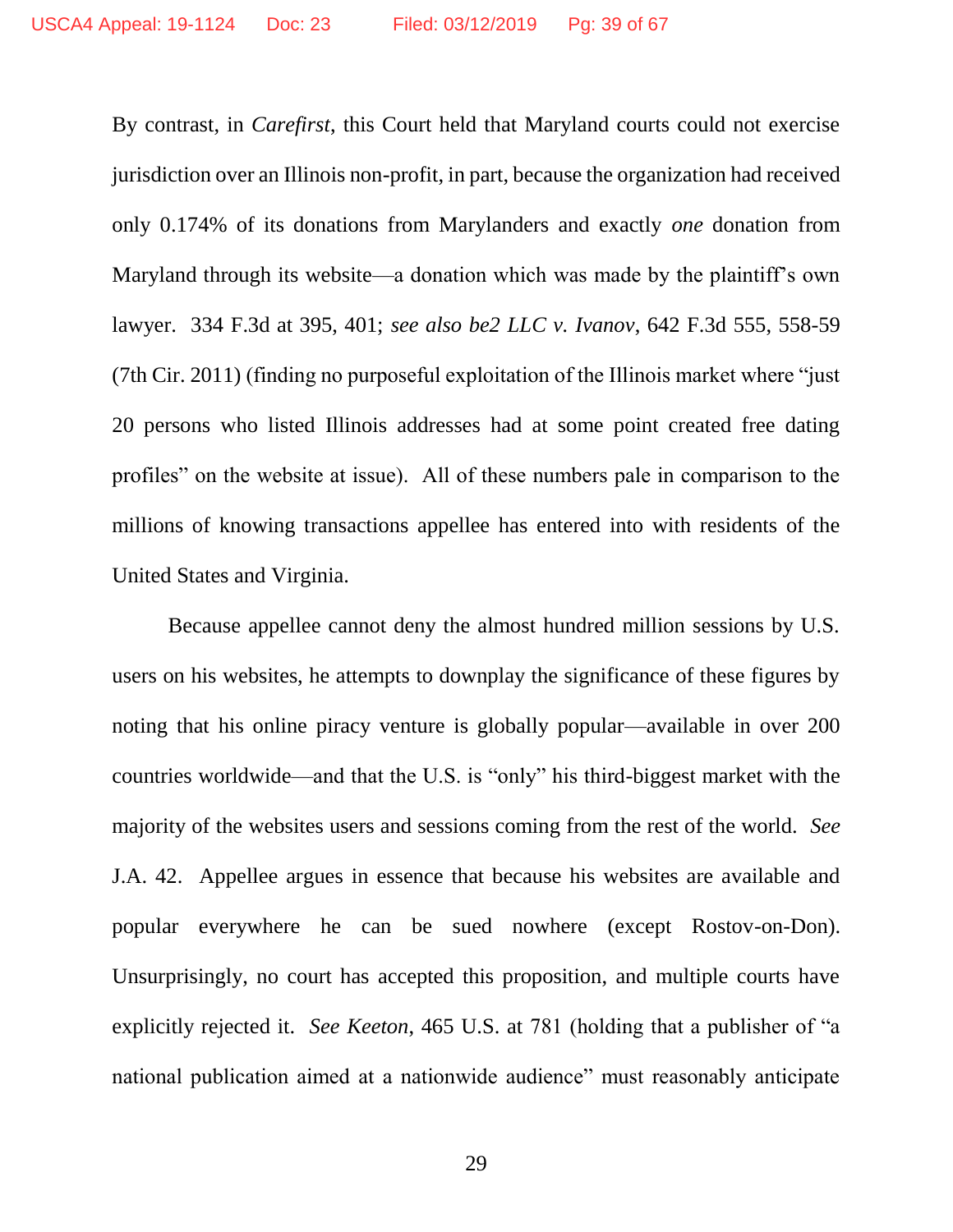being haled into court "wherever a substantial number of copies are regularly sold and distributed" to answer for its contents); *Mavrix Photo, Inc. v. Brand Techs., Inc.*, 647 F.3d 1218, 1231 (9th Cir. 2011) ("[A] website with national viewership and scope appeals to, and profits from, an audience in a particular state, the site's operators can be said to have 'expressly aimed' at that state.").

*Second*, the nature of users' millions of contacts with the websites confirms that the exercise of jurisdiction is appropriate here. If a website passively "makes information available" on the Internet, that alone is generally not a basis for jurisdiction. *Carefirst*, 334 F.3d at 399; *see also ALS Scan*, 293 F.3d at 714 (finding no jurisdiction over a Georgia-based Internet service provider whose "only *direct*  contact . . . with Maryland was through the general publication of its website on the Internet"). By contrast, if a defendant "enters into contracts with residents of a foreign jurisdiction that involve the knowing and repeated transmission of computer files over the Internet, personal jurisdiction is proper." *ALS Scan*, 293 F.3d at 713- 14 (quoting *Zippo*, 952 F. Supp. at 1124); *see also Bird v. Parsons*, 289 F.3d 865, 874 (6th Cir. 2002) (finding website through which users could register domain names a sufficient basis for jurisdiction); *Alitalia-Linee Aeree Italiane S.p.A. v. Casinoalitalia.Com*, 128 F. Supp. 2d 340, 350 (E.D. Va. 2001).

Here, the websites are anything but passive. Users come to the site not just to access information, but to accomplish the "transmission of computer files over the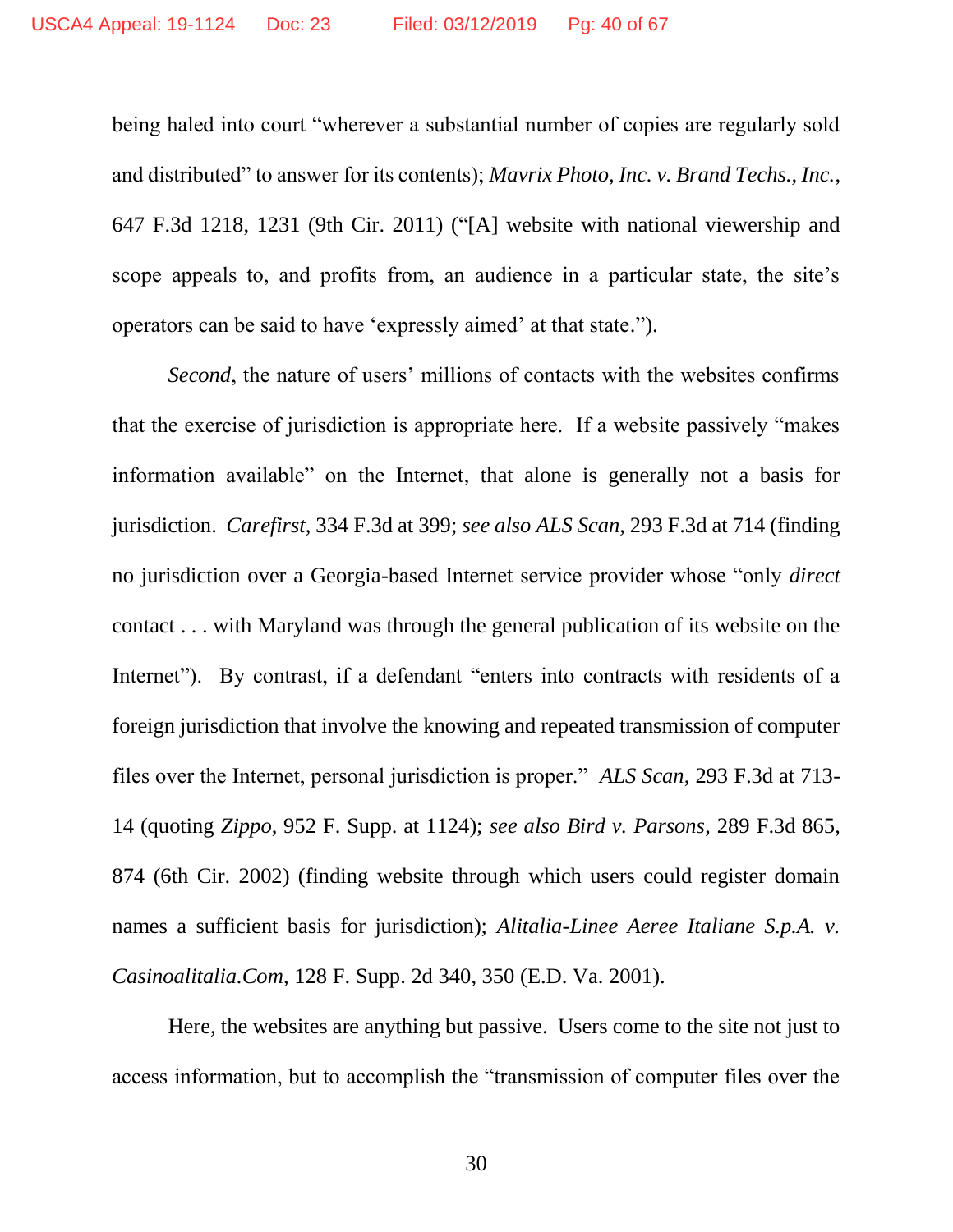Internet." *ALS Scan*, 293 F.3d at 713. As alleged in the complaint, a user enters a YouTube (or other) URL into the websites' input bars, and the websites then "extract[] the audio track from the YouTube video, convert[] it to an audio file, cop[y] the file to its servers  $\dots$  [and then] distribute[] the audio file directly from Defendants' servers to the user's computer." J.A. 21-22.

While on the site, users often engage in repeated transactions. They view multiple pages and download multiple files in a visit. Users also tend to visit the site over and again. *See, e.g.*, J.A. 149, 154 (noting that there were *three times* as many U.S.-based sessions on the websites as there were U.S. users.).

Those visits, moreover, are the subject of a formal legal relationship: The websites *require* that prior to engaging in a stream-ripping session, users assent to "a contractual agreement between you [the user] and us [the websites]" setting forth the respective rights and obligations of websites and its users. *See Bright Imperial*, 2012 WL 1831536, at \*6 (finding jurisdiction over a foreign defendant in a situation in which users were "required to agree to Terms and Conditions and purchase coins in order to view content on Defendants' website").

The exchange of data between appellee's websites and their users in multiple sessions pursuant to formal contracts, including the websites' delivery of hundreds of millions of files to their users, demonstrates that an active, "ongoing," "relationship" exists between appellee and his millions of users in the U.S. and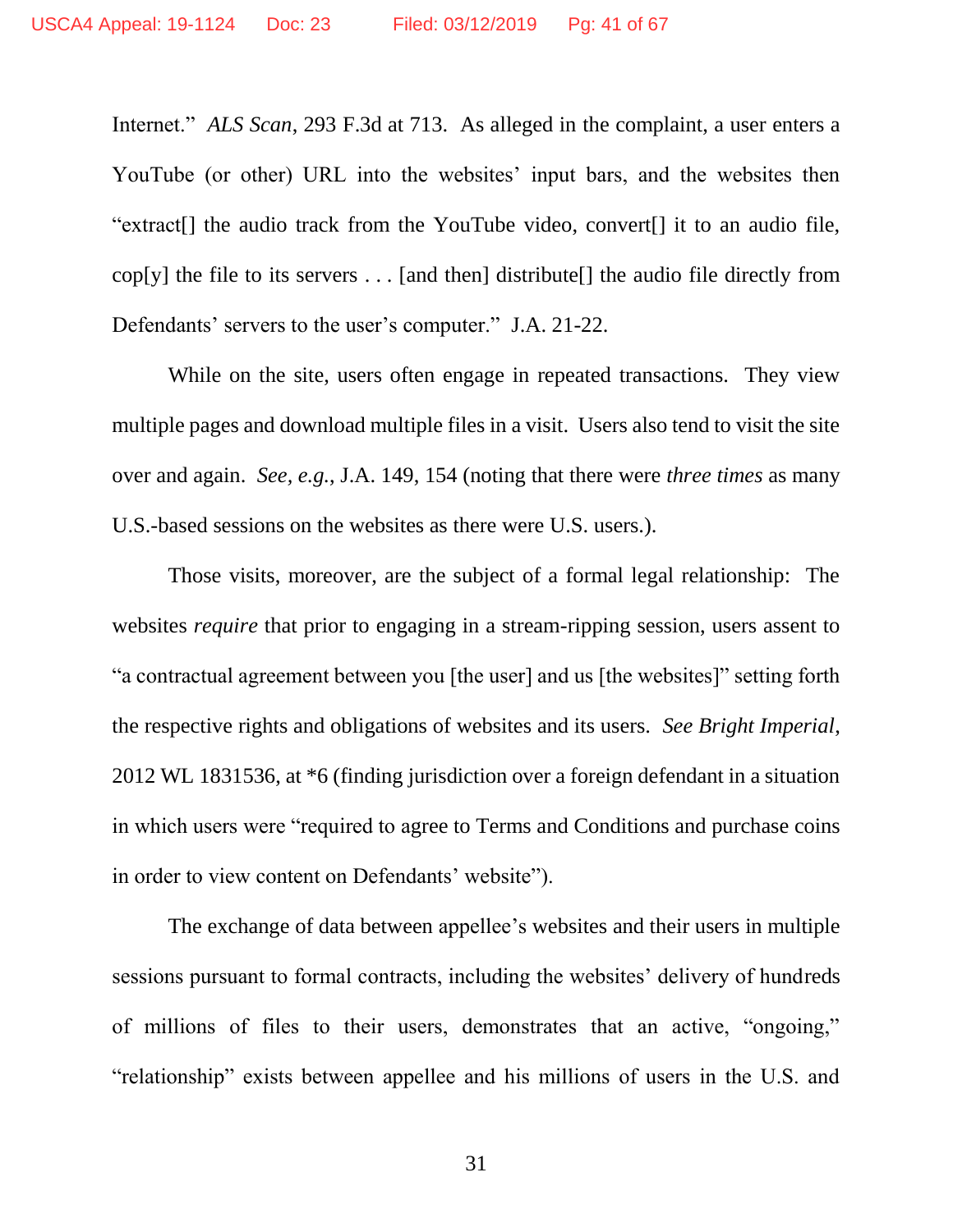Virginia. These factors place appellee's conduct at exactly the *opposite* end of the spectrum from a "passive" website that does little more than post information or news for consumption by the entire Internet-accessing public.

*Third*, the websites and their U.S. and Virginia users have a quintessential Internet-based *commercial* relationship. To be sure, no cash changes hands between the websites and the users. But that is hardly uncommon. Indeed, many of the Internet's most popular websites generate revenue *not* by directly charging users, but rather by enticing millions of users with "free" content and then selling advertising space to entities wishing to target this captive audience—Google, Facebook, ESPN, CNN, and others come quickly to mind. *See also Metro-Goldwyn-Mayer Studios Inc. v. Grokster, Ltd.*, 545 U.S. 913, 926-27, 939-40 (2005) ("Streamcast and Grokster make money by selling advertising space, by directing ads to the screens of computers employing their software"). That is exactly how appellee's websites make their money here.

Moreover, for purposes of jurisdiction, it is critical that the advertising at issue here—like the advertising on countless other Internet websites—is targeted to users based on (among other things) their location. On the Internet, websites and their advertisers can track the location of users and then tailor those advertisements accordingly. Users in the United States thus may receive different ads for different products than their counterparts in (for example) France, China, and Brazil, and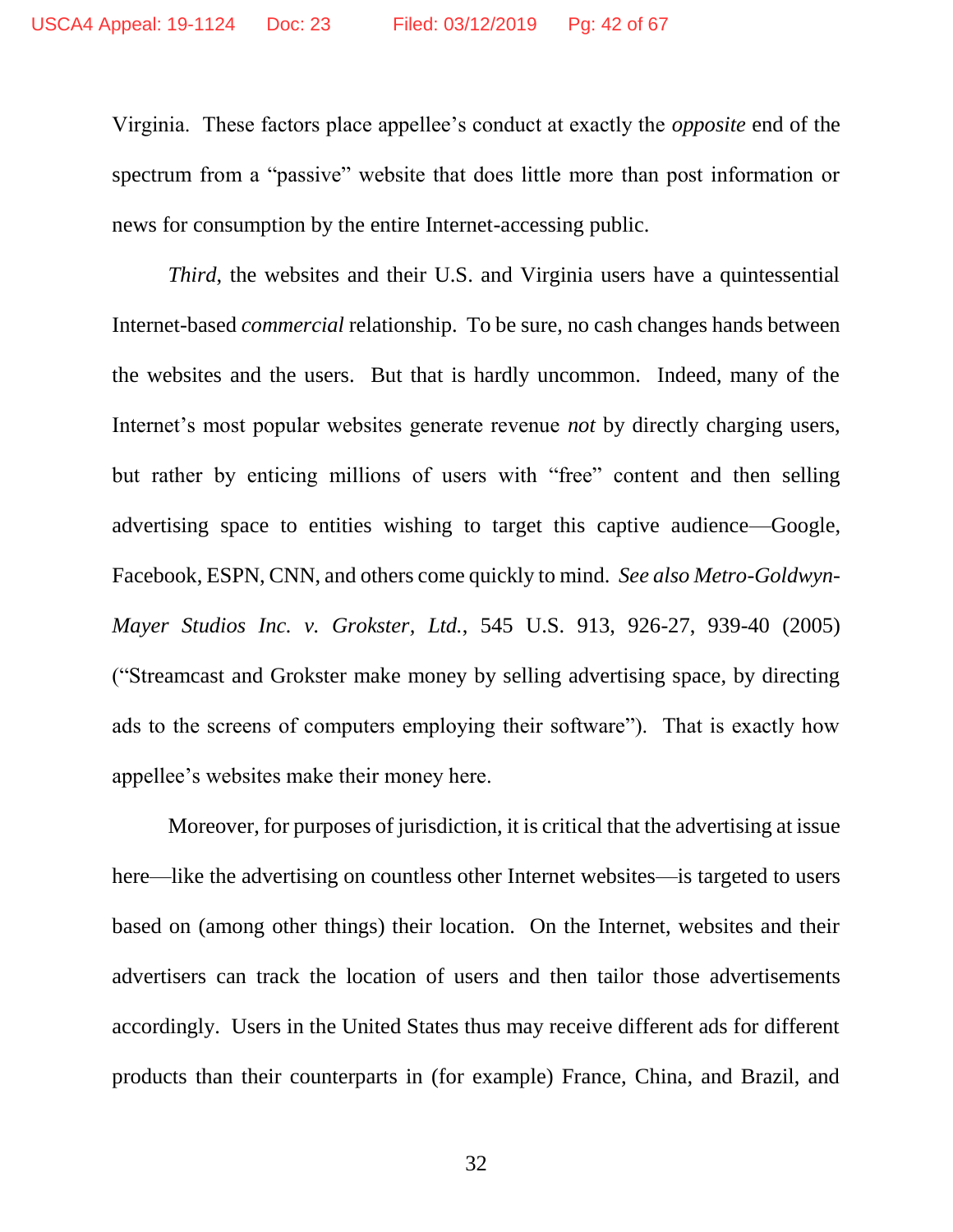users in Virginia may likewise receive different ads for different products than their counterparts in (for example) California and Texas. Such "geo-targeting" of ads based on the location of their users is common.

Geo-targeting of ads is exactly what happens here. Appellants have alleged and appellee does not dispute—that the websites track the location of users and then sell that information (via ad-brokers) to advertisers who can use it to advertise products targeted specifically at tens of millions of Americans and millions of Virginians. J.A. 11. Appellee profits handsomely from these targeted advertisements. J.A. 11; *cf. Grokster*, 545 U.S. at 940 (relying on links between infringing acts of users and increased ad revenues for defendant to reject efforts of software maker to separate itself from the infringing acts of its users); *see id.* (emphasizing that "the more the software is used, the more ads are sent out, and the greater the advertising revenue becomes").

Nor is any of this a surprise, either to appellee or his users—indeed, users must agree to geo-targeting of advertisements before they can use the websites. Appellee's Terms of Use provide expressly that the websites may collect "your IP address, country of origin and other non-personal information about your computer or device" and that the information may be used "to provide targeted advertising based on your country of origin and other personal information." J.A. 176, 178. Appellee's websites simply do what their contracts with their users say they will.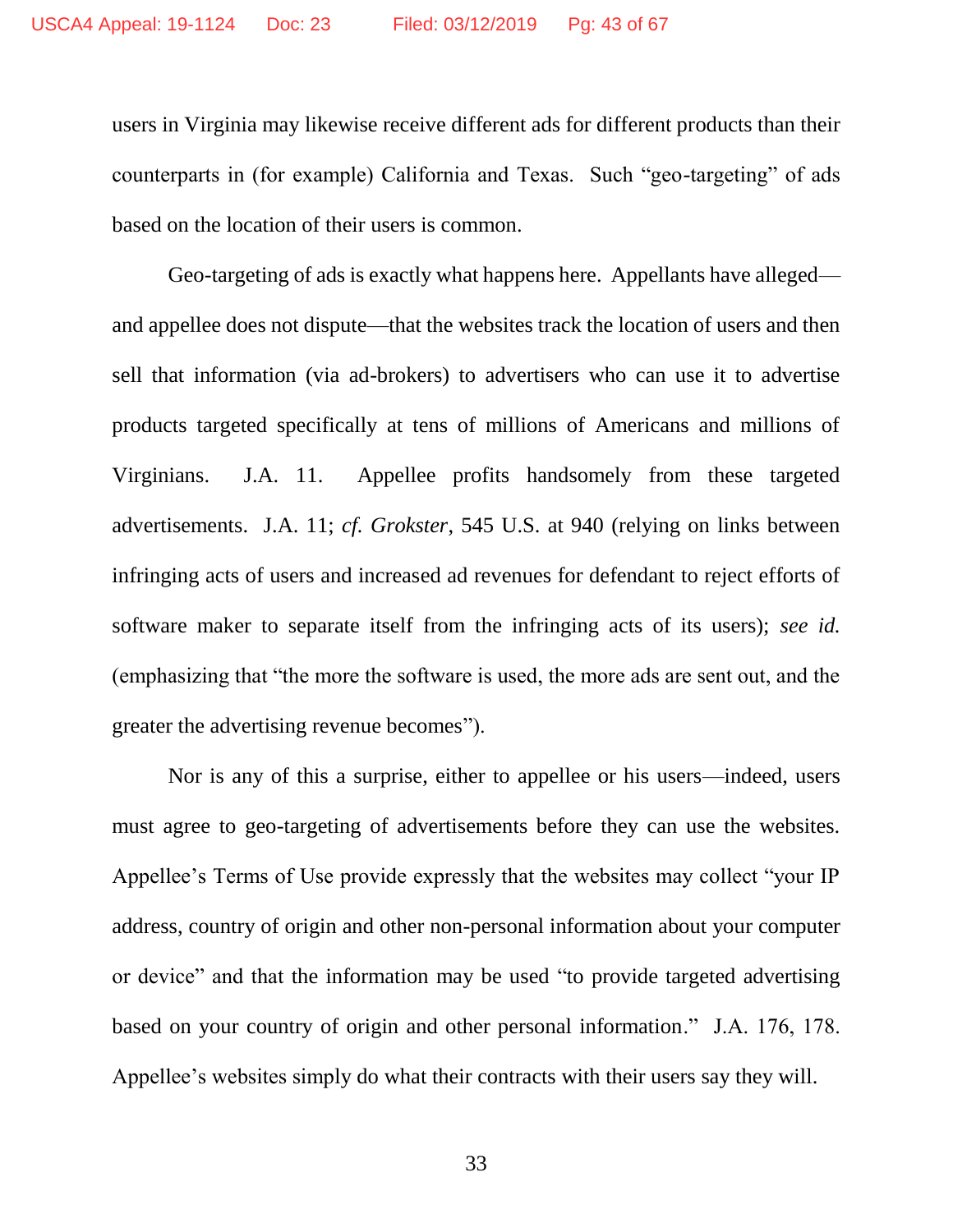Other courts have found that websites purposefully avail themselves of the privilege of conducting business within a forum for jurisdictional purposes by using precisely this type of "geo-location" technology. For example, in *Mavrix*, the Ninth Circuit found a California court had specific jurisdiction over an Ohio corporation that ran a website publishing allegedly infringing photographs of celebrities. In addressing the purposeful targeting of California through targeted advertisements, the court observed:

Brand makes money by selling advertising space on its website to thirdparty advertisers . . . [and a] substantial number of hits to Brand's websites came from California residents. One of the ways we know this is that some of the third-party advertisers on Brand's website had advertisements directed to Californians. In this context, it is immaterial whether the third-party advertisers or Brand targeted California residents. *The fact that the advertisements targeted California residents indicates that Brand knows—either actually or constructively—about its California user base, and that it exploits that base for commercial gain by selling space on its website for advertisement*s.

647 F.3d at 1230 (emphasis added). Appellee's websites are alleged to target the

United States and Virginia in exactly the same way as the defendant in *Mavrix*, and thus appellee earns his substantial advertising revenues through "the privilege of conducting activities" in the United States and Virginia. *ALS Scan*, 293 F.3d at 712.

*Fourth*, Appellee's purposeful availment is reflected in his failure to take any meaningful actions to block, restrict, or even discourage use of the websites by prospective users in the United States and Virginia. For example, just as tracking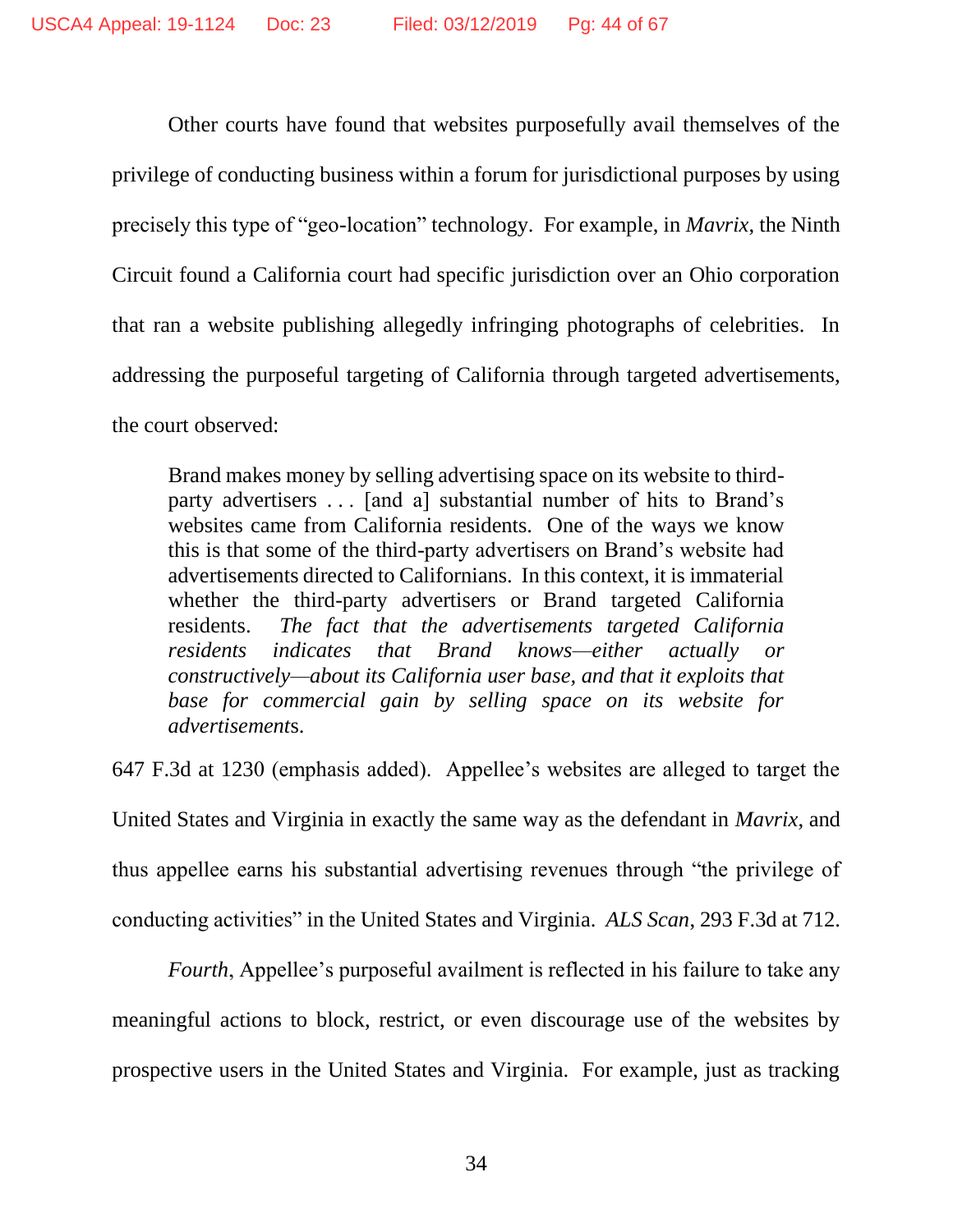technology can be used to *target* specific populations so, too, can it be used to *exclude* specific populations by blocking access for users from a specific jurisdiction. As the First Circuit recently noted, "[i]f a defendant tries to limit U.S. users' ability to access the website . . . that is surely relevant to the intent not to serve the United States." *Plixer*, 905 F.3d at 9. And, the *failure* to implement such technology is relevant, too: "[The defendant's] failure to implement such restrictions, coupled with its substantial U.S. business, provides an objective measure of its intent to serve customers in the U.S. market and thereby profit." *Id.*; *see also Spanski Enters., Inc. v. Telewizja Polska, S.A.*, 883 F.3d 904, 908 (D.C. Cir. 2018) (imposing liability in the U.S. when a defendant purposefully turned off default territorial restrictions blocking U.S. access to a website); *cf. Grokster*, 545 U.S. at 926-27, 939 (holding that file-sharing service's intention to induce copyright infringement was evidenced by the fact that it "never blocked anyone from continuing to use its software" and never "attempted to develop filtering tools or other mechanisms to diminish the infringing activity using their software").

Similarly, websites that truly wish to avoid availing themselves of the U.S. market can tailor their websites to the countries or markets they wish to target. Thus, for example, courts have found a lack of purposeful availment in the United States when the website was not in English. *See, e.g.*, *Triple Up Ltd. v. YouKu Tudou Inc.*, No. 17-7033, 2018 WL 4440459, at \*2 (D.C. Cir. July 17, 2018) (per curiam)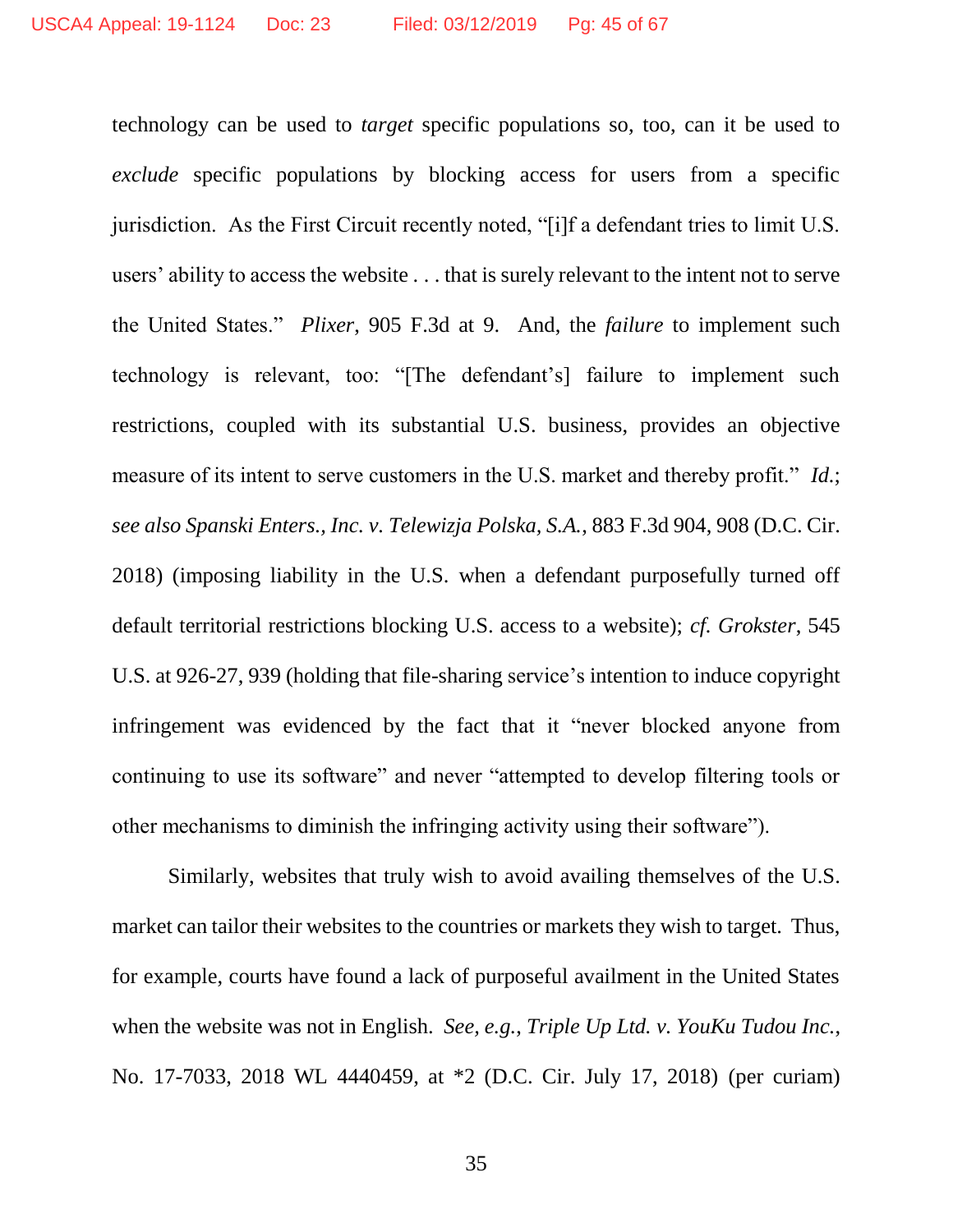(website entirely in Mandarin Chinese); *Toys "R" Us*, 318 F.3d at 450 (website in Spanish, listing prices in Spanish denominations, with goods only permitted to be shipped to Spain). Here, of course, appellee has made his websites available to his users in English.

In short, like the defendant in *Plixer*, appellee knows precisely where his users come from: Exhibits 2 and 3 to his declaration demonstrate *down to the person* how many users the websites had from each country in the world and each of the fifty States. But rather than using this information to *avoid* the U.S. market, he uses this information to sell ads that specifically *target* the market. Appellee doubtless has compelling financial reasons for making this choice. But having done so, he cannot claim surprise when he his forced to defend his facilitation of massive online piracy in U.S. courts. *See uBID, Inc. v. GoDaddy Group, Inc.*, 623 F.3d 421, 428-29 (7th Cir. 2010) ("GoDaddy is aware that it earns many millions of dollars annually from Illinois customers, and it cannot be unhappy to have had such success in the state. Its contacts cannot fairly be described as random, fortuitous, or attenuated.").

*Fifth*, appellee's claims of surprise at being haled into U.S. courts are even more implausible given his decision to register a DMCA agent with the U.S. Copyright Office. The *sole* purpose for such a registration is to seek to qualify for the DMCA safe harbor defense to claims of copyright infringement under U.S. law. 17 U.S.C. § 512(c); Copyright.gov, DMCA Designated Agent Directory,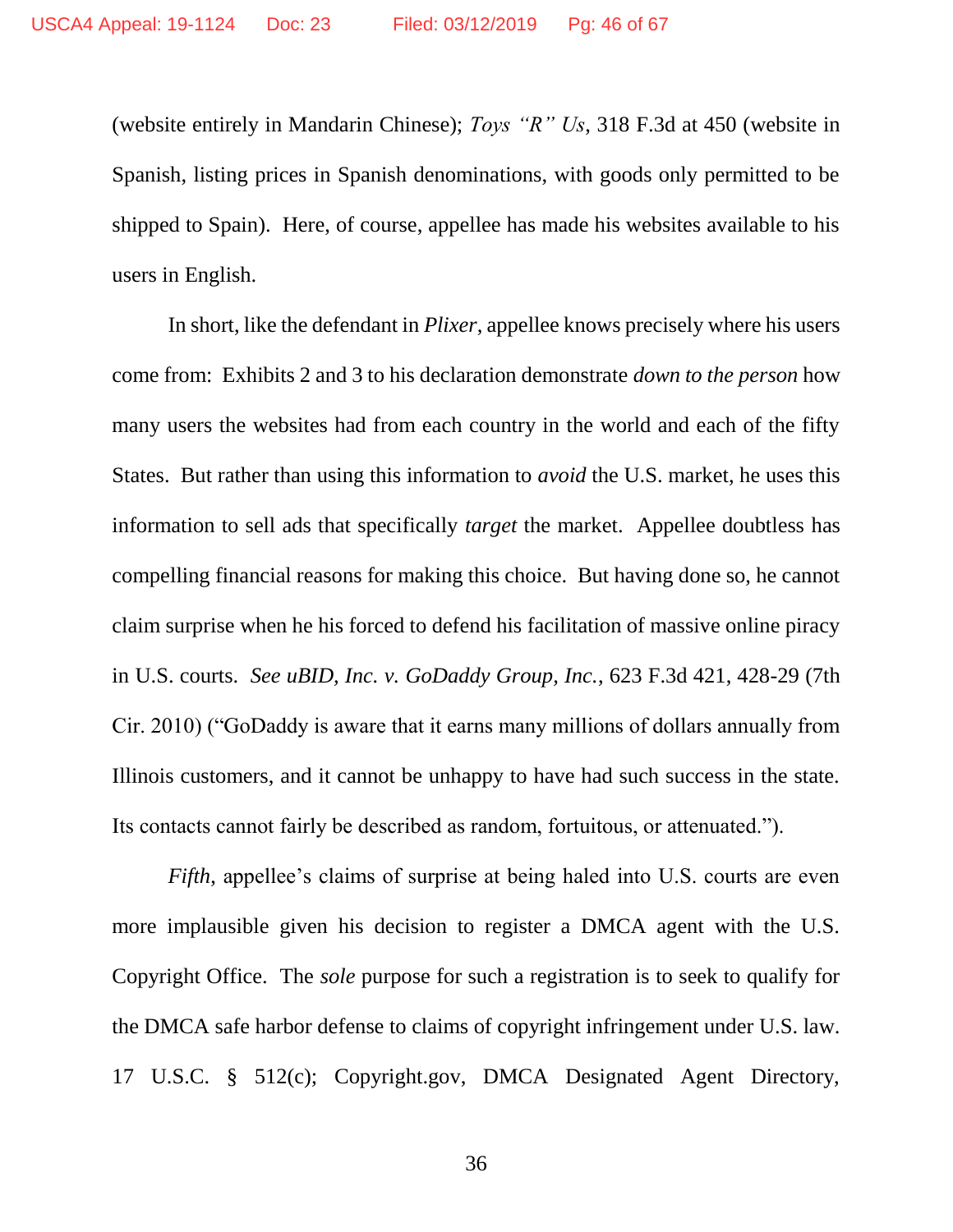<https://www.copyright.gov/dmca-directory/> (last visited Mar. 7, 2019) ("[i]n order to qualify for safe harbor protection," service providers "must designate an agent," among other requirements). And appellee's websites reference the DMCA, citing "Title 17, Section 512(c) of the United States Code." J.A. 164, 172. Appellee's decision to register a DMCA agent is simply irreconcilable with his claim that he had no notion that his actions might subject him to suit within the United States.

*Sixth*, other indicators of appellee's repeated and sustained contacts with the United States and Virginia, when taken together, confirm that appellee has more than "purposefully availed [him]self of the privilege of conducting activities" in his third biggest market globally. For example, appellee does not dispute that, to set up and operate the websites, he has engaged in numerous significant and repeated interactions with U.S.-based companies. Appellee also does not dispute that he has contracted with at least one American advertising firm, Advertise.com, in order to sell space on the websites for the purpose of geo-targeted advertising. J.A. 118, 151, 154, 183, 185. Appellee does not dispute that until recently his websites contracted with Amazon Web Services (an American company) to host the websites on frontend servers based in Virginia. J.A. 73, 118, 132-33. And appellee likewise does

 $\overline{a}$ 

<sup>&</sup>lt;sup>5</sup> The decision where to locate servers is usually for the client to make. *See, e.g.*, ConcurrencyLabs, *Save yourself a lot of Pain (and Money) by Choosing Your AWS Region wisely*, https://www.concurrencylabs.com/blog/choose-your-aws-regionwisely/.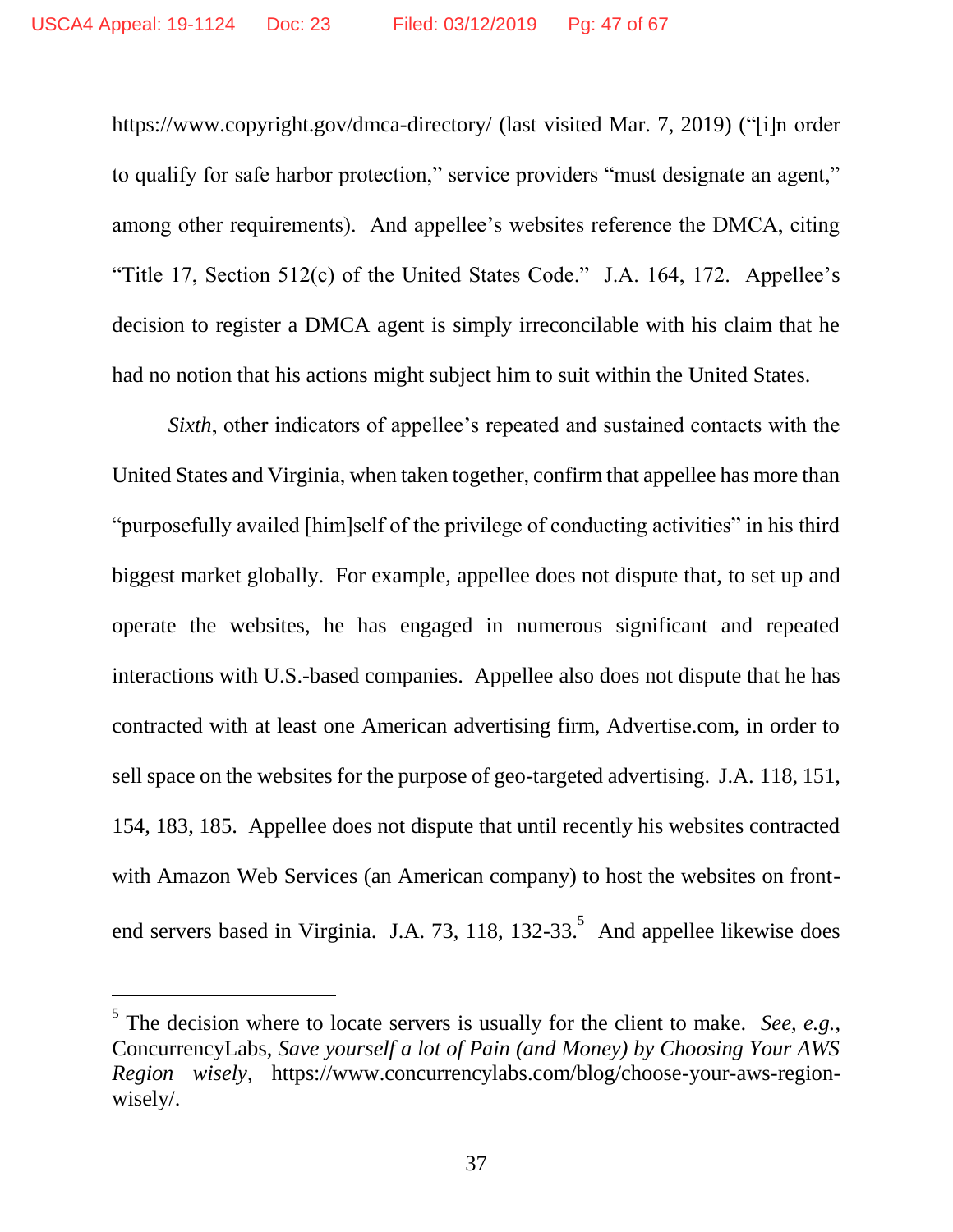not dispute that he registered the domain names for the websites with GoDaddy.com, a U.S. company, and selected top-level domains for the websites that are administered by VeriSign, Inc., and Neustar, Inc., two U.S. companies headquartered in Virginia. J.A. 187.

In determining whether a defendant has purposefully availed itself of the privilege of doing business in a particular forum, courts have sensibly looked precisely to the question of whether a defendant has in fact contracted with a forumbased business to operate its website. *See, e.g.*, *Zippo*, 952 F. Supp. at 1126 (finding personal jurisdiction where a California site, *inter alia*, contracted with Pennsylvania ISPs to facilitate operation of news site); *Mavrix*, 647 F.3d at 1222 (finding personal jurisdiction where an Ohio website with 12 million monthly U.S. users and 70 million U.S. page views per month did business with advertising agency in California, a California wireless provider, a California web designer, and a California-based national news site).

*Finally*, appellee has attempted to avail himself not merely of U.S. consumers and businesses, but of U.S. *courts* as well. Appellee's Terms of Use, which appellee deems a "contractual agreement between you and us" require that "for any claim brought by us against you, you agree to submit and consent to personal jurisdiction in and the venue of the courts in the Russian Federation *and anywhere else you can be found*." J.A. 166, 174. Thus in 2018 alone, almost 32 million Americans agreed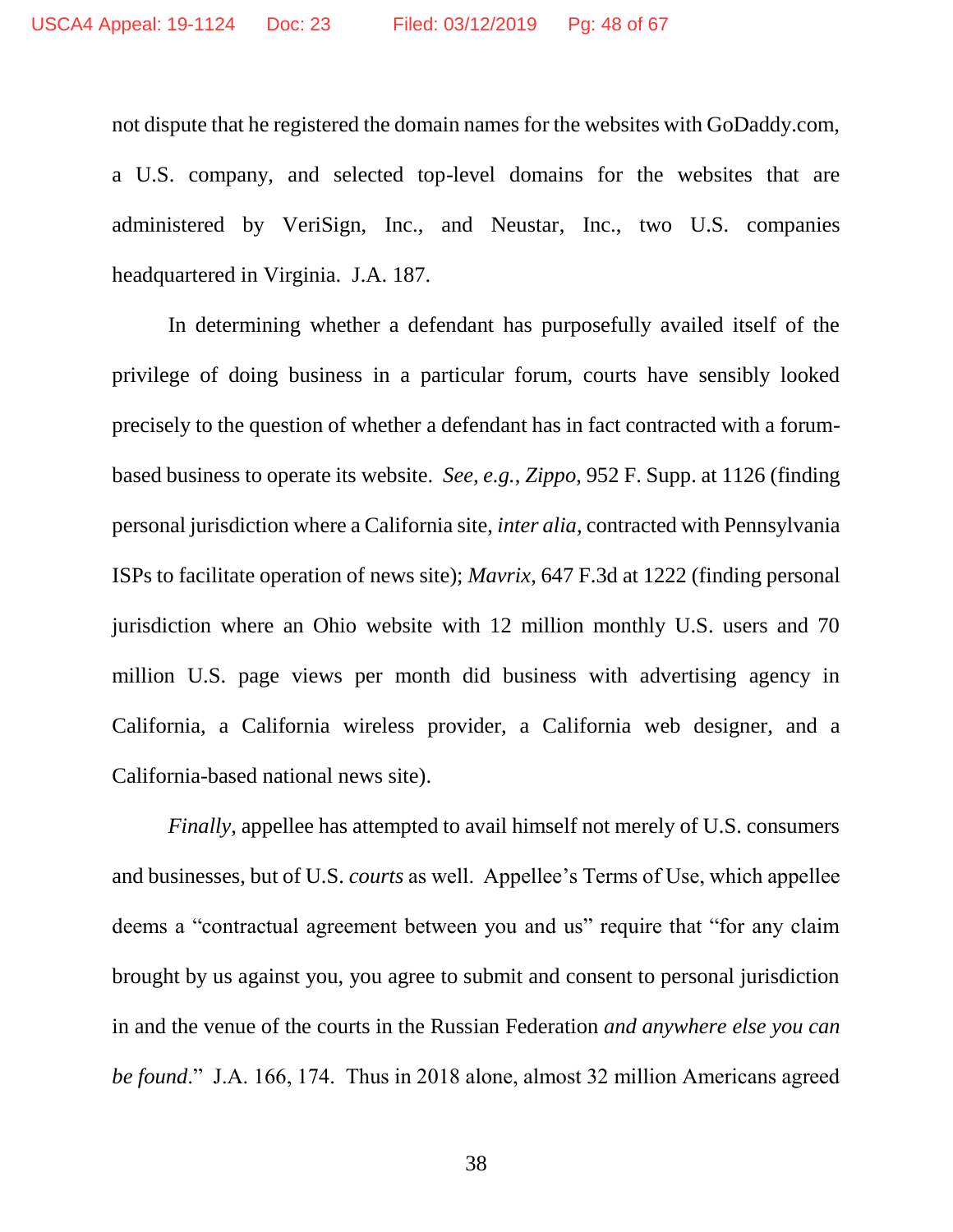to be sued by appellee in U.S. courts, and over 542,000 Virginians agreed to be sued by appellee in courts within this Circuit. Having by "contract" attempted to secure his right to hale *his users* into U.S. and Virginia courts, appellee can hardly claim surprise when the owners of the copyrights pirated through his websites seek to confront him in those very same courts.

## **2. The District Court erred in concluding that the Constitution foreclosed suit against appellee in Virginia or, indeed, anywhere in the United States.**

<span id="page-48-0"></span>Notwithstanding this wealth of contacts with Virginia and the United States, the district court concluded that appellee had not availed himself of either jurisdiction because "the Websites are semi-interactive, the interactions with the users are non-commercial, and there were no other acts by the Defendant that would demonstrate purposeful targeting." J.A. 394. The district court erred in its analysis at every turn.

*First*, while not disputing that the websites have millions of U.S. users, the district court nevertheless dismissed in a single sentence the significance of those users because "the number of users cannot make a website highly interactive." J.A. 392. But the district court's discussion reflects a fundamental misunderstanding of the relevant analysis. Even assuming the websites are properly deemed to be not "highly interactive," that conclusion is the beginning not the end of the analysis. If a website is neither entirely passive (so that jurisdiction is generally lacking) nor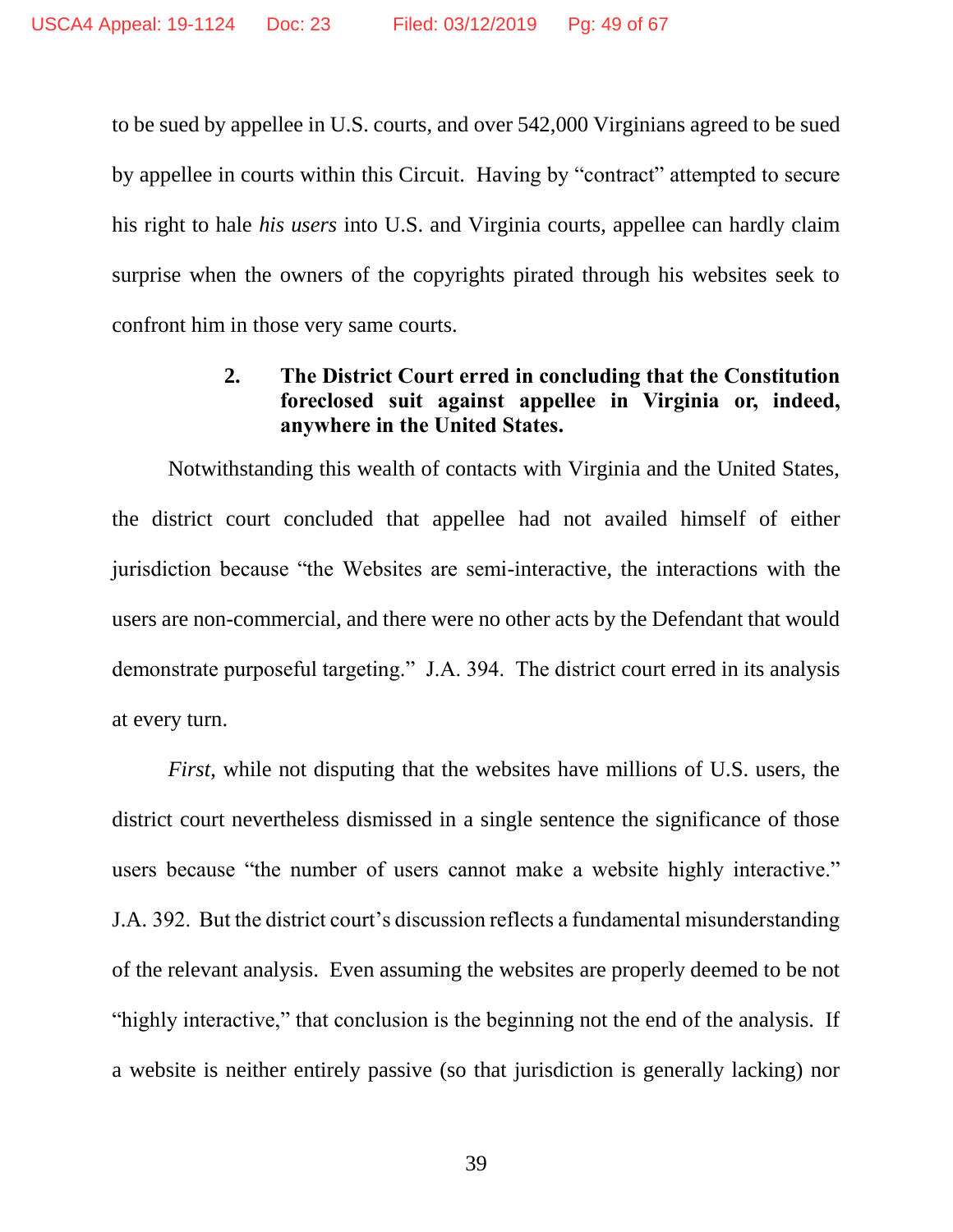highly interactive (so that jurisdiction is clear), the court must examine the extent and nature of the contacts to determine whether jurisdiction is appropriate. Treating the *Zippo* analysis as a rigid exercise to determine into which "category" the website falls (as the district court did here) cannot be squared either with *Zippo*, which has always required a fact-intensive inquiry into the extent and nature of the contacts, or with the Supreme Court's due process cases, which likewise make clear the holistic nature of the inquiry.

That error was critical here. The number of contacts between a user and a website is highly relevant to the due process inquiry, yet the district court largely ignored those contacts. *See, e.g.*, *uBID, Inc.*, 623 F.3d at 432-33 ("GoDaddy's contacts with Illinois are extensive. It has hundreds of thousands of customers in the state and earns millions of dollars in revenue from the state each year."); *Bird*, 289 F.3d at 875-76 ("Although the Dotster defendants might face a burden in having to defend a lawsuit in Ohio, they cannot reasonably object to this burden given that Dotster has allegedly transacted business with 4,666 Ohio residents."). The district court never explained how millions (or hundreds of millions) of contacts could be described as "random, fortuitous, or attenuated," nor did the court explain why appellee should be surprised at being haled into court in what appellee knows is his third-biggest market globally.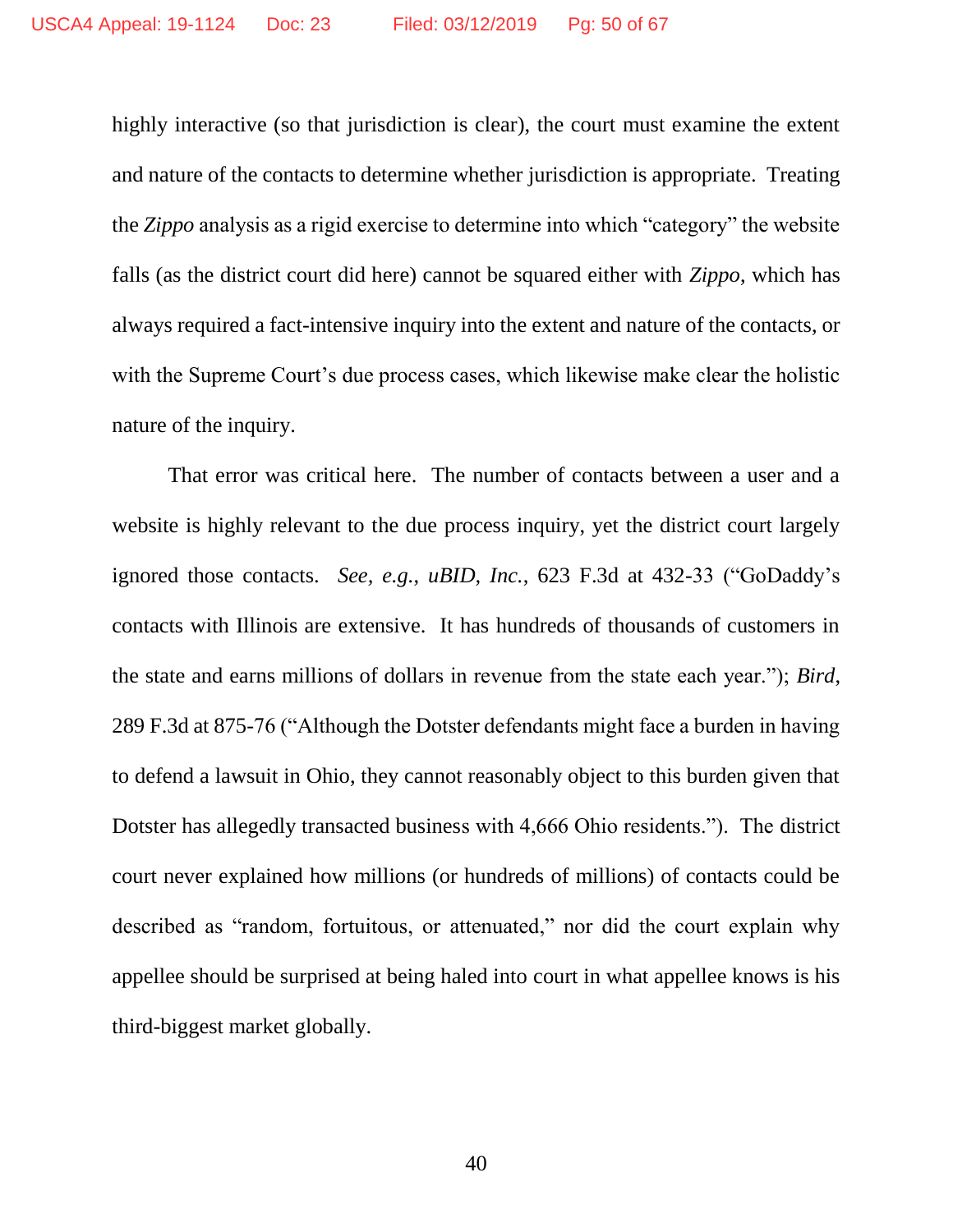*Second*, the district court's analysis of the "ongoing relationship" between appellee's websites and their users was doubly flawed. At the outset, the district court again misapplied *ALS Scan* and *Zippo*, viewing the existence *vel non* of an "ongoing relationship" as relevant only to its determination that the websites were not "highly interactive"—the court never considered whether the nature of the relationship between the websites and their users was such that personal jurisdiction was nevertheless appropriate.

In any event, the district court was wrong to conclude that there is no "ongoing relationship" between the websites and their users. The district noted, for example, that the engagement between the websites and its users is not "prolonged," because "the files transmitted between the Websites and users are only stored until the user has downloaded them." J.A. 392. But it is undisputed that users made multiple visits to the sites, and that they download infringing files from appellee's servers while they are there—collectively hundreds of millions of files. The amount of time a file is stored on a particular server—particularly in an era in which computing and Internet speeds are increasing at exponential rates and speed is a selling point for websites—is simply not relevant to the question of whether the websites are engaged in "the knowing and repeated transmission of computer files over the Internet." *ALS Scan*, 293 F.3d at 713.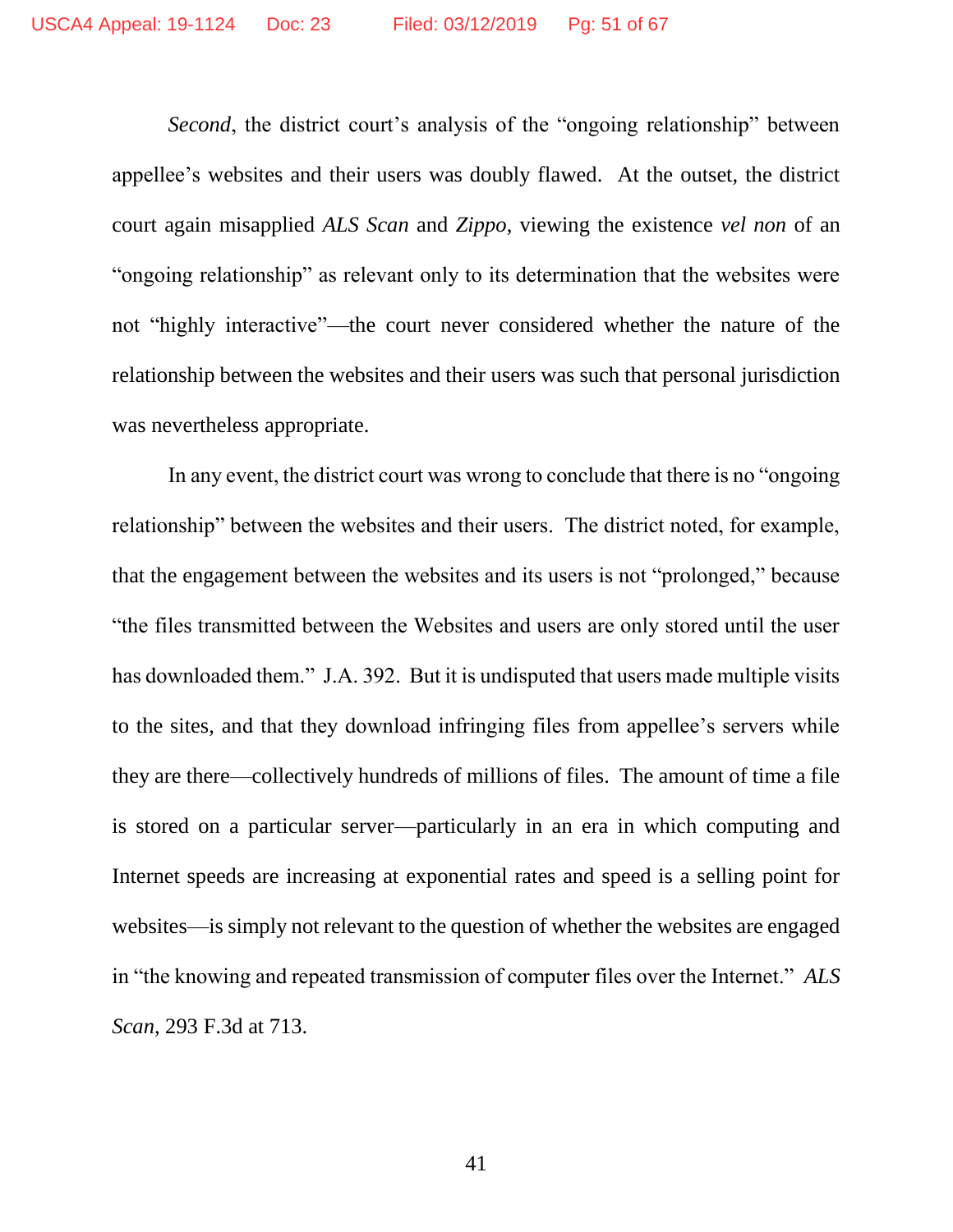Likewise, the district court was wrong to focus on the fact that "users do not need to create an account" to use stream-ripping tools. J.A. 392. As described above, users entered a contractual relationship with appellee's websites, as they were required to agree to appellee's Terms of Use prior to any use of the website. Whether or not users had an "account" is a red herring.

The fact is that users of appellee's websites agree to contractual provisions set forth in the Terms of Use; that users visit the websites for extended periods of time; that the websites transmit multiple files to the users as part of the back-and-forth that is integral to the websites' operation; and that users return again and again to illegally obtain copyrighted content. That is an "ongoing relationship" between the websites and its users that cuts heavily in favor of jurisdiction.

*Third*, the district court erred in concluding that the websites' relationships with their users was "non-commercial." As the district court saw it, because "the Websites are free to use" for the users, any money the websites derive from the sale of advertising "cannot be the basis for finding a commercial relationship with the users because they are separate interactions." J.A. 393. The district court's analysis, however, is completely at odds with the nature of Internet commerce in the 21st century.

As described above, many of the Internet's most popular sites generate revenue *not* from directly charging users, but rather by enticing millions of users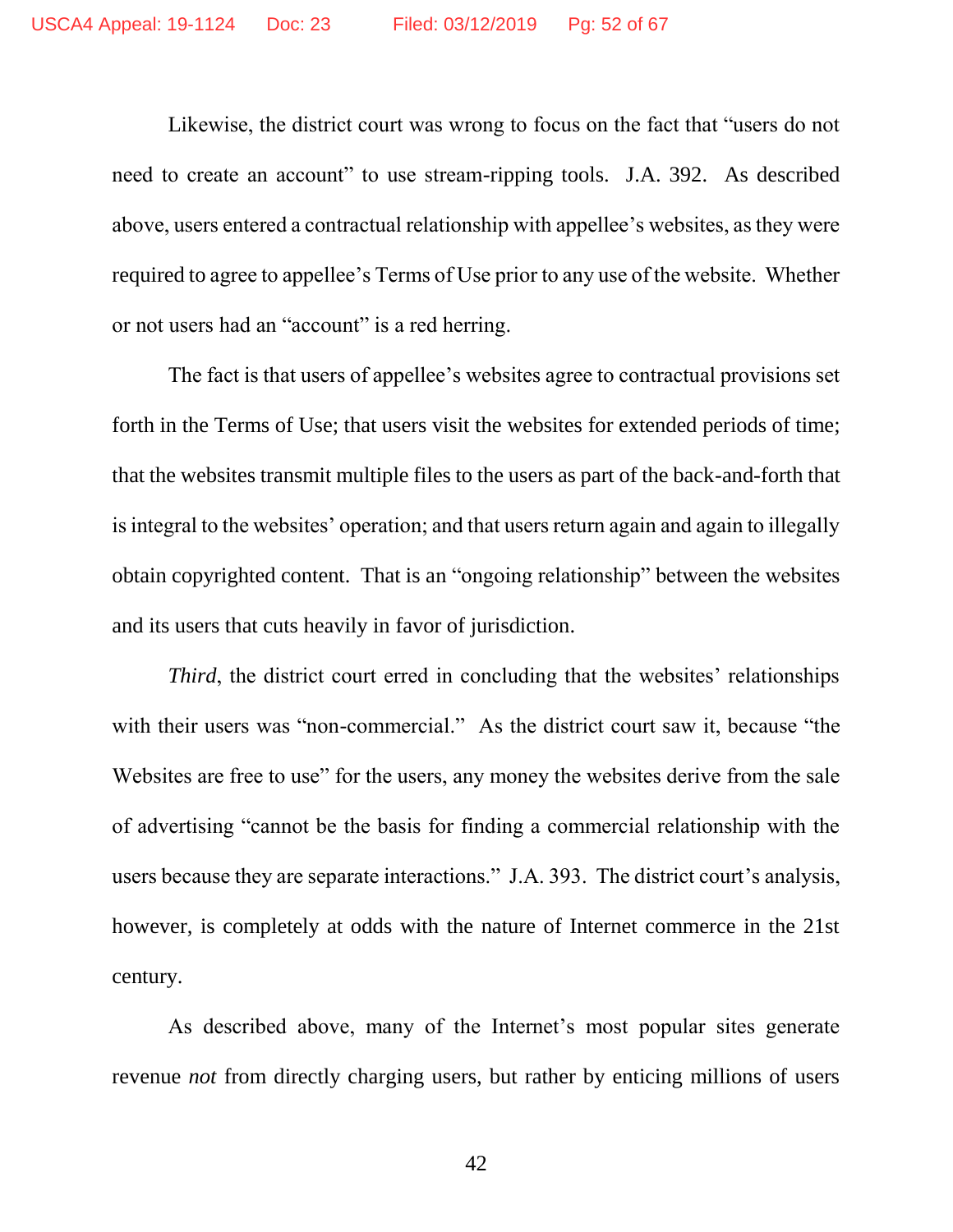with "free" content and then selling advertisements to entities wishing to target this captive audience. A typical commercial arrangement on the Internet is thus a threeway relationship: Websites attract users with content; users access content on the websites and make available their "eyeballs" and "data"; and websites and their advertisers send ads to these "eyeballs," often using user-specific data (such as location) to make the ads more effective. To isolate the content from the revenuegenerating advertisements as the district court did here would be to say that Google, Facebook, Snapchat, and countless other Internet companies' relationships with their users is non-commercial. That position is absurd.

*Fourth*, the district court dismissed much of the websites' interactions with their users as irrelevant to the purposeful availment analysis because those actions were initiated by the users themselves. For example, the district court set aside appellee's use of geo-locational information because "[e]ven if the Websites' servers knew exactly where the users were located," J.A. 394, "tracking the location of a user does not show targeting of the users or their location; instead it is merely a recording of where the user's unilateral act took place," *id.* But this reality—that Internet users can log onto a website from whatever location they choose—has sensibly been rejected as a basis for finding a lack of minimum contacts. Indeed, in *Zippo* itself, the defendant argued "its contacts with Pennsylvania residents are fortuitous because Pennsylvanians happened to find its Web site or heard about its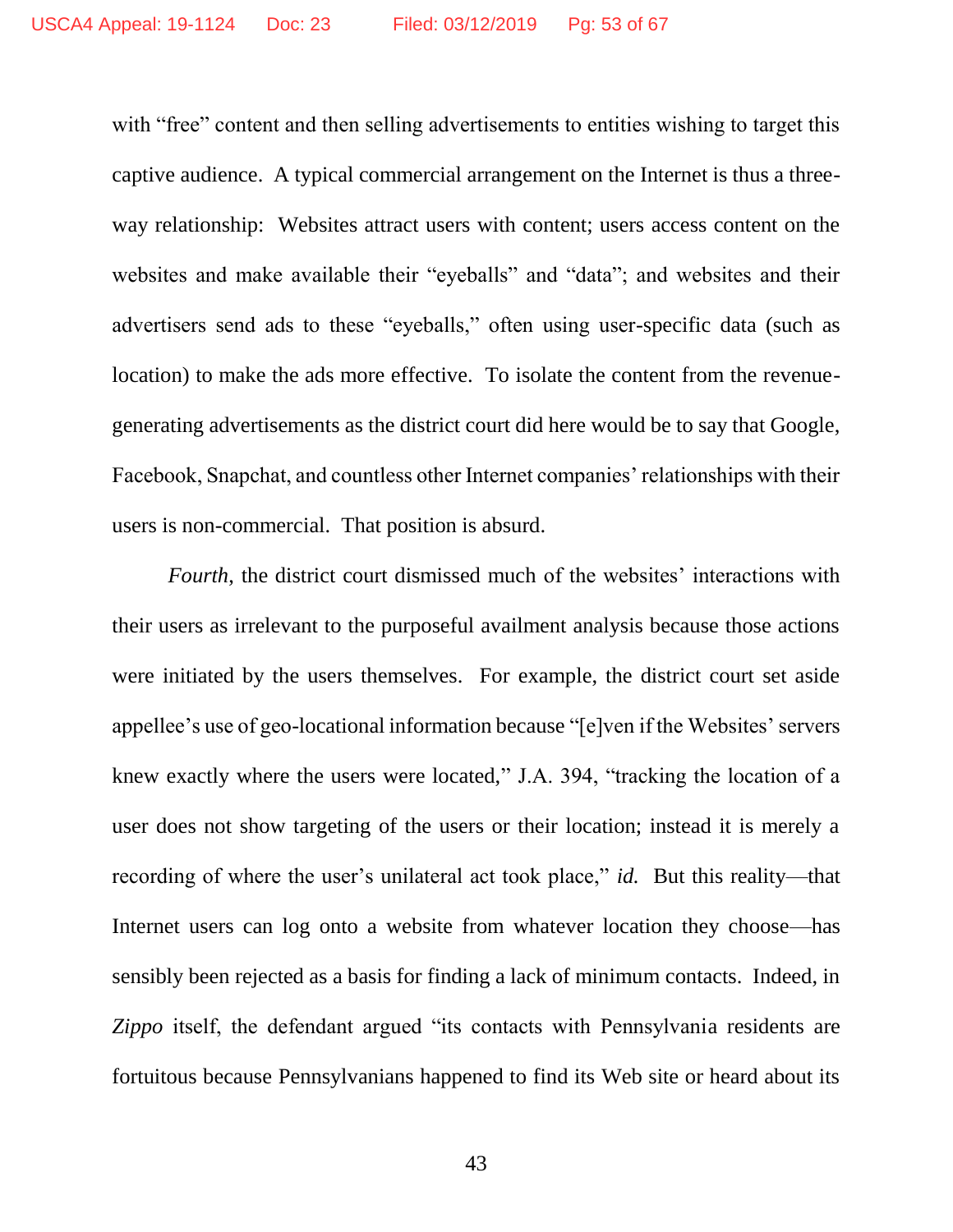news service elsewhere and decided to subscribe." *Zippo*, 952 F. Supp. at 1126. But because *every* interaction on the Internet is user-initiated, *Zippo* found this argument "misconstrues the concept of fortuitous contacts." *Id.* The defendant in *Zippo* "repeatedly and consciously chose to process Pennsylvania residents' applications and to assign them passwords. . . . The transmission of these files was entirely within [the defendant's] control."

The Seventh Circuit likewise rejected this precise line of argument in *uBID*, 623 F.3d at 428-29. GoDaddy, an Internet domain-registration company with no physical presence but many customers in Illinois, argued that it was not subject to personal jurisdiction in that state because "its sales to Illinois residents are automated transactions unilaterally initiated by those residents." *Id.* at 428. The Seventh Circuit squarely rejected GoDaddy's efforts to pawn off responsibility for its contacts on its users, noting, "GoDaddy itself set the system up this way. It cannot now point to its hundreds of thousands of customers in Illinois and tell us, 'It was all their idea.'" *Id.* Appellee's situation is identical in all relevant respects: it knows it is facilitating millions of online piracy sessions in the U.S., is earning substantial revenue from ads targeted at U.S. users, and is taking no steps to limit U.S. access.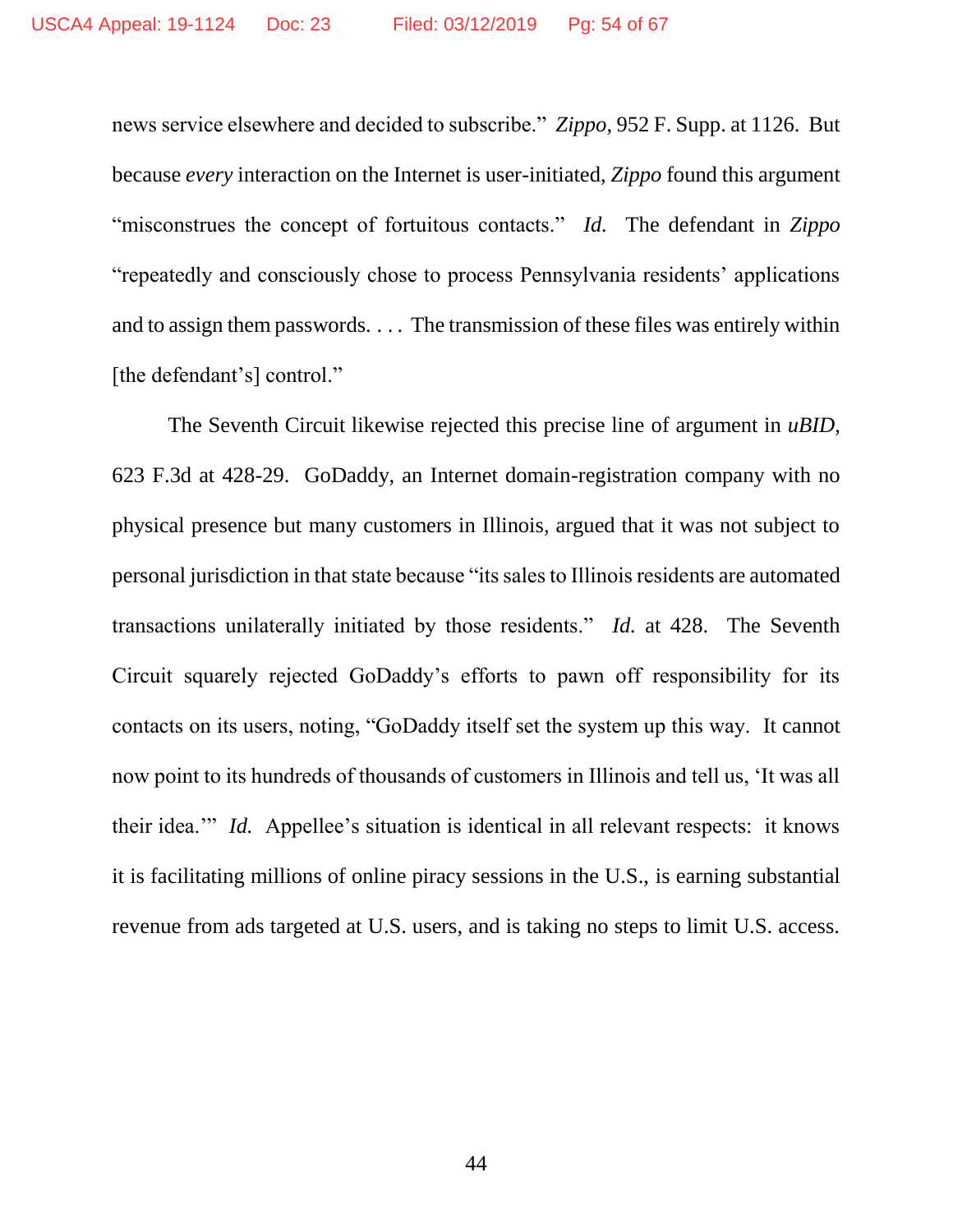The fact that the reality of the Internet means that users "unilaterally" decide to go to the websites is irrelevant.<sup>6</sup>

*Finally*, although the district court's conclusion that due process forecloses the exercise of specific jurisdiction here is wrong with respect to appellee's contacts with Virginia, it is especially wrong with respect to appellee's contacts with the United States. For not only are appellee's contacts with the U.S. purposeful, numerous, and substantial, but the federalism concerns that have led the Supreme Court to limit the jurisdiction of one state to avoid interfering with the prerogatives of another are entirely absent. Here, the result of the district court's dismissal is not that the case may proceed in a sister State, but instead that the case may not proceed anywhere in the United States. There is, in short, no U.S. forum at all for U.S. plaintiffs seeking to prevent the massive infringement on U.S. soil that appellee's websites help U.S. users to accomplish. That is precisely the sort of result that Rule

 $\overline{a}$ 

<sup>6</sup> Appellee's use of his tracking information differs sharply from the cases upon which the district court relied. In *Intercarrier Communications LLC v. WhatsApp Inc.*, No. 3:12-cv-776, 2013 WL 5230631, at \*4 (E.D. Va. Sept. 13, 2013), the defendant's messaging application "d[id] not require a user to share his location" and there was no allegation that the defendant had ever used this functionality to target advertising at specific users based on their location. In *Zaletel v. Prisma Labs, Inc.*, 226 F. Supp. 3d 599, 610 (E.D. Va. 2016), the defendant "d[id] not know the location of its app users." Here it is undisputed that appellee knew from where his users came.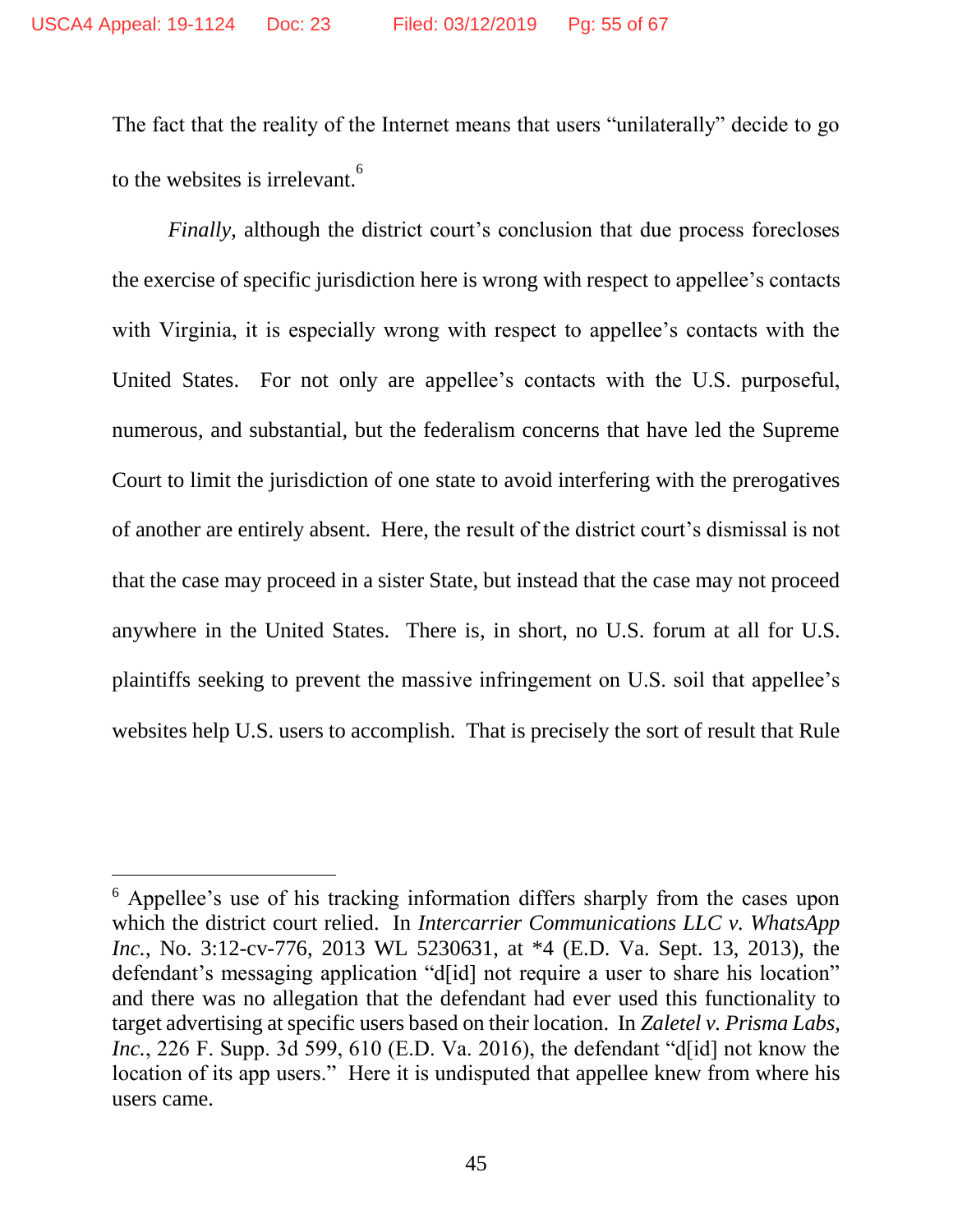$4(k)(2)$  was intended to prevent. On the facts here, appellee's purposeful availment is clear, and the first prong of the due process analysis is met.

# <span id="page-55-0"></span>**B. Appellants' claim arises directly out of appellee's contacts with the United States and Virginia.**

It is likewise clear that the second prong of the analysis is met because "the plaintiffs' claims arise out of those activities directed at the State," *ALS Scan, Inc.*, 293 F.3d at 712. The district court did not analyze this prong independently, and indeed appellee argued below that appellants' claims did not arise from appellee's contacts with Virginia or the United States because there were no such contacts. As discussed at length above, that argument is demonstrably false, and the district court's failure to construe facts in favor of the appellants on a motion to dismiss was error. *See supra* 26-39. Appellants' claims under the Copyright Act arise from precisely these contacts and there is no reasonable dispute that there is "an affiliation between the forum," be it Virginia or the United States, "and the underlying controversy." *Bristol-Myers Squibb Co.*, 137 S. Ct. at 1780 (quoting *Goodyear Dunlop Tires Operations, S.A. v. Brown*, 564 U.S. 915, 919 (2011)).

## <span id="page-55-1"></span>**C. The exercise of personal jurisdiction over appellee is constitutionally reasonable.**

Because it erroneously found appellee had not purposefully targeted either the United States or Virginia, the district court likewise did not engage in a reasonability analysis, the third prong of the jurisdictional due process inquiry. J.A. 394-95. The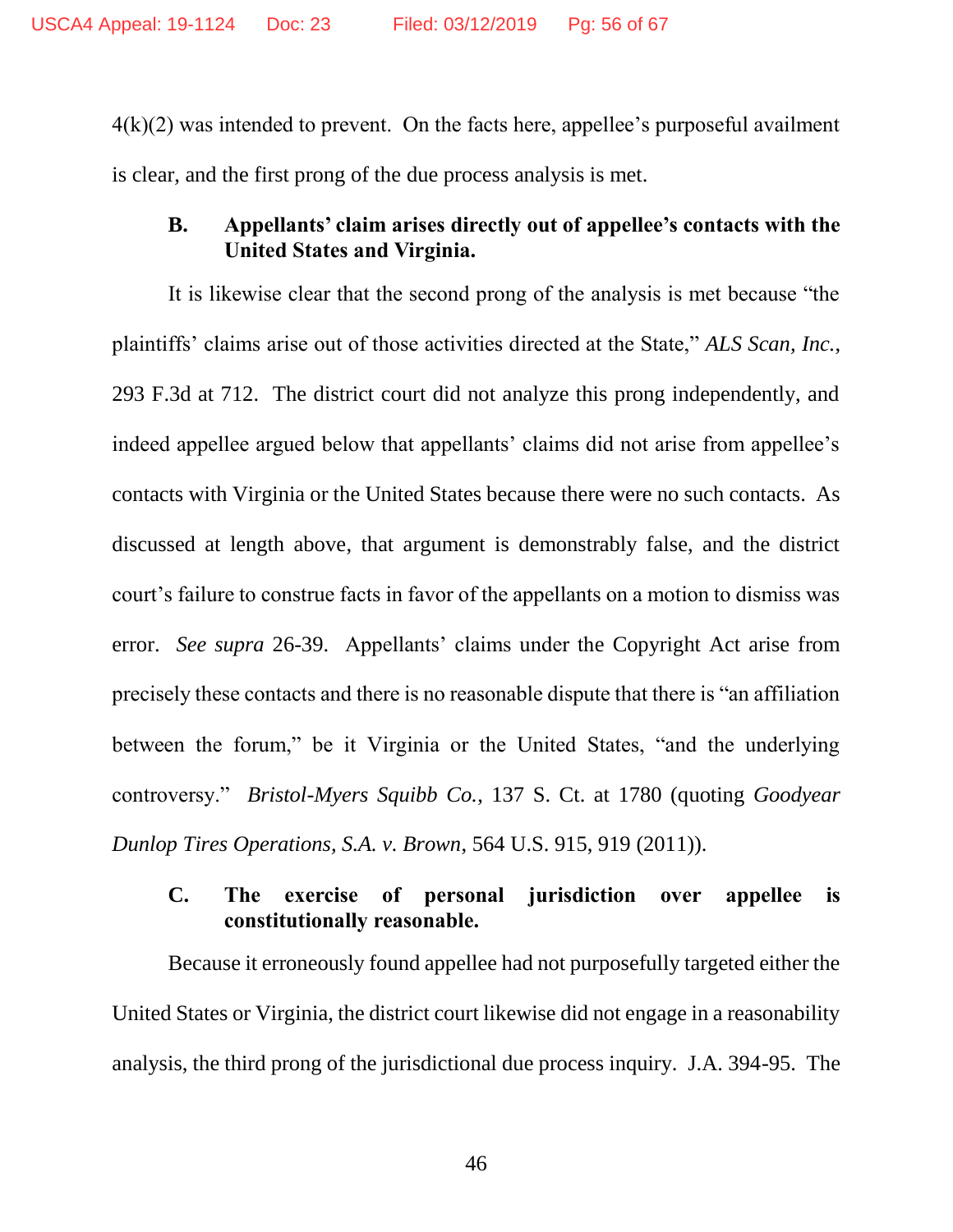reasonability standard ensures that litigation in a given forum is not "so gravely difficult and inconvenient as to place the defendant at a severe disadvantage in comparison to his opponent." *CFA Inst.*, 551 F.3d at 296 (quoting *Burger King*, 471 U.S. at 476) (internal quotation marks omitted); *see also Tire Eng'g*, 682 F.3d at 303. In making that assessment, this Court considers three factors: (1) the burden on the defendant; (2) the interests of the forum; and (3) the plaintiff's interest in obtaining relief. *See id.* Although this inquiry is analytically distinct from the determination of whether a defendant purposefully targeted a particular jurisdiction, the underlying considerations are similar: "the inequity of being haled into a foreign forum is mitigated if it was reasonably foreseeable that the defendant could be subject to suit there." *CFA Inst.*, 551 F.3d at 296. As demonstrated at length above, in light of the appellee's conduct in Virginia and the United States, the exercise of jurisdiction over appellee in the Eastern District of Virginia was more than reasonably foreseeable.

*First*, as regards the burden on appellee to litigate a case in Virginia or the United States, foreign defendants are "not shielded from civil liability" just because they are located elsewhere. *Id.*; *see also Tire Eng'g*, 682 F.3d at 304-05. Were this the case, U.S. jurisdiction over foreign defendants would never exist and Rule 4(k)(2) would be a nullity. Here, appellee has "repeatedly reached into the Commonwealth [and the United States] to transact business with it," and has faced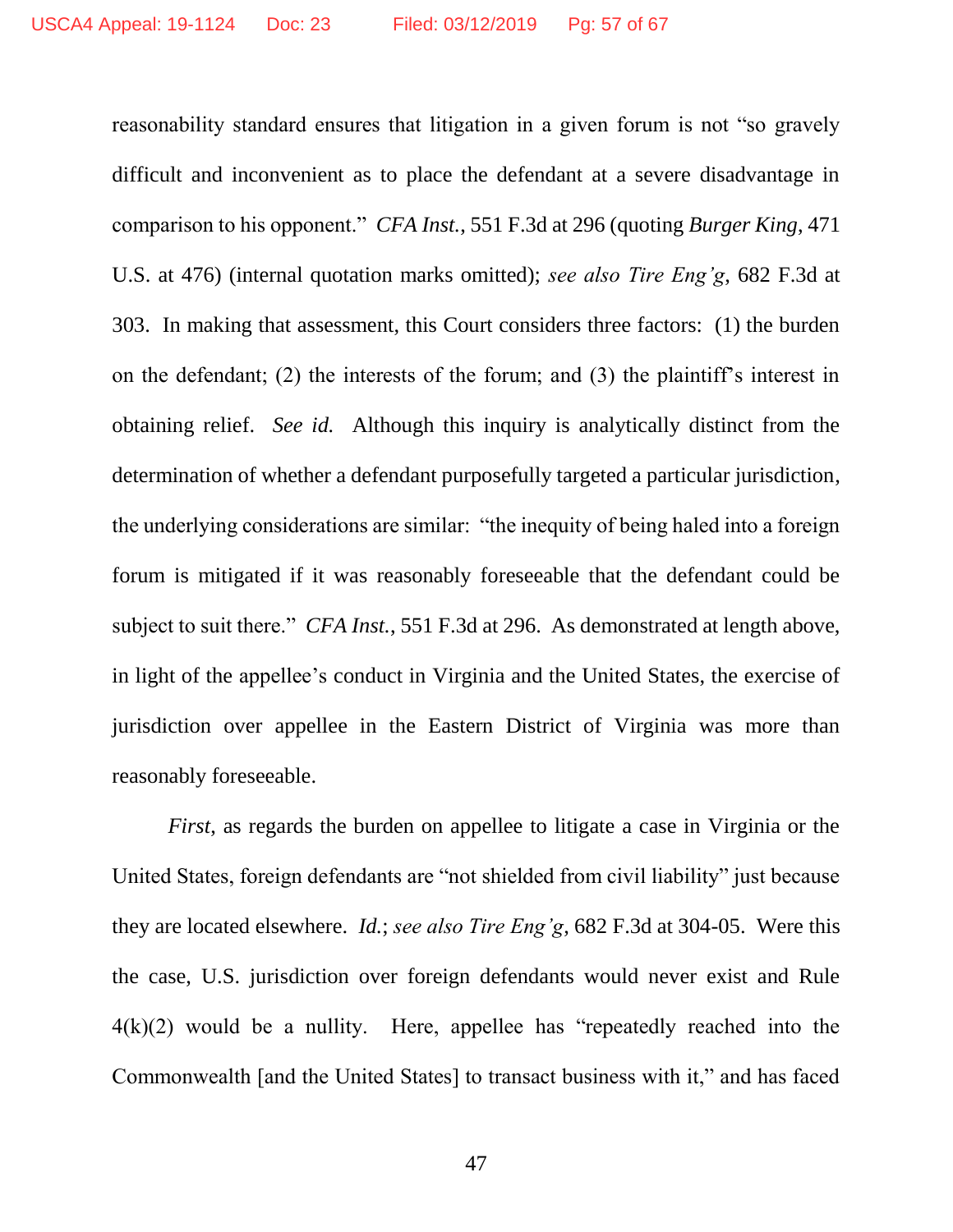no obstacles, practical or otherwise, in contracting with a host of Virginia- and U.S. based companies in order to engage in his online piracy. *CFA Inst.*, 551 F. 3d at 296. Moreover, appellee has secured able counsel that have been more than successful in defending his interests to date. *See id*. (finding the exercise of jurisdiction over a foreign defendant reasonable in part because the defendant "has been able to secure counsel to represent its interests, and its litigation burden is thus no more substantial than that encountered by other entities that choose to transact business in Virginia"); *Tire Eng'g*, 682 F.3d at 304 (same).

In the district court, appellee noted he did not hold a U.S. visa and that "there are extended wait times to obtain a United States Visa as a result of the closing of a number of consulates within Russia." J.A. 57. But whatever the fluctuating state of U.S.-Russian diplomatic relations may be, appellee's ability to reach millions of U.S. users with his websites has been unhampered as has his counsel's ability—even without appellee's physical presence—to successfully litigate a Rule 12(b)(2) challenge to the district court's jurisdiction. That appellee may currently lack a U.S. visa simply does not suggest that his participation as a litigant in Virginia or U.S. courts would be problematic.

*Second*, both Virginia and the United States have strong interests in the subject matter of this litigation. As this Court has recognized, even when plaintiffs are "not Virginia companies, the state has an interest in ensuring that the nation's copyright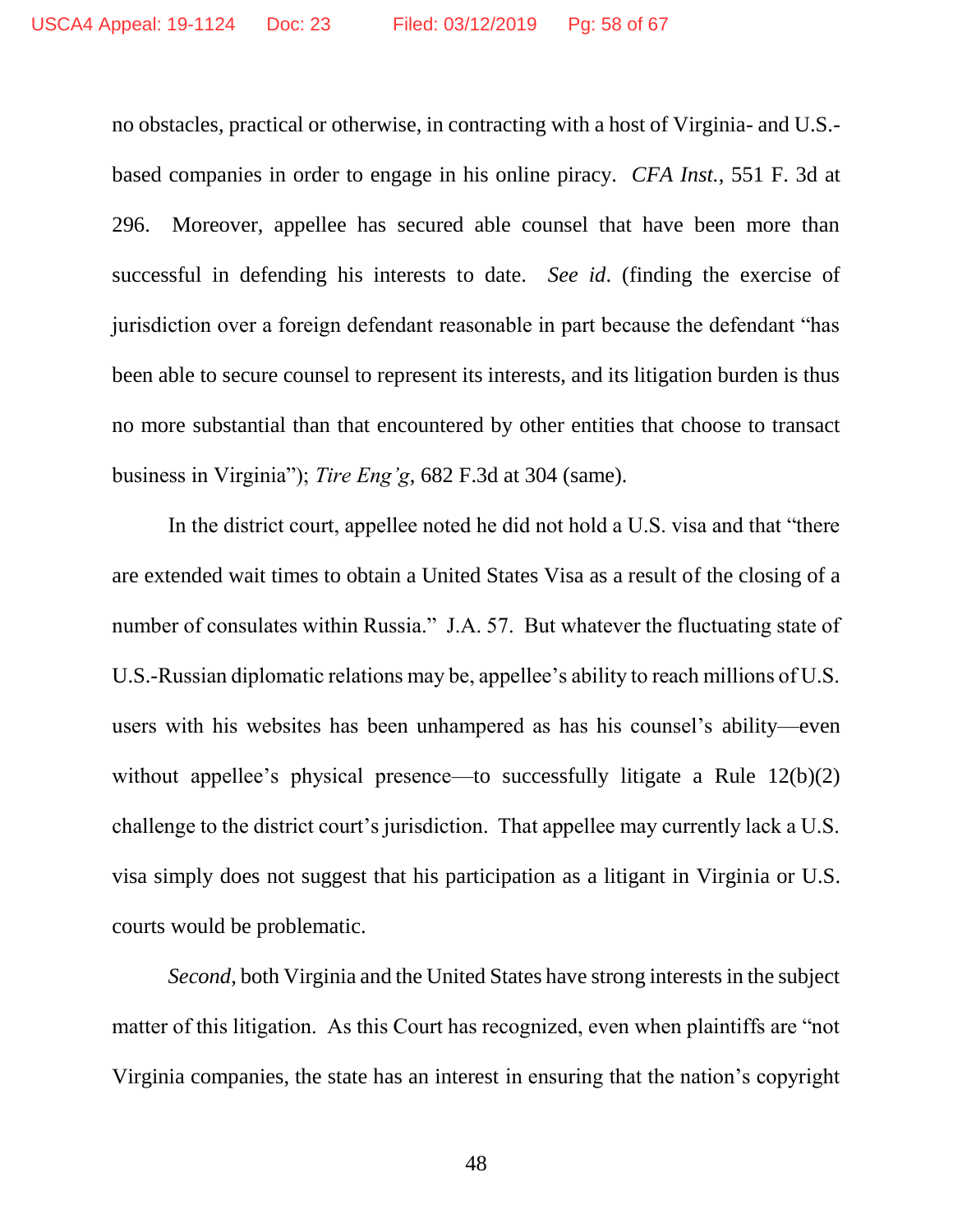and trademark laws are not violated within its borders." *Tire Eng'g*, 682 F.3d at 305. The appropriate vindication of copyright laws is particularly important because it "motivate[s] the creative activity of authors" while "giv[ing] the public appropriate access to their work product." *Sony Corp. of Am. v. Universal City Studios, Inc.*, 464 U.S. 417, 429 (1984). Indeed, for that reason, other courts have recognized the importance of providing fora through which out-of-state plaintiffs can seek a remedy for any in-fora violations. *See, e.g.*, *Christian Sci. Bd. of Dirs.*, 259 F.3d at 218.

Before the district court, appellee's only response was to argue that the Copyright Act generally does not apply extraterritorially. But the presumption against extraterritoriality is a red herring. Appellee is transmitting infringing material from his websites to over 542,000 users *in Virginia* and nearly 32 million users *in the United States*. The copyright violations at issue have occurred, and have effects, in the United States, rendering the application of the Copyright Act here domestic, not extraterritorial. *See, e.g.*, *Nintendo of Am., Inc. v. Aeropower Co.*, *Ltd.* 34 F.3d 246, 249 (4th Cir. 1994) (affirming the finding of copyright infringement where Taiwanese defendants imported unauthorized copies of video game cartridges into the United States); *Spanski*, 883 F.3d at 910-16 (holding that a Polish website was liable under the Copyright Act for directing copyrighted content to U.S.-based viewers on demand).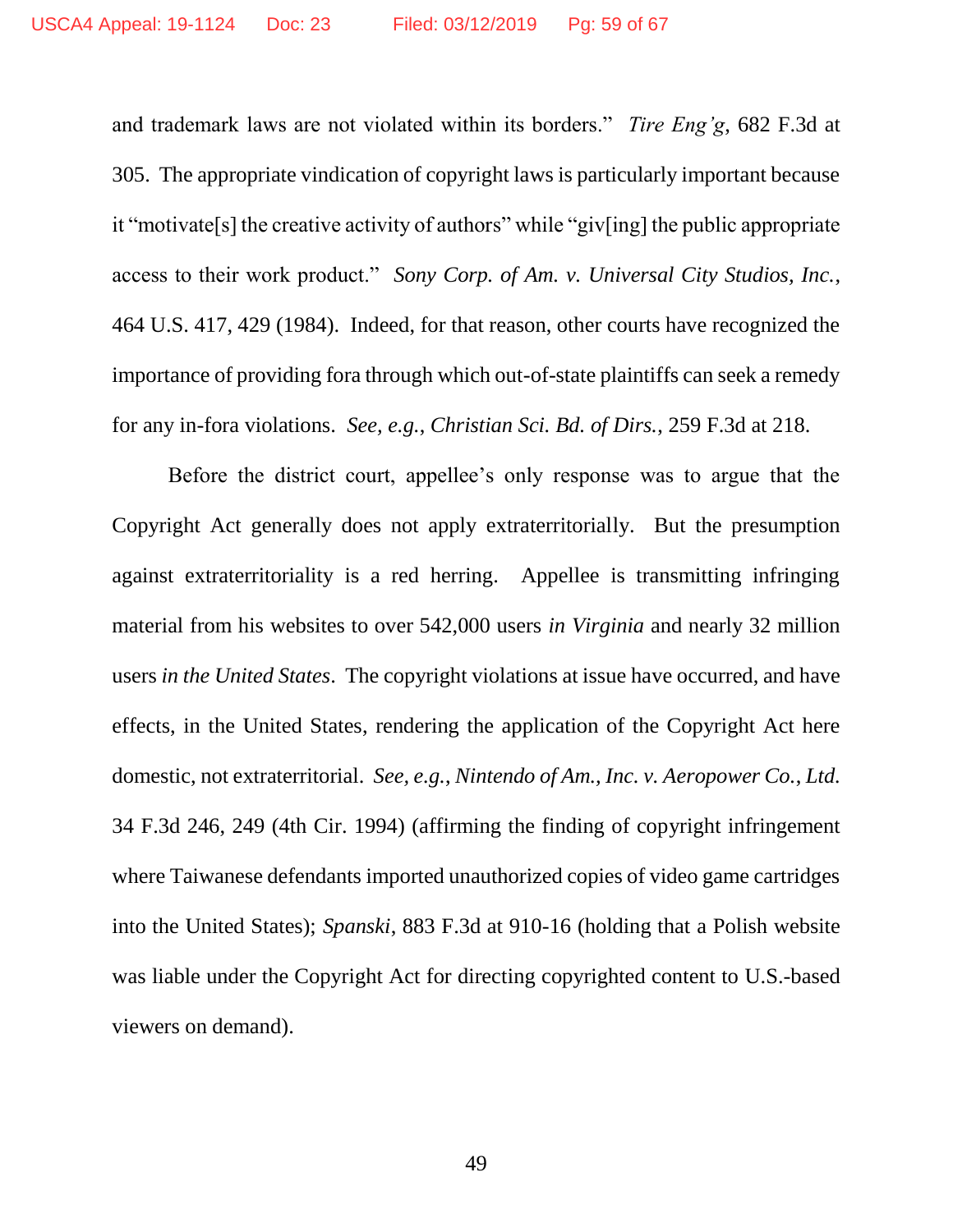*Third*, appellants have a strong interest in resolving this dispute either in Virginia or in the United States. The case involves U.S. intellectual property stolen from U.S. plaintiffs by U.S. website users using websites operated by an appellee who has registered a DMCA agent with the U.S. Copyright Office to protect himself for claims of infringement under U.S. law and whose websites transmit digital files into the U.S. Before the district court, appellee predicted that appellants "would undoubtedly face their own burdens in having to litigate their claims against Mr. Kurbanov in Russia." J.A. 58. That is, at best, a gross understatement. In any event, upholding the district court's ruling would give appellee and every other foreignbased online piracy venture complete immunity from U.S. courts, and the impact on U.S. copyrights in general, and appellants' copyrights in particular, would be devastating. The law not only does not require this incongruous outcome, it mandates the opposite one.

# <span id="page-59-0"></span>**III. The District Court Erred by Denying Appellants Any Opportunity to Conduct Jurisdictional Discovery.**

For the reasons discussed above, the district court's decision that it lacked personal jurisdiction over the defendant should be reversed. But, should this Court have any doubt on that score (which it should not), at a minimum this case should be remanded for jurisdictional discovery.

"Discovery under the Federal Rules of Civil Procedure is broad in scope and freely permitted." *Carefirst*, 334 F.3d at 402. Although discovery may be denied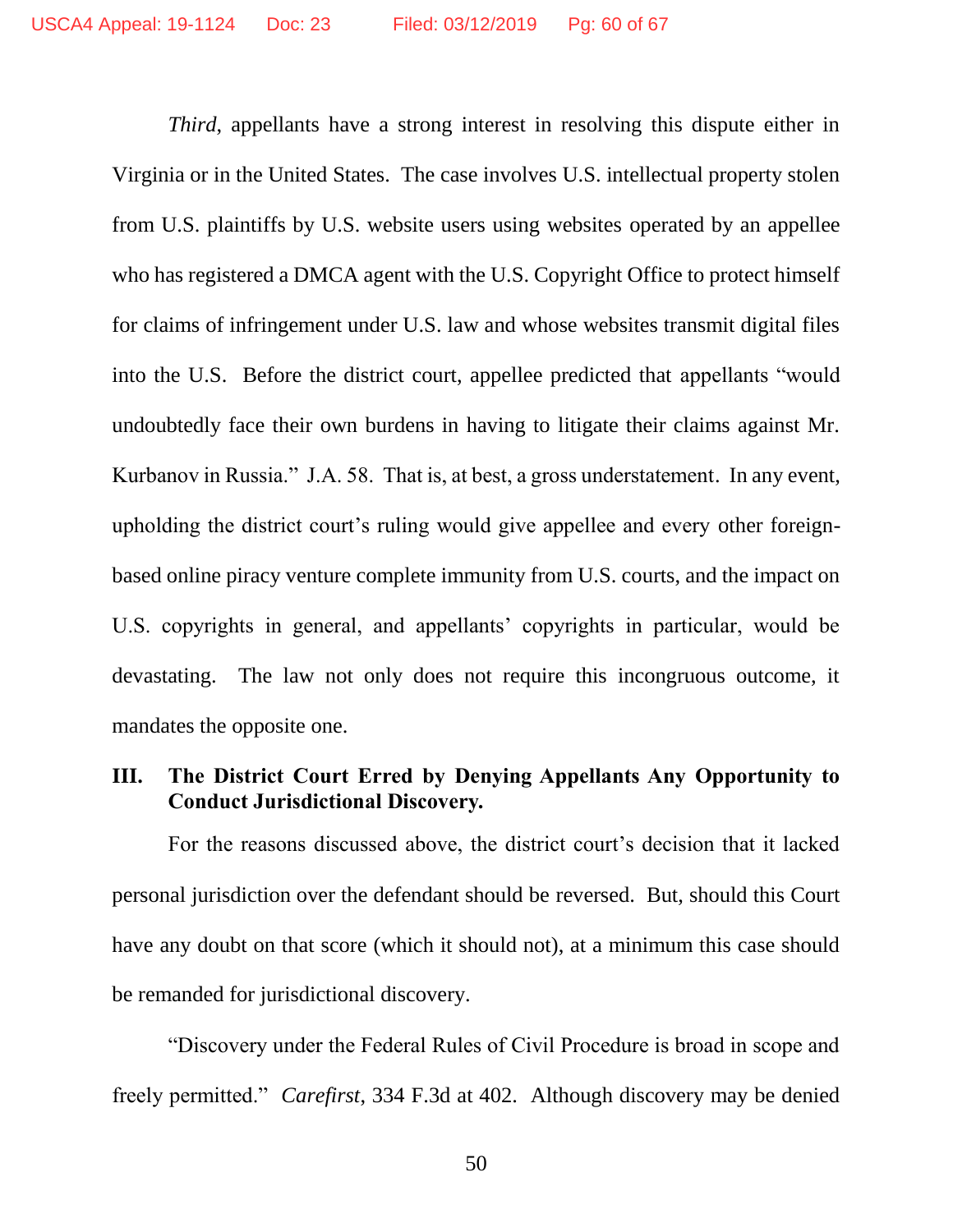when plaintiffs have offered "only speculation or conclusory assertions" about the potential fruits of jurisdictional discovery, *see id.*, or when plaintiffs have had "ample opportunity to take discovery," *Mylan Laboratories, Inc. v. Akzo, N.V.*, 2 F.3d 56, 64 (4th Cir. 1993), this Court has noted that it would be error to deny jurisdictional discovery where "there was no discovery conducted before the dismissals, even though such discovery might have shed light on the jurisdictional issues." *See Benham v. City of Charlotte*, 635 F.3d 129, 139 (4th Cir. 2011). Other circuits likewise have remanded for jurisdictional discovery in Internet jurisdiction cases under these conditions. *See infra* 53-54.

Here, the record already contains a wealth of information about appellee's electronic contacts with users in Virginia and the United States, his knowledge of those contacts, appellee's efforts to exploit these markets by collecting and using location data for geo-targeted advertising, and appellee's efforts to advance his stream-ripping websites by doing business with various entities in Virginia and the United States. This information suffices to make out a prima facie case of personal jurisdiction; at the very least, it paints a picture of a mass-scale music piracy operation that has facilitated millions of transactions in Virginia and the United States that are anything but random or fortuitous.

Under these circumstances, jurisdictional discovery would very likely reveal additional probative information about appellee's contacts with Virginia and the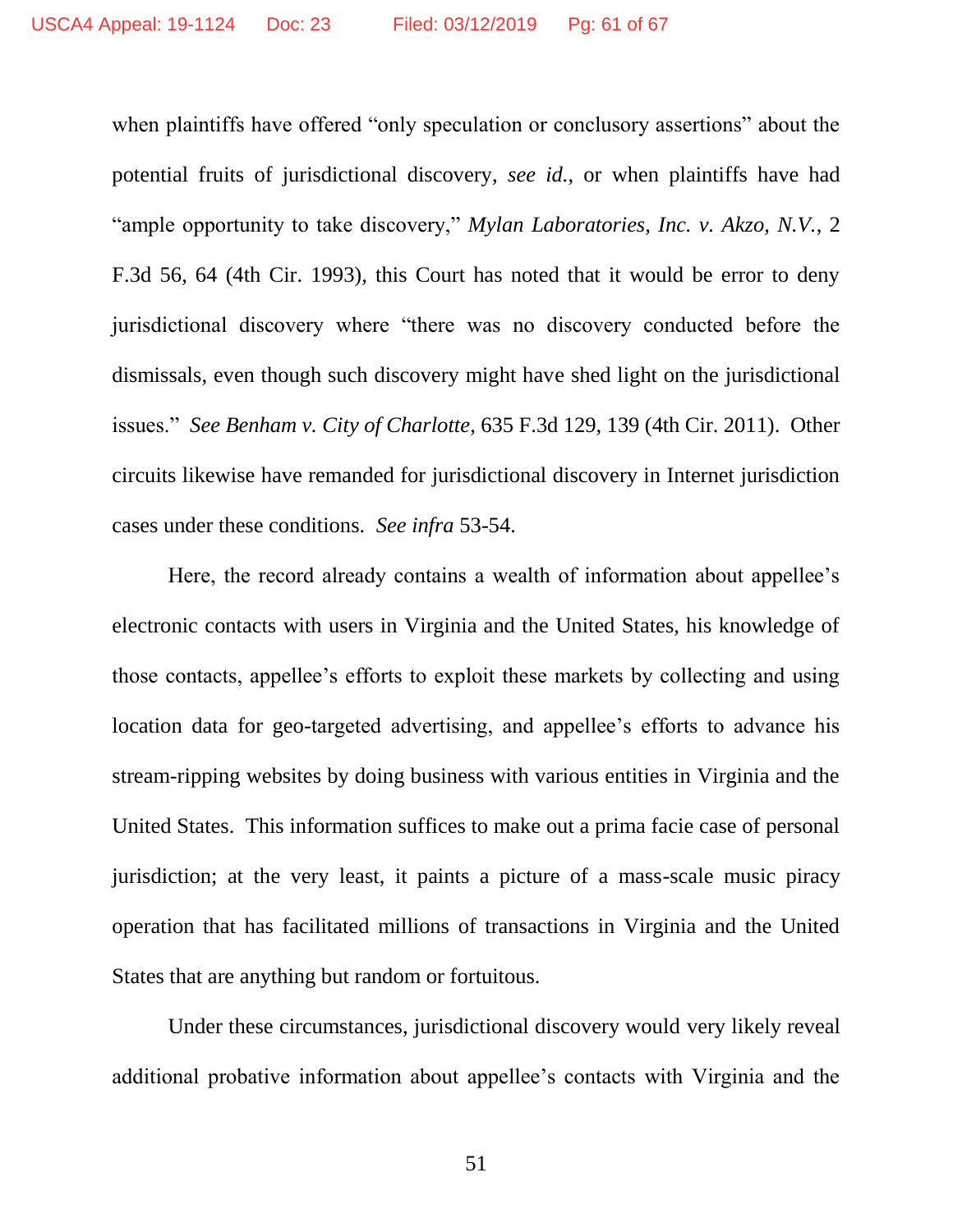United States. *First*, discovery would reveal further information about the nature of appellee's dealings with businesses and the government in Virginia and the United States, including his dealings with American advertisers, not to mention his decision to register a DMCA agent with the U.S. Copyright Office. *Second*, discovery would shed further light on appellee's collection and use of location data, including the extent to which he uses that data for geo-targeted advertising. *Third*, discovery (particularly in the form of internal communications and communications with thirdparty vendors) would reveal the extent to which appellee consciously exploited the Virginia and United States markets. All of this information would be probative for the district court's purposeful availment inquiry. These are precisely the circumstances under which a district court should grant plaintiffs an opportunity to take discovery. That is all the more true here, given that the district court granted appellee's motion to dismiss without a hearing and before the parties had conducted any discovery at all.

Indeed, courts of appeals have remanded for jurisdictional discovery in situations where the appellant had presented a far weaker prima facie case for personal jurisdiction. For example, in *GTE New Media Services, Inc. v. BellSouth Corp.*, the appellee claimed that the appellants had engaged in a conspiracy "to dominate the Internet business directories' market" by diverting web traffic to their websites. 199 F.3d 1343, 1345 (D.C. Cir. 2000). The appellee also contended that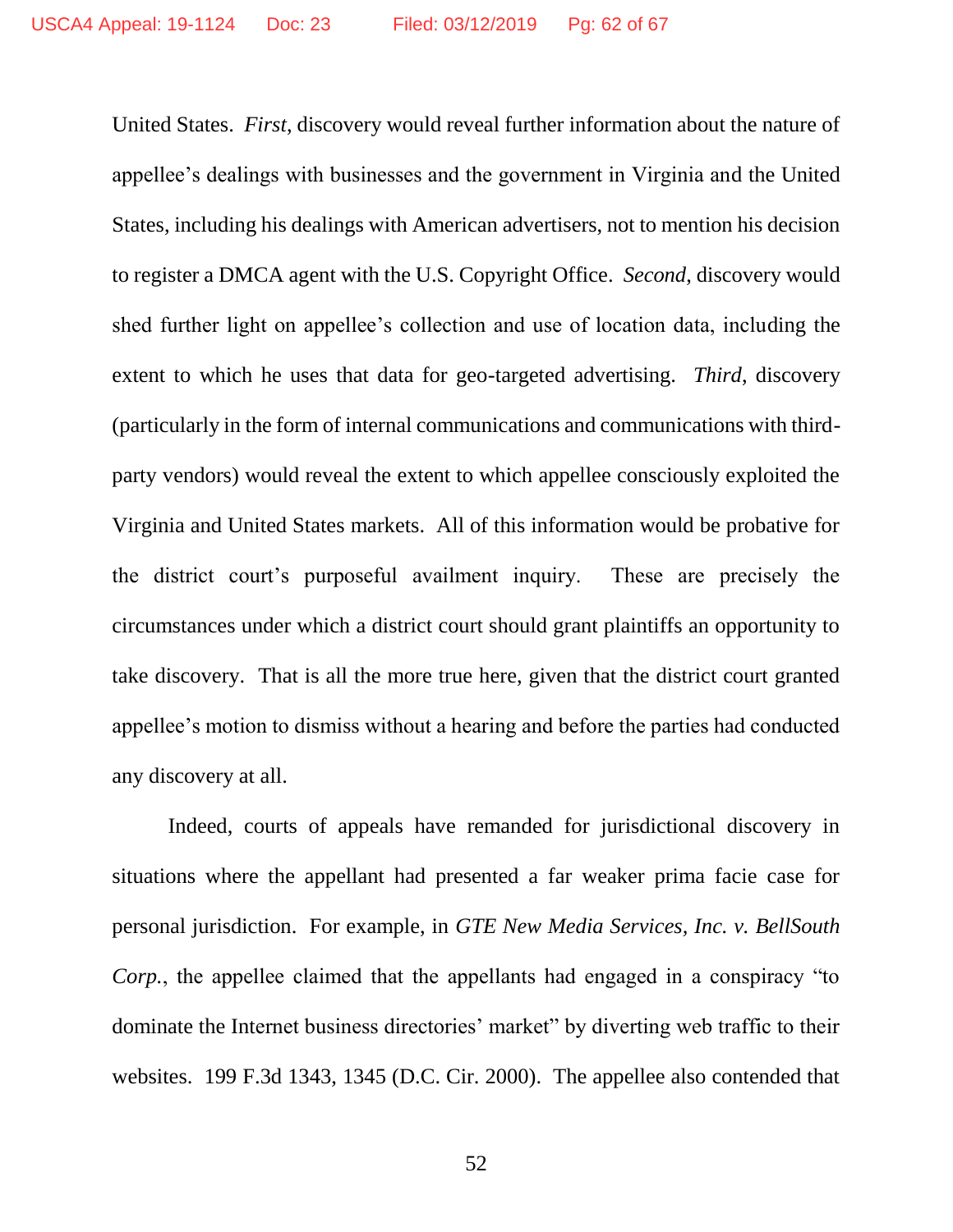the appellants were subject to personal jurisdiction in the District of Columbia because they had operated directory websites that were accessible to the District's residents. *Id.* at 1345-46. The D.C. Circuit held that the appellee had failed to make out a prima facie case for jurisdiction given that "[w]e do not even know for certain which defendants own and operate which websites." *Id.* at 1352. Nevertheless, the court held that "[j]urisdictional discovery will help sort out these matters" and that the appellee "is entitled to pursue precisely focused discovery aimed at addressing matters related to personal jurisdiction." *Id.*

Similarly, in *Toys "R" Us, Inc.*, 318 F.3d at 455-57, the Third Circuit held that the district court erred by refusing to allow jurisdictional discovery on the appellees' *non-*Internet contacts, *id.* at 456, such as whether "the [appellee] intentionally and knowingly transacted business with residents of the forum state" or "had significant other contacts with the forum besides those generated by its website." *Id.* at 453. Although the record did not contain sufficient evidence of such contacts for the purposes of appellant's prima facie case, the Third Circuit observed that the record "contained sufficient non-frivolous allegations (and admissions) to support the request for jurisdictional discovery." *Id.* at 456. Accordingly, the Third Circuit held that the appellant should have an opportunity to explore the appellees' "business plans for purchases, sales and marketing" and whether the appellees' non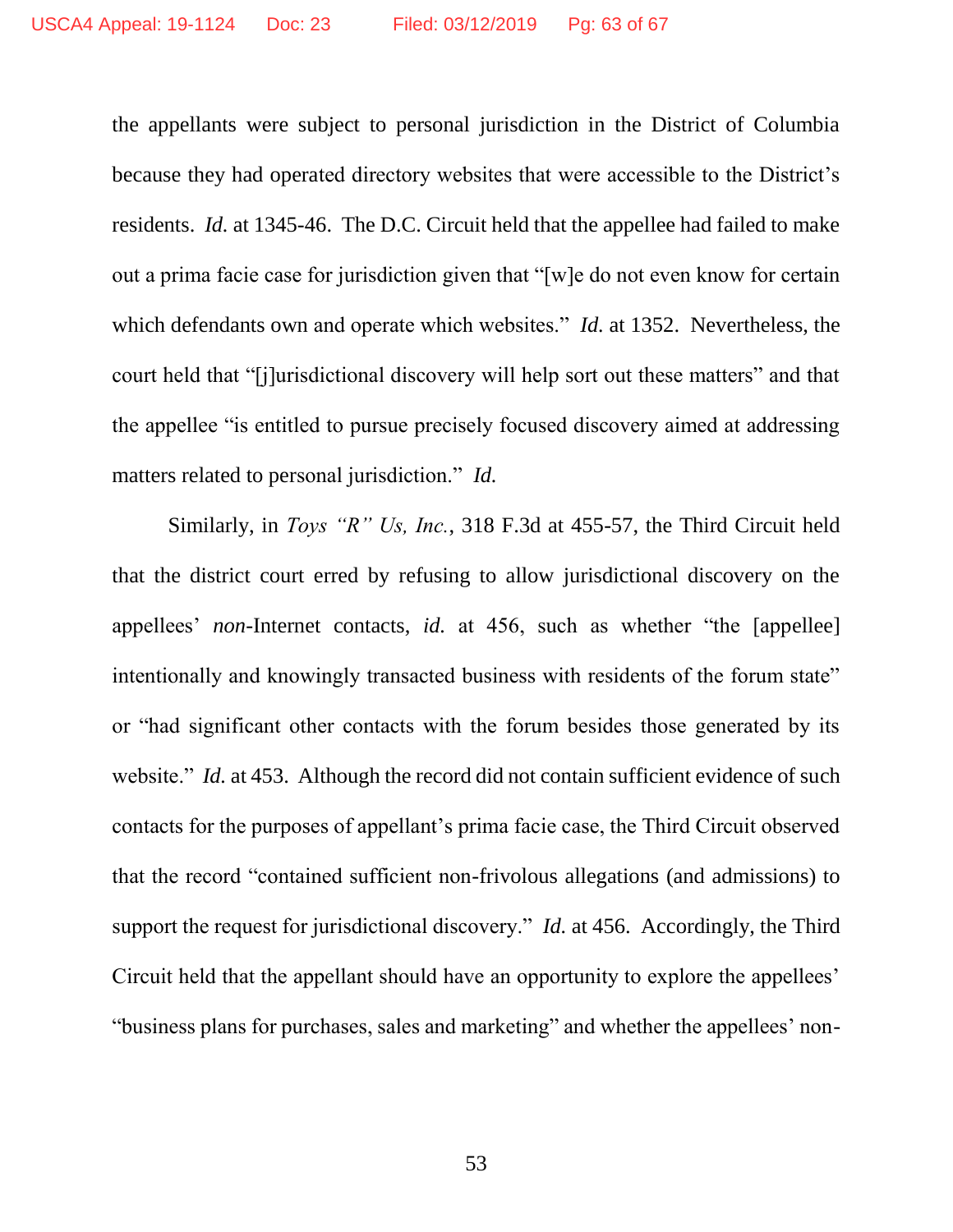Internet contacts "directly facilitate" its alleged trademark infringement and unfair competition. *Id.* at 457.

If this Court does not reverse the district court's decision, appellants should have the same opportunity as parties in the aforementioned cases to conduct jurisdictional discovery.

## **CONCLUSION**

The district court's order granting appellee's motion to dismiss should be reversed or, in the alternative, vacated and remanded for jurisdictional discovery.

Dated: March 12, 2019 Respectfully submitted,

### JENNER & BLOCK LLP

/s/ Ian Heath Gershengorn

Ian Heath Gershengorn Ishan K. Bhabha Alison I. Stein Jonathan A. Langlinais Jenner & Block LLP 1099 New York Avenue, NW Suite 900 Washington, DC 20001 (202) 639-6000 igershengorn@jenner.com ibhabha@jenner.com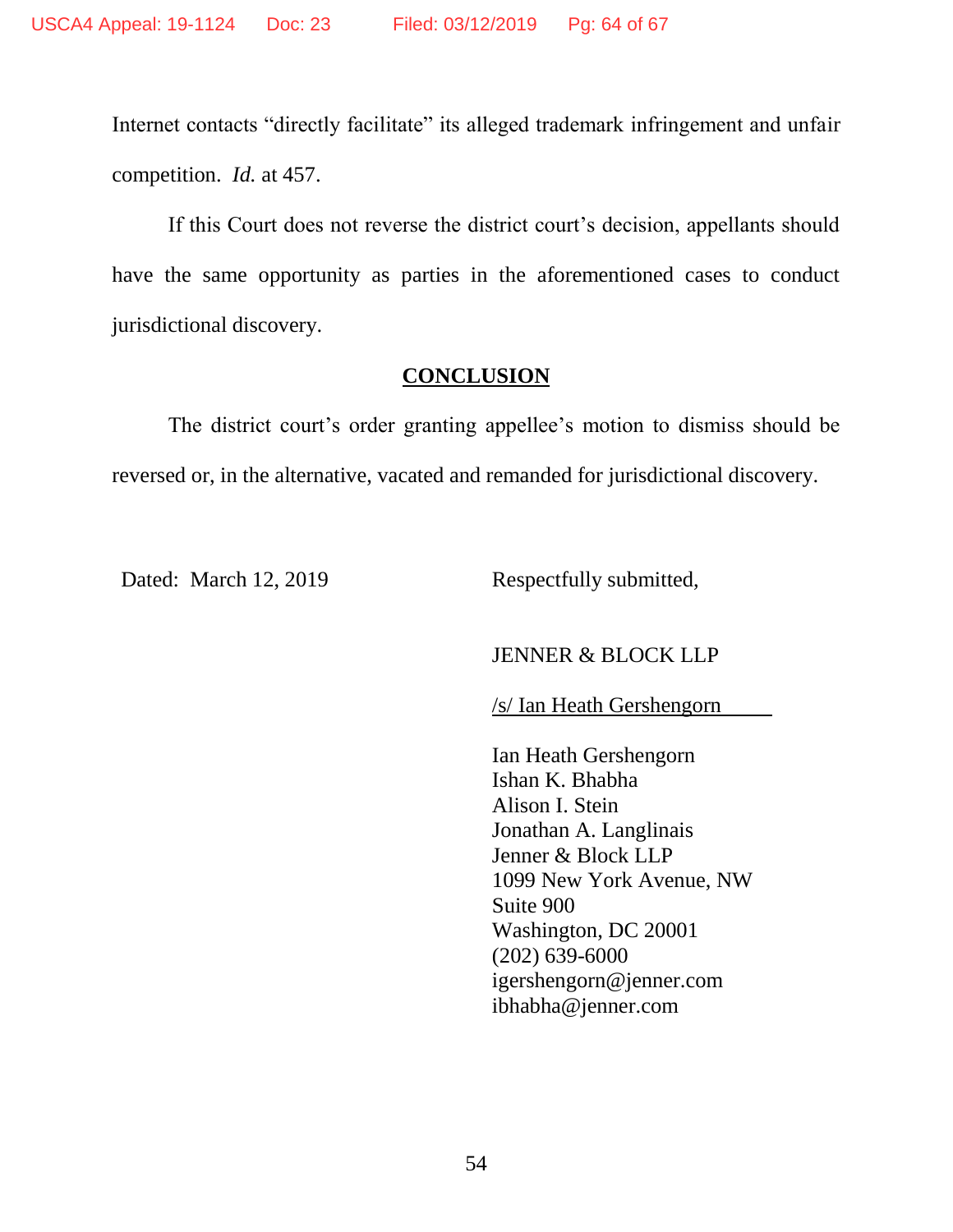# **REQUEST FOR ORAL ARGUMENT**

Plaintiff-Appellants UMG Recordings, Inc., *et al.*, respectfully request that oral argument be granted in accordance with Fed. R. App. P. 34 because the Court's decisional process would be aided by oral argument.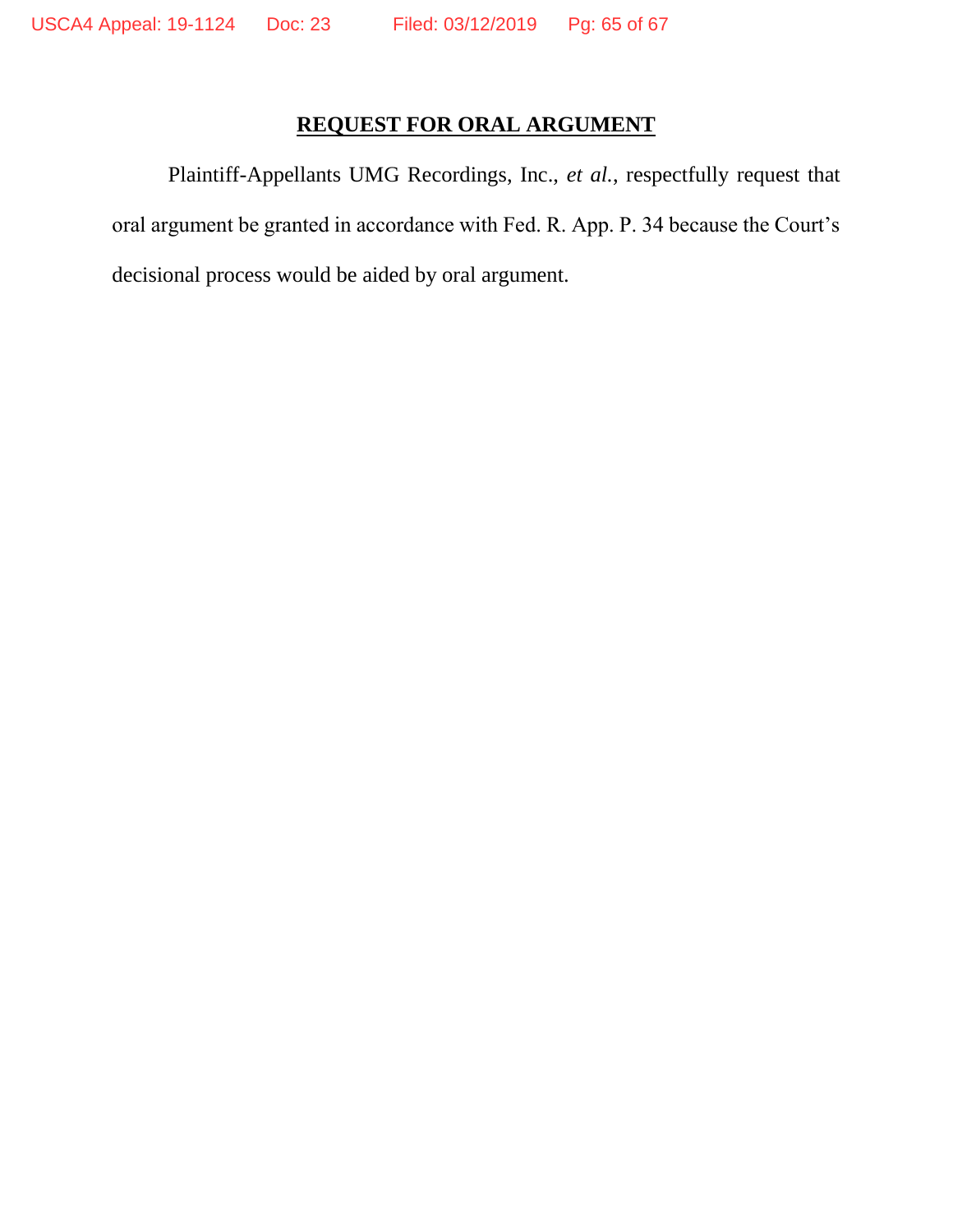## **CERTIFICATE OF COMPLIANCE**

Pursuant to Fed. R. App. P. 32(g), I certify that this Brief complies with the briefing order filed in this case on January 31, 2019 because this brief has 12,995 words.

I further certify that this brief complies with the typeface requirements of Fed. R. App. P.  $32(a)(5)$  and the type style requirements of Fed. R. App. P.  $32(a)(6)$ because this Brief has been prepared in Times New Roman 14-point font using Microsoft Word.

March 12, 2019 /s/ Ian Heath Gershengorn